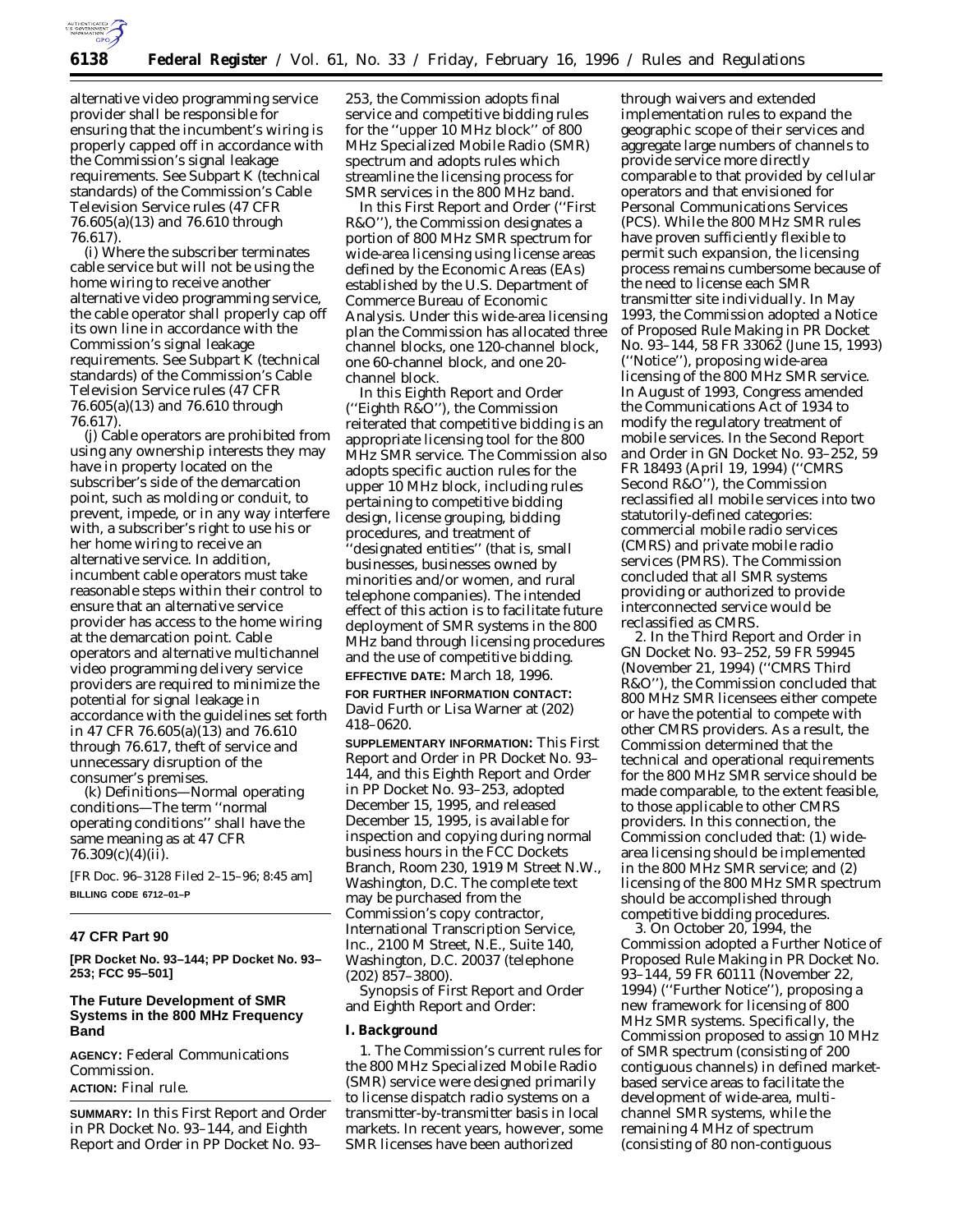channels) would be designated for continued licensing on a local basis to accommodate the needs of smaller SMR systems primarily seeking to provide local, more dispatch-oriented service.

#### **II. First Report and Order**

## *A. Wide-Area SMR Licensing in the 800 MHz Band*

1. Spectrum Designated for Wide-Area Licensing

4. In the *CMRS Third R&O,* the Commission determined that assigning contiguous spectrum, where feasible, is likely to enhance the competitive potential of wide-area SMR providers. The Commission indicated its belief that contiguous spectrum is essential to the competitive viability of a wide-area SMR system, because it permits use of spread spectrum and other broadband technologies that are available to other CMRS providers but unavailable to systems operating on non-contiguous spectrum. In the *Further Notice*, the Commission proposed to designate the upper 10 MHz block of 800 MHz SMR spectrum for wide-area SMR licensing.

5. In the *First R&O,* the Commission concludes that the 800 MHz SMR spectrum most suitable to be designated primarily for wide-area use is the upper 10 MHz block, as it is the only contiguous SMR spectrum in the 800 MHz band. The Commission further concludes that the entire 10 MHz block should be used, rather than a portion thereof, because it is equivalent in size to the smallest amount of spectrum presently authorized for broadband PCS.

# 2. Service Areas

6. In the *CMRS Third R&O,* the Commission concluded that the use of service areas based on Rand McNally Major Trading Areas (MTAs), identical to those adopted for broadband PCS, would be preferable for wide-area licensing of the 800 MHz SMR service. The Commission noted that allowing licensees to operate over MTAs as opposed to smaller areas, such as Rand McNally Basic Trading Areas (BTAs), would enhance their ability to invest in technology and to re-use channels more effectively.

7. In this *First R&O,* the Commission determines that, despite its previous conclusion in the CMRS proceeding that MTAs appear to be the most suitable building blocks for 800 MHz SMR licensees seeking to construct wide-area systems, a broad range of commenters expressed support for Economic Areas (EAs) established by the U.S. Department of Commerce Bureau of Economic Analysis rather than MTAs. The Commission agrees with the

majority of commenters that EAs reflect the actual coverage provided by 800 MHz SMR systems and concludes that use of EAs will further the public interest because it will result in the dissemination of licenses among a variety of applicants as anticipated by Section 309(j) of the Communications Act. The Commission further concludes that use of these smaller geographic areas ultimately will result in a more diverse group of prospective bidders, because small and medium-sized operatives will have incentives to seek EA licenses.

8. Thus, 800 MHz SMR wide-area licenses in the upper 10 MHz block will be based on the 172 EAs covering the continental United States and Alaska, and three additional licensing regions covering the five U.S. possessions, Guam, Northern Marina Islands, Puerto Rico, U.S. Virgin Islands, and American Samoa.

#### 3. EA Spectrum Blocks

9. In the *CMRS Third R&O,* the Commission observed that most commenters agreed that wide-area SMR systems must have the ability to use (and reuse) a large number of channels, preferably on contiguous frequencies, to compete successfully with cellular and broadband PCS. Based on the record established earlier in the 800 MHz SMR proceeding and the comments submitted in the CMRS proceeding, the *Further Notice* proposed to divide the upper 10 MHz block of 800 MHz SMR spectrum into four blocks of 2.5 MHz, corresponding to 50 channels per block, under the Commission's existing frequency allocation rules. In addition, the Commission chose not to propose to issue a single license covering the entire 10 MHz upper block of 800 MHz SMR spectrum because it determined that a single 10 MHz license would preclude licensing of multiple wide-area licensees in each market.

10. In this *First R&O,* the Commission concludes that dividing the upper 10 MHz block into multiple spectrum blocks is both feasible and desirable. The Commission concludes that allocating varying size blocks will accomplish its goal of creating opportunities for wide-area SMR providers with differing spectrum needs. Thus, the Commission adopts a licensing plan which allocates one 120 channel block, one 60-channel block, and one 20-channel block for each EA. The Commission believes that these channel block sizes will provide opportunities for a variety of licensees of different sizes to participate in the provision of wide-area service.

4. 800 MHz SMR Spectrum Aggregation Limit

11. In the *CMRS Third R&O,* the Commission concluded that a 45 MHz limit on aggregation of broadband PCS, cellular, and SMR spectrum, combined with existing service-specific caps for cellular and PCS, was sufficient to maintain a competitive CMRS market. In light of this conclusion, in the *Further Notice,* the Commission concluded that an additional aggregation limit within the 800 MHz SMR service was unnecessary.

12. The Commission concludes in this *First R&O* that allowing unrestricted aggregation of 800 MHz SMR spectrum would not impede CMRS competition. The Commission expresses concern that limiting aggregation of 800 MHz SMR spectrum may result in a competitive disadvantage to SMR licensees as potential competitors to broadband PCS and cellular providers. Thus, the Commission further concludes that SMR licensees will be permitted to seek and (if they are the high bidders for all EA licenses) obtain all three of the EA licenses in a particular license area. The Commission reiterates, however, that even though it has declined to adopt a spectrum aggregation limit specific to the 800 MHz SMR service, such licensees remain subject to the 45 MHz CMRS spectrum aggregation limit and to the competitive component of the public interest standard.

5. Licensing in Mexican and Canadian Border Areas

13. In the *Further Notice,* the Commission tentatively concluded that attempting to create different allocations in border areas would be administratively unworkable, and, thus, proposed to license wide-area spectrum blocks on a uniform basis without distinguishing border from non-border areas. The Commission further proposed to license the channels in border areas not contained in the wide-area spectrum block on a channel-by-channel basis under the same rules it ultimately adopts for the lower 80 channels in nonborder areas.

14. The Commission concludes that EA spectrum blocks should be licensed on a uniform basis, without distinguishing border from non-border areas. EA licenses will be entitled to use any available border area channels within their spectrum blocks, subject to international assignment and coordination of such channels. The Commission also concludes that the limited channel availability and other operating restrictions in the border areas are matters to be assessed by EA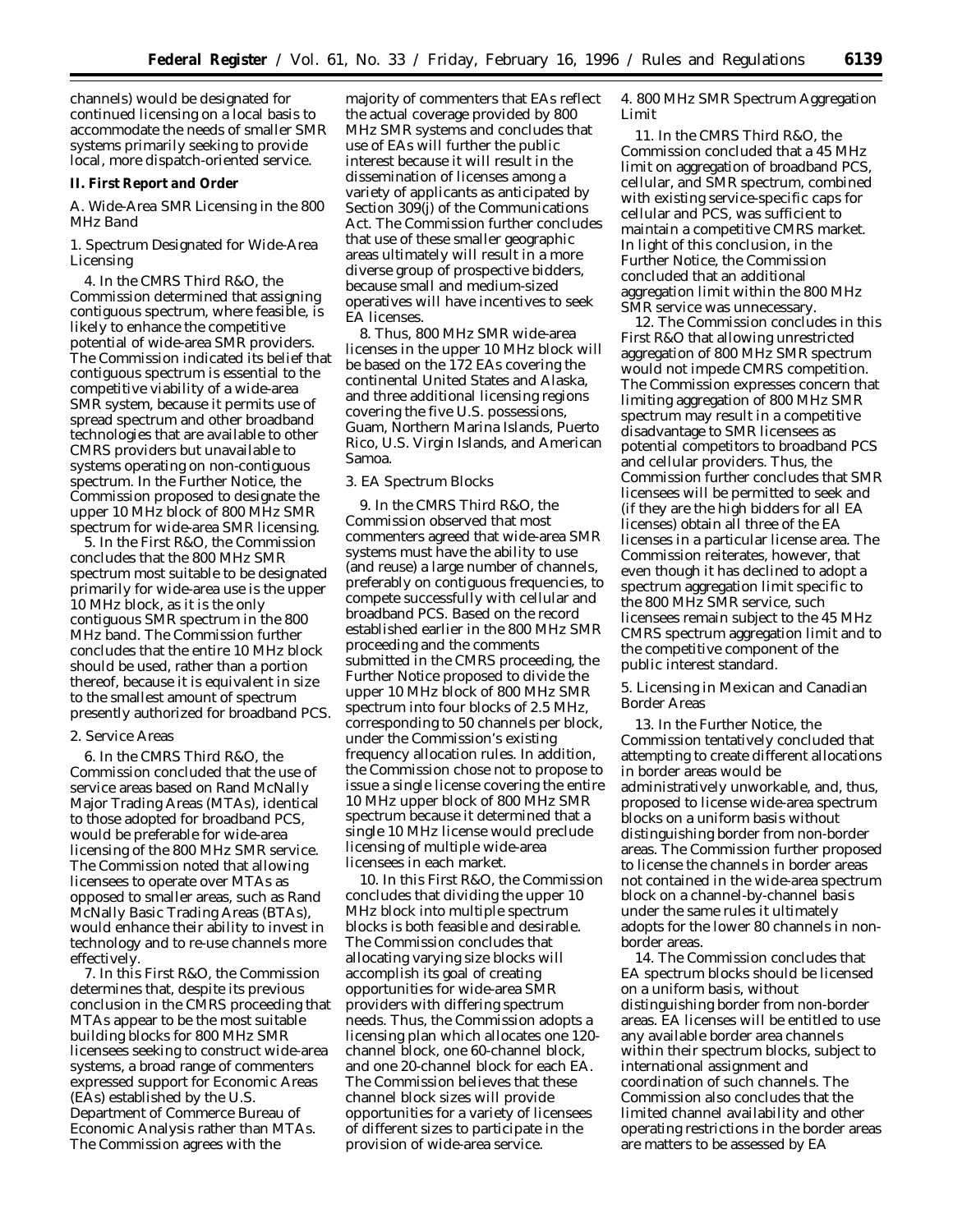applicants in their valuation of EA spectrum blocks for competitive bidding purposes. The Commission, however, defers a decision regarding treatment of 800 MHz SMR channels licensed in border areas, but not included within the EA spectrum blocks, until the resolution of the *Second Further Notice of Proposed Rule Making* in PR Docket No. 93–144.

# *B. Rights and Obligations of EA Licensees*

# 1. Operational Flexibility

15. In the *Further Notice,* the Commission tentatively concluded that wide-area SMR licensees in the 800 MHz band should be authorized to construct stations at any available site and on any available channel within their respective spectrum blocks. In addition, the Commission proposed to allow wide-area licensees to ''selfcoordinate'' system modifications within their service areas—that is, to add, subtract, move, and otherwise modify their base station facilities without prior Commission consent, provided they notify the Commission of the coordinates and certify compliance with its co-channel interference protection and emission requirements.

16. The Commission concludes that grant of EA licenses will provide licensees with: (1) the right to construct at any available site within the EA, and to add, subtract, or move site locations within the EA during the license term, on a ''self-coordinated'' basis; and (2) the right to use any available spectrum within the EA licensee's designated spectrum block on a self-coordinated basis, including full discretion over channelization of available spectrum within the block (provided that emission mask requirements are met, and co-channel interference protection is afforded to incumbent licensees and co-channel EA licensees in neighboring EAs). The Commission further concludes that simplified initial licensing and subsequent system modification substantially will reduce the existing administrative burden on both SMR licensees and the Commission, and will establish greater consistency with its cellular and PCS licensing rules.

2. Spectrum Management Rights— Acquisition and Recovery of Channels Within Spectrum Blocks

17. In the *Further Notice,* the Commission recognized that the operational flexibility afforded to widearea 800 MHz SMR licensees would be limited by the large number of systems already authorized and operating in the band, particularly in major markets. The Commission noted that even if widearea licensees do not immediately obtain clear spectrum comparable to its allocations for cellular or broadband PCS, wide-area licensing should confer other valuable rights that would enhance a licensee's ability to establish wide-area service. Thus, the Commission proposed to assist widearea licensees in consolidating spectrum within their respective blocks by providing that (1) if an incumbent fails to construct, discontinues operations, or otherwise has its license terminated by the Commission, the spectrum covered by the incumbent's authorization automatically reverts to the wide-area licensee; and (2) if a wide-area licensee negotiates to acquire an incumbent system by assignment or transfer, the assignment or transfer presumptively will be considered in the public interest.

18. In this *First R&O,* the Commission concludes that an EA licensee has the right to use any spectrum within the EA block that is recovered by the Commission. In addition, the Commission determines that assignments from incumbents operating in an EA spectrum block to the respective EA licensee generally will be presumed to be in the public interest. The Commission concludes that granting these rights to EA licensees will give them greater flexibility in managing their spectrum, establish greater consistency with its cellular and PCS rules, and reduce regulatory burdens on both licensees and the Commission with respect to future management of the spectrum within the wide-area blocks. The Commission also eliminates all waiting lists for SMR Category channels within the upper 10 MHz block, and dismisses all applications on such waiting lists. The Commission determines that continuing such lists would be inconsistent with the wide-area licensing scheme it has adopted.

19. With respect to the impact of these rights on the finders' preference program, the Commission concludes that successful applicants for a finders' preference program will be considered an ''incumbent'' within the meaning of the rules adopted in the *First R&O.* In addition, the Commission no longer will accept finders' preference requests following the adoption of this *First R&O.* As a result, the EA licensee will have the exclusive right to recover unconstructed or non-operational channels on blocks for which it is licensed.

3. License Term and Renewal Expectancy

20. In the *CMRS Third R&O,* the Commission determined that every Part 90 licensee that is reclassified and treated as a CMRS licensee when its current license term expires thereafter shall have a ten-year license term and be afforded a renewal expectancy, provided it is able to demonstrate that it: (1) has provided ''substantial'' service during the license term; and (2) has complied with applicable Commission rules and policies, and the Communications Act. Furthermore, the Commission determined that 'grandfathered'' Part 90 licensees, because they retain their ''private'' status until August 10, 1996, would not be afforded either the ten-year license term or the renewal expectancy during the statutory transition period.

21. In this *First R&O,* the Commission determines that EA licenses should be granted for a ten-year license term. In addition, EA licensees generally will be afforded a renewal expectancy as determined in the *CMRS Third R&O.*

#### *C. Treatment of Incumbent Systems*

## 1. Mandatory Relocation

22. In the *Further Notice,* the Commission tentatively concluded that incumbent SMR systems should not be subject to mandatory relocation to new frequencies pursuant to Nextel's bandclearing proposal. The Commission also expressed concern that mandatory relocation could impose significant costs and disruption on incumbent licensees.

23. The Commission concludes in this *First R&O* that, based on the record in this proceeding, a smooth and expedient transition to the new licensing framework for 800 MHz SMR service cannot be accomplished without some form of mandatory relocation. Thus, the Commission has created a two-phase mandatory relocation mechanism under which there is a fixed one-year period for voluntary negotiations between EA licensees and incumbents and a twoyear period for mandatory negotiations. Under this mechanism, if an EA licensee and an incumbent licensee fail to reach an agreement by the conclusion of the mandatory negotiation period, then the EA licensee may request involuntary relocation of the incumbent's system provided that it: (1) guarantees payment of all costs of relocating the incumbent to a comparable facility; (2) completes all activities necessary for placing the new facilities into operation, including engineering and frequency coordination, if necessary; and (3) builds and tests the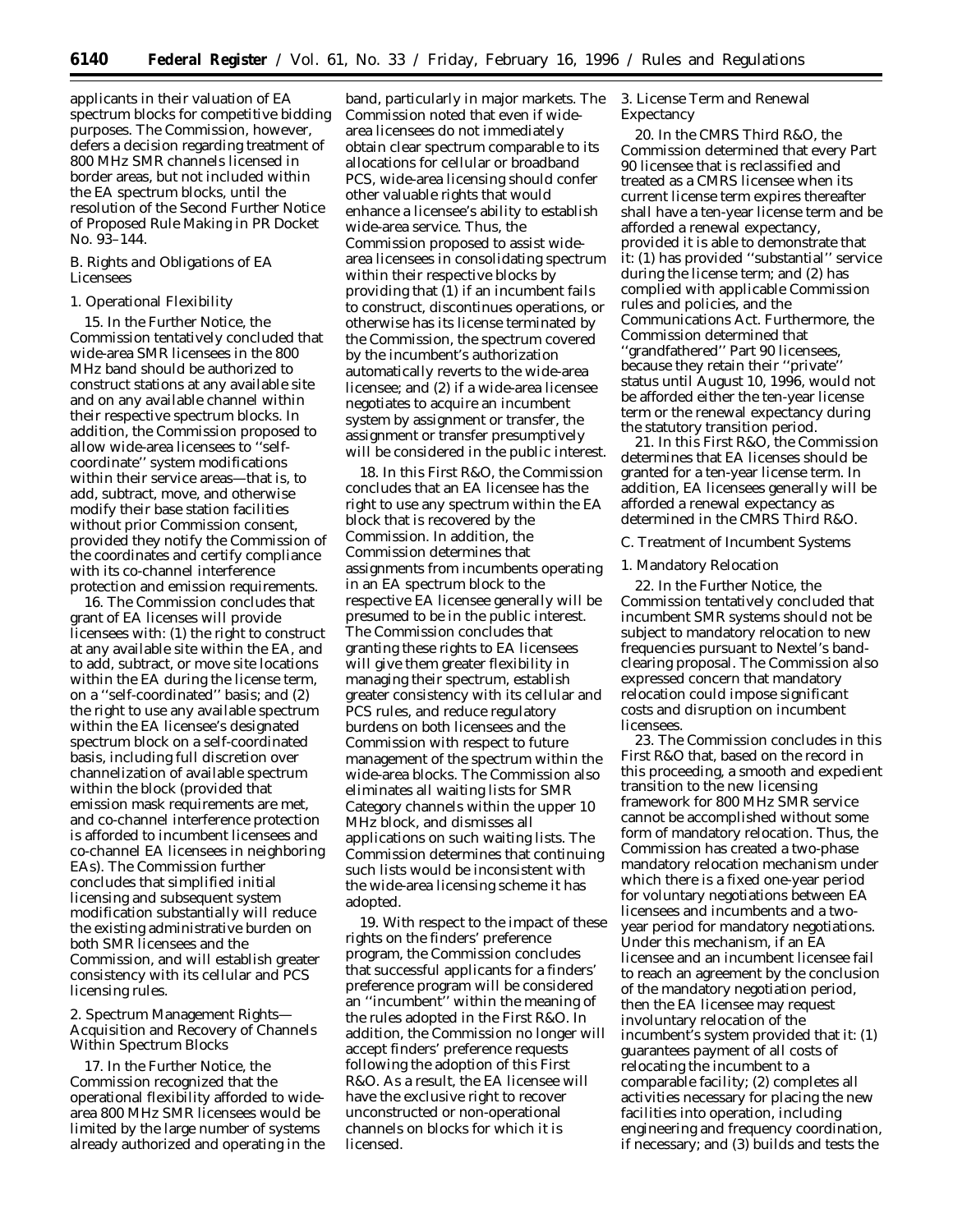new system. Specifically, any relocation of an incumbent must be conducted in such a fashion that there is a ''seamless'' transition from the incumbent's ''old'' frequency to its ''relocated'' frequency (that is, there is no significant disruption in the incumbent's operations). In connection with this mandatory relocation mechanism, EA licensees will be required to notify incumbents operating on frequencies included in their spectrum block of their intention to relocate such incumbents within 90 days of the release of the Public Notice commencing the voluntary negotiation period. If an applicant does not receive timely notification of relocation, the EA licensee loses the right to require that incumbent to relocate.

24. The Commission also initiates a partial lifting of the freeze on acceptance of new applications for SMR and General Category channels to permit those assignments and transfers of control that involve modifications to licensed facilities, provided such assignments and transfers are designed to accommodate market-driven, voluntary relocation arrangements between incumbents and potential EA applicants, and do not change the 22dBu service contour of the facilities to be relocated. This option is not available for purposes of relocating incumbents from one part of the upper 10 MHz block to another. Moreover, potential EA applicants and relocating incumbents utilizing this option must be completely unaffiliated. Processing of these assignments and transfers will continue until the date the Commission releases the Public Notice announcing the upper 10 MHz auction.

## 2. Incumbent Operation Flexibility

25. In the *Further Notice,* the Commission tentatively concluded that in those situations in which incumbents are allowed to continue operating on already-licensed facilities, incumbent systems should not be allowed to expand beyond their existing service areas on those channels designated for wide-area licensing, without the consent of the wide-area licensee.

26. The Commission concludes that allowing non-EA licensees to expand their systems at will after wide-area licensing has occurred would diminish substantially the value of the EA license and would create continuing uncertainty for EA applicants and licensees alike. The Commission recognizes, however, that there may be circumstances in which an EA licensee should be required to permit incumbents to make minor alterations to their service areas to preserve the

viability of their systems. Thus, the Commission granted operational flexibility to incumbent SMR licensees to add, subtract, or move site locations within their current 22 dBu contours, on a ''self-coordinated'' basis. The incumbent must, however, still comply with the short-spacing criteria in Section 90.621(b) of the Commission's rules, even if its modifications do not extend its 22 dBu interference contour. Incumbent licensees will be required to notify the Commission of any changes in technical parameters or additional stations constructed, including agreements with an EA licensee to expand beyond their signal strength contour, through a minor modification of their license.

# *D. Co-channel Interference Protection*

# 1. Incumbent SMR Systems

27. In the *CMRS Third R&O,* the Commission concluded that, as a general matter, it would retain its existing co-channel protection rules for CMRS licensees. Under the current rules, a wide-area licensee would be required to afford protection to incumbents, either by locating its stations at least 113 km (70 mi) from the facilities of any incumbent, or by complying with the co-channel separation standards set forth in its ''short-spacing'' rule if it seeks to operate stations located less than 113 km (70 mi) from an incumbent licensee's facilities.

28. In this *First R&O,* the Commission determines to require EA licensees to afford interference protection to incumbent SMR systems, as provided in Section 90.621 of the Commission's rules. As a result, an EA licensee will be able to satisfy its co-channel protection obligations with respect to incumbents in one of three ways: (1) by locating its stations at least 113 km (70 miles) from any incumbent's facilities; (2) by complying with the short-spacing rule if it seeks to operate stations less than 113 km from an incumbent's facilities; or, (3) by negotiating an even shorter distance with the incumbent licensee. The Commission concludes that these requirements will ensure adequate protection of incumbent operations, without hampering the ability of EA licensees to construct stations throughout their authorized service areas. The Commission believes that this rule will afford maximum flexibility to EA licensees, allow incumbents to fill in ''dead spots,'' and protect incumbent licensees from actual interference.

# 2. Adjacent EA Licensees

29. In the *CMRS Third R&O,* the Commission concluded that the cochannel interference protection obligations of geographic-area licensees with respect to other geographic-area licensees would be similar to those imposed in the cellular and PCS services. In the *Further Notice,* the Commission tentatively concluded, therefore, that wide-area SMR licensees in the 800 MHz band should not be allowed to exceed a signal level of 22 dBuV/m at their service area boundaries (unless they negotiate a different signal strength limit with all potentially affected adjacent licensees).

30. In this *First R&O,* the Commission prohibits EA licensees from exceeding a signal level of 40 dBuV/m at their service area boundaries, unless all bordering EA licensees agree to a higher field strength. The Commission requires coordination of frequency use between co-channel adjacent EA licensees and all other affected parties. This approach provides EA licensees with a signal strength level sufficient to operate their systems up to the borders of their EAs, while also providing protection to adjacent operations. As an exception to this requirement, when a single entity obtains licenses for adjacent EAs on the same spectrum block, it will not be required to coordinate its operations in this manner.

## 3. Emission Masks

31. To protect against adjacent channel interference, the Commission has emission mask rules in most mobile radio services to restrict transmitter emissions on the spectrum adjacent to the licensee's assigned channel. In the *CMRS Third R&O,* the Commission affirmed its out-of-band emission rules for CMRS services and determined that out-of-band emission rules should apply only where emissions have the potential to affect other licensees' operations. With respect to licensees that have exclusive use of a block of contiguous channels, the Commission concluded that out-of-band emission rules would be applied only to the extent necessary to protect operations outside of the licensee's authorized spectrum.

32. The Commission concludes that out-of-band emission rules should apply only to the ''outer'' channels included in an EA license and to spectrum adjacent to interior channels used by incumbents. The Commission believes that these channels alone have the potential to affect operations outside of the EA licensee's authorized bandwidth. The Commission also believes that this requirement will facilitate dual mode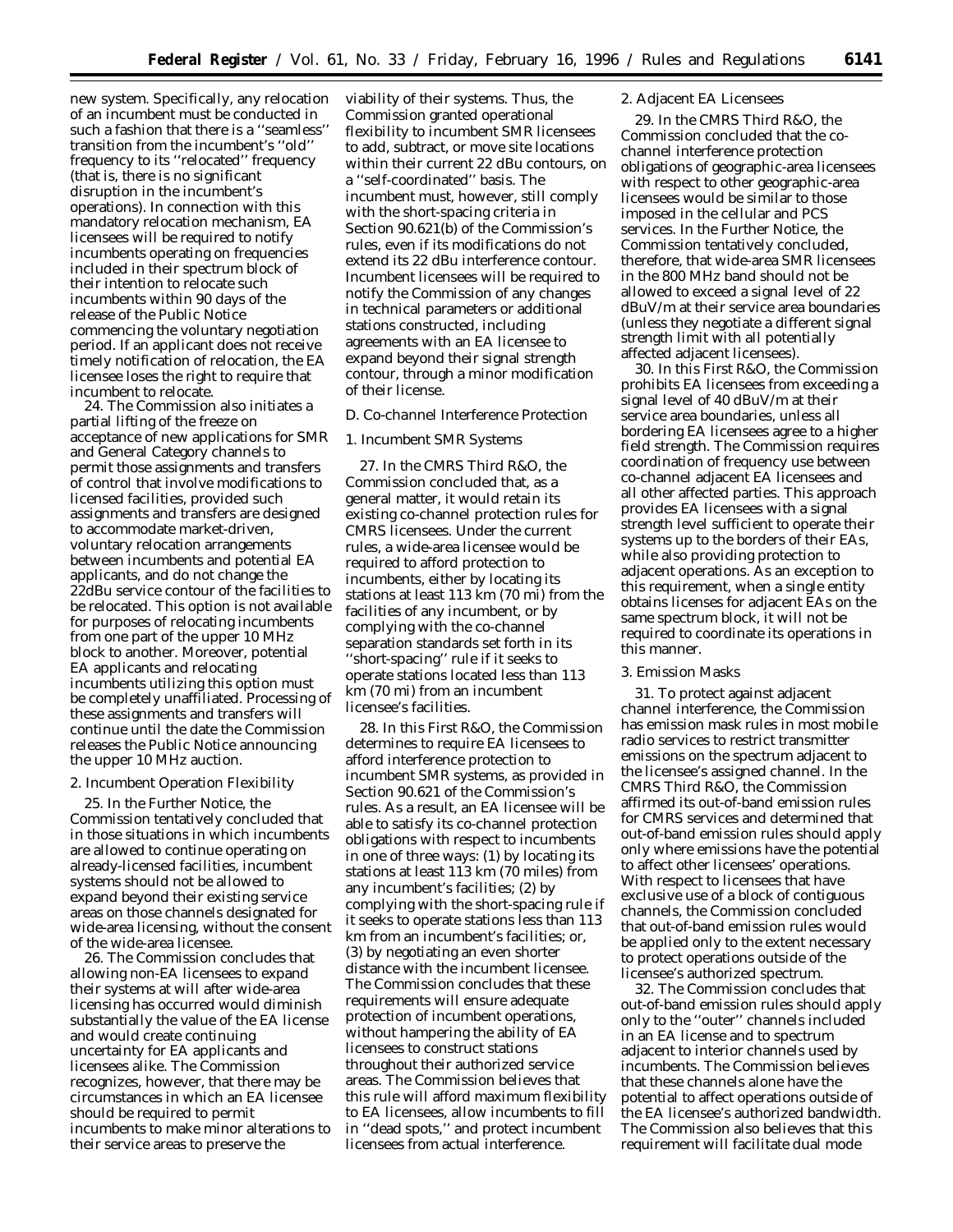SMR/cellular operation, similar to that in the PCS/cellular context, which ultimately will add capacity to the systems operated by the EA licensees.

## *E. Construction Requirements*

## 1. EA Licensees

33. In the *CMRS Third R&O,* the Commission determined that the record in the CMRS proceeding generally supported use of longer construction periods, combined with interim coverage requirements, to ensure that wide-area CMRS licensees provide service to portions of their service area before the construction period expires. In the *Further Notice,* the Commission noted that such an approach has been used for cellular service and recently was adopted for both broadband and narrowband PCS. In the *Further Notice,* the Commission tentatively concluded that wide-area SMR licensees should have five years to construct their systems.

34. In this *First R&O,* the Commission concludes that EA licensees should have a five-year construction period. While this construction period is shorter than that imposed for PCS systems, we agree with the majority of commenters that it is the most appropriate time period for the 800 MHz SMR service. In addition, given the substantial construction of 800 MHz SMR systems (including wide-area systems) to date, the ten-year construction period applicable to PCS appears excessive for the service. Although a five-year construction period may give some EA licensees more time to construct certain facilities than otherwise might have been allowed, the Commission believes that EA licensees should have this flexibility. Furthermore, the Commission believes that use of competitive bidding to select geographic-area licensees provides ample incentives for rapid system construction, since this permits license winners to recover their bidding expenses.

## 2. Extended Implementation Authority

35. The Commission noted in the *Further Notice* that some existing SMR licensees have been granted extended implementation periods of up to five years to construct their systems, pursuant to either a waiver of its construction and loading rules or Section 90.629 of its Rules. The Commission's rules require SMR licensees with extended implementation authority to submit annual certifications of compliance with their yearly station construction commitments. Moreover, if the Commission concludes, at any time,

that the licensee has failed to meet such construction commitments, it may terminate extended implementation authority and give the licensee six months from the termination date to complete construction of the system.

36. Following the Commission's adoption of the *Further Notice,* some SMR licensees filed requests for extended implementation authority, which remain pending. With respect to two such requests filed by Chadmoore and PCC Management Corp., the Wireless Telecommunications Bureau (''Bureau'') released a Public Notice seeking comment on whether the requests should be granted. In its extended implementation authority request, Chadmoore sought three years to construct a non-contiguous ''widearea'' SMR system that will extend from the southeastern United States through the upper Midwest and use new technology. Chadmoore argued that grant of its extended implementation request was warranted on four grounds: (a) Chadmoore's principals have demonstrated expertise in SMR sales and service; (b) Chadmoore previously has demonstrated its ability to acquire and construct those licenses granted to SMR ''investors;'' (c) Chadmoore's proposal would assist those licensees 'who have, as yet, not constructed'' their stations, and who are in danger of losing their investment once their already extended deadline has expired; and, (d) grant of Chadmoore's proposal would promote competition in the SMR equipment manufacturing market. Similarly, PCC sought a period of three years to construct a regional, and ultimately nationwide, network of SMR systems. PCC's proposed system would include 2,181 channels, 849 conventional channels and 269 trunked channels, encompassing 1,118 licenses. PCC argued that grant of its extended implementation request was warranted for the following reasons: (a) climatic conditions for the region(s) in which the SMR systems are located preclude construction during certain seasons of the year; (b) grant of PCC's proposal would assist licensees who have not yet constructed their authorized facilities; (c) PCC's implementation plan would result in a more cost-effective build-out for the stations included in its proposal; and (d) grant of PCC's proposal would facilitate the implementation of an integrated nationwide network.

37. The Commission initially established extended implementation authority for SMRs to facilitate construction of wide-area systems. In the *First R&O,* the Commission concludes that the availability of extended implementation authority in

the 800 MHz SMR service is no longer necessary. In fact, the Commission is concerned that both existing and future grants of extended implementation authority would be contrary to the underlying goals of this proceeding. Specifically, the Commission believes that allowing licensees to retain extended implementation authority of up to five years after adoption of the wide-area licensing approach detailed in this *First R&O* would impinge upon the construction requirements imposed on EA licensees. Thus, the Commission believes that it is necessary not only to cease acceptance of requests for extended implementation authority but also to accelerate the termination date of existing implementation periods so that EA licensees will not be unnecessarily hampered in their efforts to comply with the construction requirements associated with their authorizations.

38. In addition, several licensees and commenters contend that such extended implementation grants have resulted in spectrum warehousing. To address these spectrum warehousing concerns, the Commission will require all incumbent 800 MHz SMR licensees who have received extended implementation authority to demonstrate that allowing them extended time to construct their facilities is warranted and furthers the public interest. Specifically, a licensee seeking to retain extended implementation authority must: (a) indicate the duration of its extended implementation period (including commencement and termination date); (b) provide a copy of its implementation plan, as originally submitted and approved by the Commission, and any Commission-approved modifications thereto; (c) demonstrate its compliance with Section 90.629 of its rules if authority was granted pursuant to that provision, including confirmation that it has filed annual certifications regarding fulfillment of its implementation plan; and (d) certify that all facilities covered by the extended implementation authority proposed to be constructed as of the adoption date of this *First R&O* are fully constructed and that service to subscribers has commenced as defined in the *CMRS Third R&O*. These showings must be submitted within 90 days from the effective date of this *First R&O*. The Commission notes that all of the information to be included in the showing presently is required by Section 90.629 of its Rules. The Commission delegated to the Bureau the authority to review and take appropriate action upon such showings.

39. If a licensee's extended implementation authority showing is approved by the Bureau, such licensee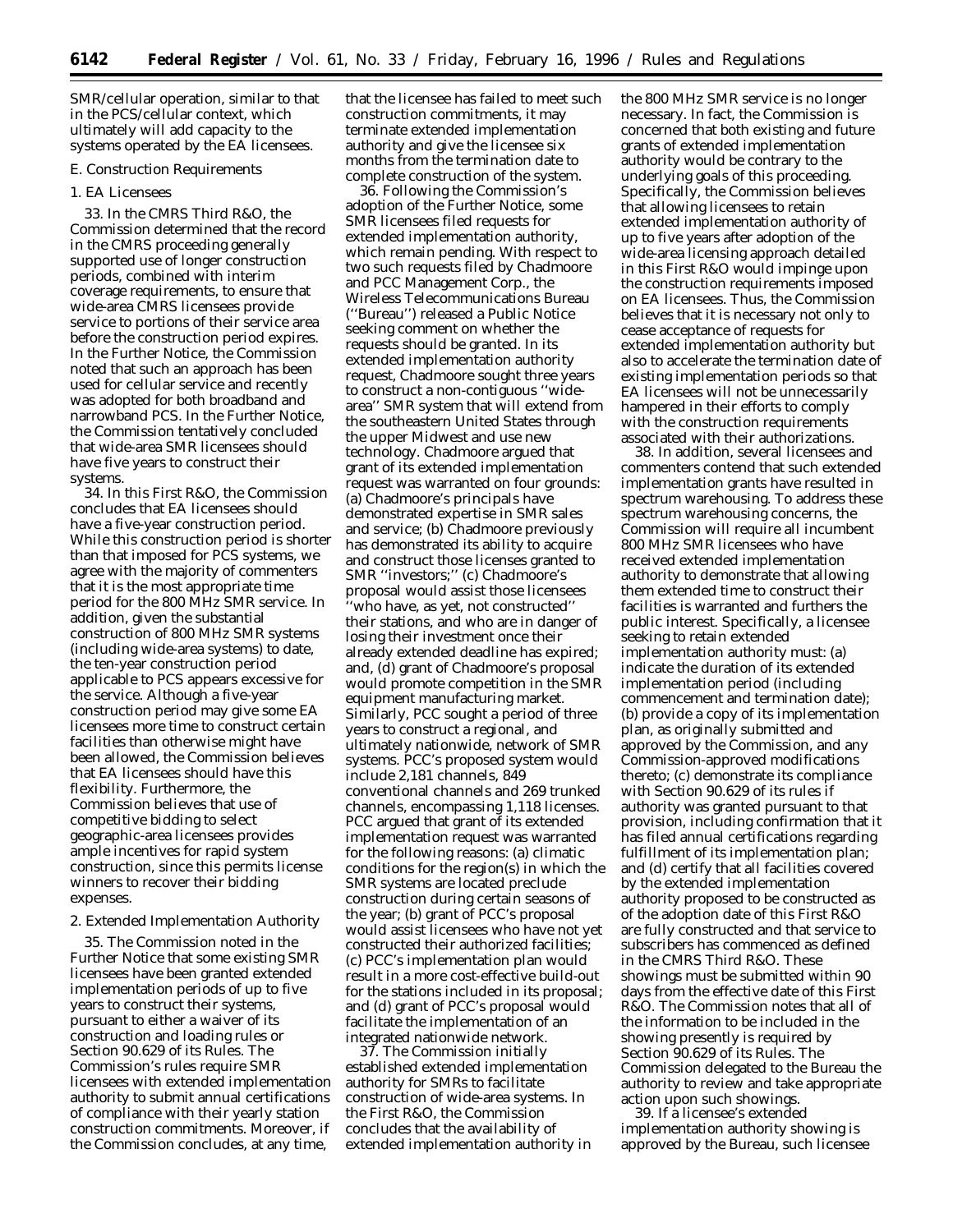will be afforded a construction period of two years or the remainder of its current extended implementation period, whichever is shorter. The Commission recognizes that some licensees were initially granted extended implementation periods which exceed this two-year period. In those instances where a licensee demonstrates that it has fully complied with the requirements of Section 90.629 of the Commission's rules and that its system cannot reasonably be completed within the two-year period, the Commission will entertain requests for the minimum period of time necessary to complete implementation of the licensee's proposal provided that the licensee explains why the two-year period is an insufficient amount of time. The Commission anticipates that such explanation would entail the same type of public interest showing associated with a request for waiver of the Commission's rules under Section 1.3 of the rules.

40. Upon the termination of this twoyear period, authorizations for facilities that remain unconstructed will cancel automatically. If a licensee either fails to submit the showing described above within the designated time frame or submits an insufficient or incomplete showing, such licensee will have six months from the last day on which it could timely file such a showing or six months from the denial of its request to construct the remaining facilities covered under its implementation plan. After this six-month period, authorizations for facilities still unconstructed will cancel automatically.

41. With respect to pending requests for extended implementation authority, the Commission determines that grant of these requests would conflict with its goal of uniformly implementing widearea licensing. It also reiterates that parties that remain interested in obtaining extended implementation authority are free to apply for an EA license under the Commission's new rules.

# 3. Interim Coverage Requirements

42. In the *CMRS Third R&O*, the Commission concluded that 800 MHz wide-area SMR licensees should be subject to interim coverage requirements that are similar to those in the cellular and PCS rules. In the *Further Notice*, the Commission proposed that geographicarea licensees be required to provide coverage to one-third of the population within their license area within three years of initial license grant, and to twothirds of the population by the end of their five-year construction period.

43. In the *CMRS Third R&O*, the Commission noted that any interim coverage requirements for wide-area SMR systems must account for the fact that geographic-area licensees may be required to provide co-channel protection to incumbent systems within their service area. In the *Further Notice*, the Commission indicated its belief that when a licensee acquires a wide-area license, it assumes the responsibility of obtaining the right to use sufficient spectrum to provide coverage if such spectrum is not already available. The Commission further indicated its expectation that coverage be achieved directly by constructing facilities on available spectrum authorized to the wide-area licensee or acquiring such spectrum through buy-outs of incumbent licensees within its authorized spectrum block. To the extent that the *Further Notice* could be read to propose that coverage could be met through use of resale or similar agreements, the Commission clarifies its intention that the wide-area licensee is free to engage in resale activities, but must satisfy its construction requirements through use of its facilities and not capacity acquired from others through resale.

44. The Commission will require EA licensees to provide coverage to onethird of the population of their respective EAs within three years of initial license grant and to two-thirds by the end of their five-year construction period. This requirement is consistent with the Commission's 900 MHz SMR rules. Unlike its approach in the 900 MHz SMR context, the Commission is not adopting a ''substantial service'' benchmark for the upper 10 MHz block as an alternative to the population coverage criteria. Given the already extensive licensing in the upper 10 MHz block, the Commission believes it is unlikely that an EA licensee could provide substantial service without buying incumbent systems or relocating incumbents. Similarly, the Commission did not adopt a ''substantial service'' standard in the Multipoint Distribution Service (MDS) because of extensive incumbent presence in that spectrum.

## 4. Channel Use Requirement

45. Given the extensive licensing of the upper 10 MHz block, the Commission shares the concern of several commenters that interim coverage requirements alone may not ensure efficient spectrum use unless a channel use requirement is added. Specifically, the Commission is concerned that an EA licensee potentially could satisfy the interim coverage requirements by constructing only one channel in its spectrum block. This would result in inefficient use of 800 MHz SMR spectrum, for which there is great demand. In addition, unlike the 900 MHz SMR service and other lightly encumbered auctionable services, the substantial incumbent presence in the 800 MHz SMR service presents the potential for a bidder who is incapable of building out a wide-area system to participate in the auction solely to restrict a competing incumbent licensee's ability to expand. Accordingly, the Commission will require EA licensees to construct 50 percent of the total channels included in their spectrum blocks in at least one location in their respective EAs within three years of initial license grant. Although the Commission does not impose an additional channel use requirement at the fifth year, EA licensees nonetheless are required to maintain their compliance with the initial channel usage requirement for the remainder of their construction period.

5. Non-compliance With Interim Coverage Requirements

46. The Commission concluded that an EA licensee's failure to meet either the three-year or five-year coverage requirements or the channel usage requirement will result in forfeiture of the entire EA license. Forfeiture of the EA license, however, will not result in the loss of any constructed facilities authorized to the licensee prior to the auction.

# *F. EA License Application Issues*

## 1. Initial Eligibility

47. In the *CMRS Third R&O* and the *Further Notice*, the Commission tentatively concluded that the initial application process for wide-area SMR licenses should be open to any qualified applicant. The Commission also sought comment on whether it was necessary to restrict eligibility for EA licenses to incumbent licensees (or to restrict eligibility based on other criteria) if competitive bidding procedures are used in the upper 10 MHz block.

48. In this *First R&O,* the Commission concludes that restrictions on eligibility for EA licenses are not warranted, except that EA applicants will be presumptively classified as CMRS, and therefore will be required to comply with the alien ownership requirements specified in Section 310 of the Act. The Commission has adopted specific provisions in the service rules for the upper 10 MHz block to address these concerns, *e.g.,* imposition of construction periods combined with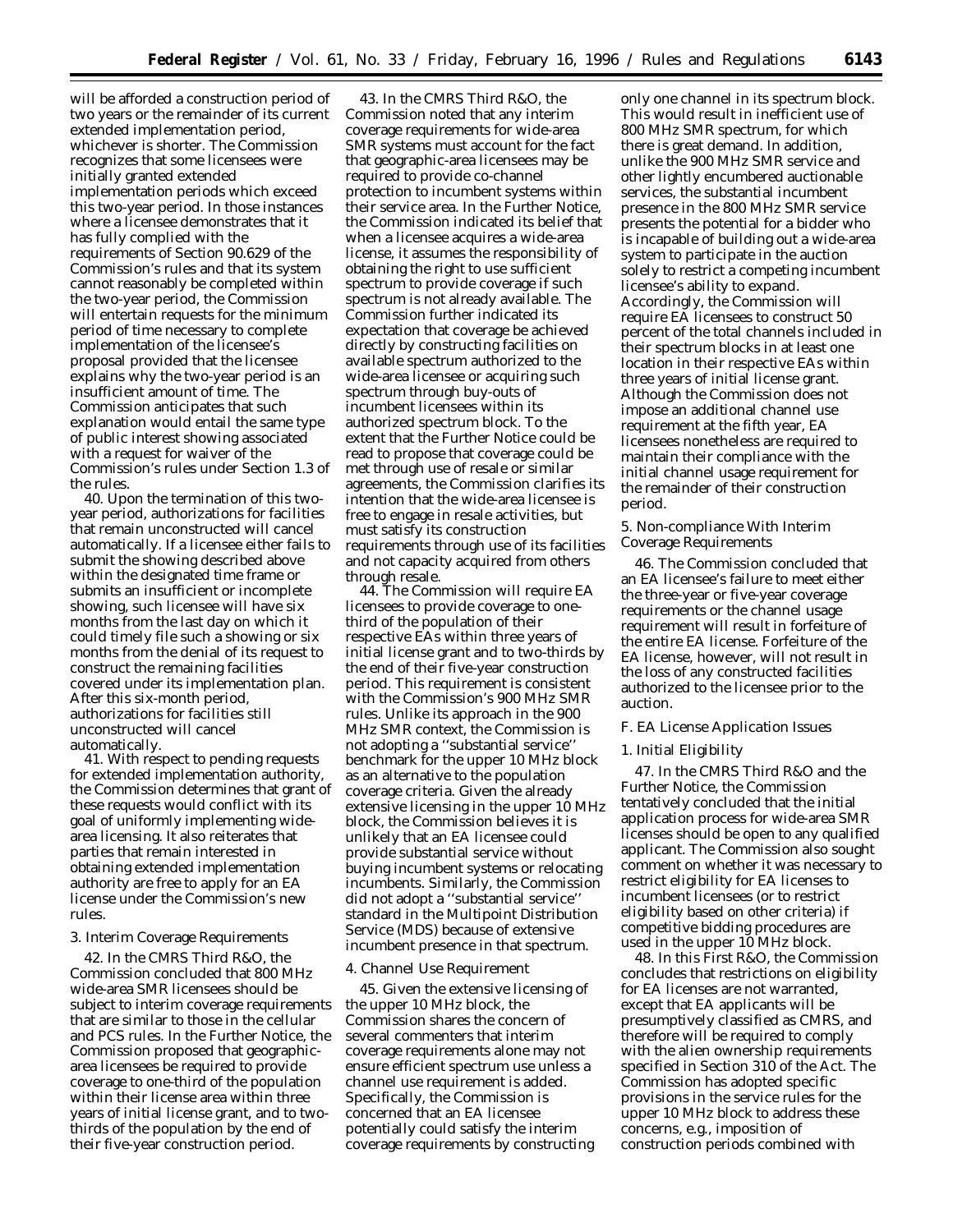interim coverage and channel use requirements. Moreover, the Commission believes that the competitive bidding process itself will deter speculation by those not genuinely interested in providing service to the public. In addition, the Commission believes that open eligibility for the EA licensees will be pro-competitive and potentially will result in a diverse group of entities providing wide-area SMR service in the upper 10 MHz block.

49. With respect to foreign ownership, all applicants will be subject to Section 310(b) of the Communications Act, except to the extent they have received waiver of preexisting ownership interests. In the CMRS docket, the Commission established specific procedures for private mobile services licensees reclassified as CMRS to file waiver petitions to retain existing foreign ownership interests. Thus, any reclassified private mobile services licensees that have levels of alien ownership or control that would be prohibited when these licensees assume CMRS status must already have filed a petition seeking to have such interests grandfathered.

# 2. Regulatory Classification of EA Licensees

50. In the *CMRS Second R&O,* the Commission determined that SMR licensees would be classified as CMRS if they offered interconnected service and as PMRS if they did not offer such service. In the *Further Notice*, the Commission indicated its view that most, if not all, EA licensees will be classified as CMRS, because they are likely to provide interconnected service as part of their service offering. As a result, the Commission proposed to classify all EA licensees presumptively as CMRS providers. The Commission also proposed that EA applicants or licensees who do not intend to provide CMRS service would be able to overcome this presumption by demonstrating that their service does not fall within the CMRS definition. The Commission further proposed that the statutory grandfathering period also would apply with respect to the operation of this presumption. As a result, entities licensed in the SMR service as of August 10, 1993, would not be subject to CMRS regulation, other than foreign ownership restrictions, until August 10, 1996.

51. The Commission reiterates its conclusion that EA licensees will be classified presumptively as CMRS providers. The Commission also concluded that EA applicants and licensees, like other CMRS providers (such as broadband PCS applicants and

licensees), will be able to overcome this presumption if they demonstrate that their service does not fall within the CMRS definition provided in Section 332(d)(1) of the Communications Act.

# *G. Redesignation of Other 800 MHz Spectrum—General Category Channels and Inter-Category Sharing*

52. Currently, 800 MHz SMR systems may be licensed on the General Category channels or licensed under its intercategory sharing rules on 100 channels in the Industrial/Land Transportation and Business Categories (collectively, ''Pool Channels''). In the *Further Notice,* the Commission indicated that although it believes that SMR licensees with existing operations on the General Category or Pool Channels should be allowed to operate on such channels, the Commission also believes that some restriction on future SMR applications for General Category or Pool Channels might be appropriate.

# 1. General Category Channels

53. In the *Further Notice*, the Commission asked commenters to address whether the entire General Category or some portion thereof should be designated for future licensing exclusively to SMR applicants. The Commission's licensing records indicate that the overwhelming majority of General Category channels are used for SMR as opposed to non-SMR service. As a result, the Commission concludes that the demand for additional spectrum by SMR providers is significantly greater than the demand by non-SMR services. In addition, given the already extensive licensing on the upper 10 MHz block and the mandatory relocation established in this *First R&O,* as part of its wide-area licensing for the 800 MHz SMR service, the Commission expects that demand for additional SMR spectrum will increase, as EA licensees seek frequencies for relocation of incumbents. The Commission believes that by prohibiting SMR eligibility on the Pool Channels it will relieve much of the pressure on such frequencies. The Commission concludes that the most efficient use of the General Category channels is to redesignate them exclusively for SMR use.

## 2. Inter-Category Sharing

54. In the *Further Notice*, the Commission noted that the Pool Channels are intended for noncommercial internal use by Business and Industrial/Land Transportation licensees, and their availability for SMR licensees was to be on a limited basis only. After the release of the *Further*

*Notice,* the Bureau placed a freeze on inter-category sharing.

55. The Commission is concerned that continuing to allow SMR applications for the Pool Channels could cause a scarcity of frequencies for PMRS uses. Specifically, if these channels remain available to SMR licensees, but are not subject to auctions, demand for the channels by SMR applicants seeking to avoid auctions may render them unavailable to other eligible Part 90 services. Thus, the Commission revises current eligibility rules for intercategory sharing of the Pool Channels to eliminate the risk of SMR encroachment on spectrum allocated for PMRS purposes. SMR licensees no longer will be eligible to apply for Pool Channels on an inter-category sharing basis.

56. In light of its elimination of SMR eligibility for the Pool Channels, the Commission concludes that non-SMR licensees no longer will be eligible for SMR channels, including the General Category channels. With respect to the upper 10 MHz block, the Commission concludes that non-SMR incumbent licensees, like SMR incumbent licensees, will receive the operational rights extended to incumbents and will be subject to the mandatory relocation mechanism.

#### **III. Eighth Report and Order**

# *A. Auctionability of the Upper 10 MHz Block of 800 MHz SMR Spectrum*

57. Section 309(j) of the Communications Act, permits auctions only where: (1) mutually exclusive applications for initial licenses or construction permits are accepted for filing by the Commission; (2) the principal use of the spectrum will involve or is reasonably likely to involve the receipt by the licensee of compensation from subscribers in return for enabling those subscribers to receive or transmit communications signals; and, (3) the objectives set forth in Section 309(j)(3) would be promoted.

58. In the *Second Report and Order* in PP Docket No. 93–253, 59 FR 22980 (May 4, 1994) *(Competitive Bidding Second R&O)*, the Commission concluded that SMR as a class of service, including 800 MHz SMR, would satisfy the Section 309(j) criteria for auctionability. The Commission noted that its rules explicitly contemplate and expect that SMR licensees will provide service to eligible subscribers for compensation. The Commission concluded that the use of competitive bidding will speed the development and rapid deployment of SMR service, including service in rural areas, with minimal administrative or judicial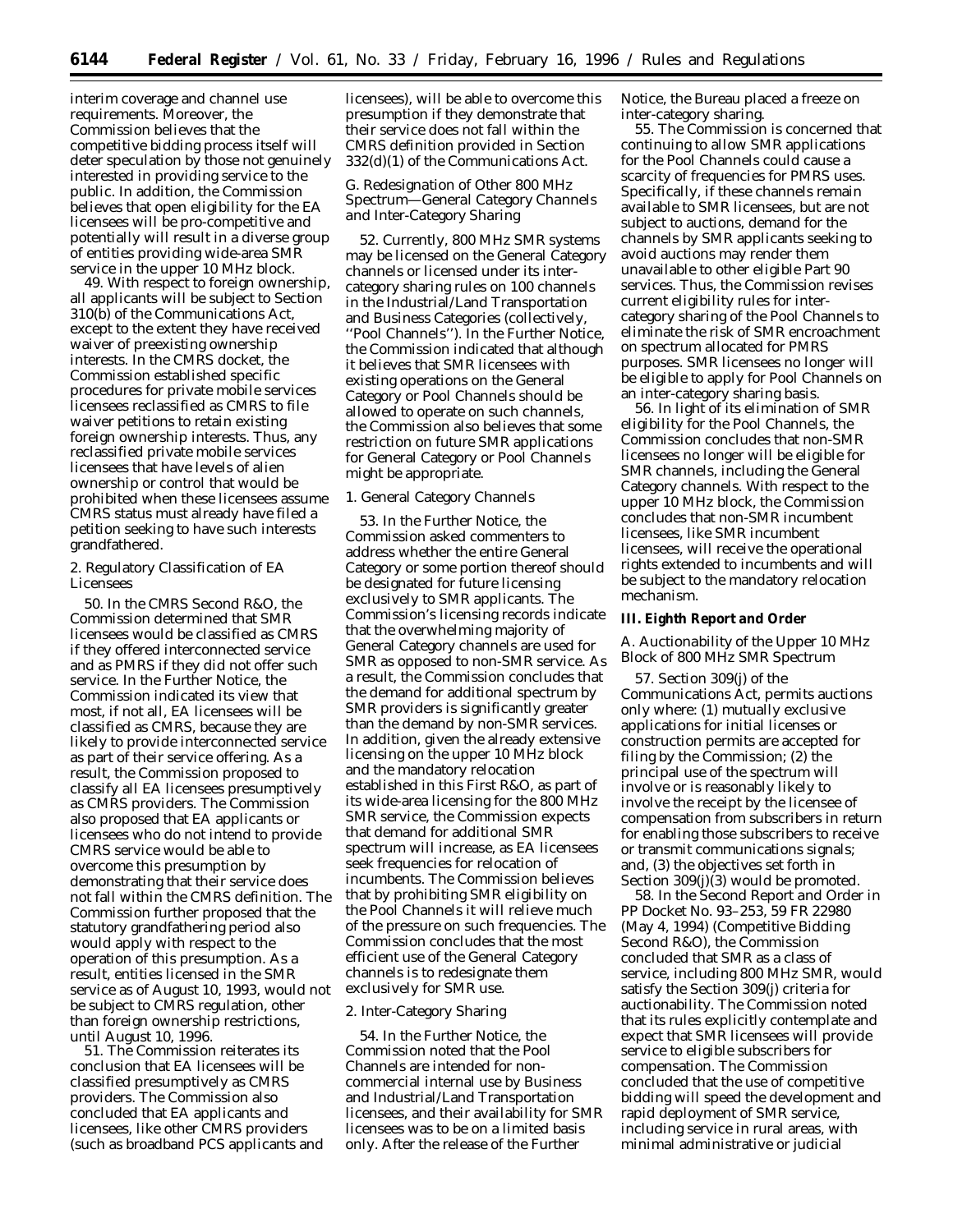delays, as required by Section 309(j)(3)(A). The Commission also determined that competitive bidding would promote the objectives of Section  $309(j)(3)(C)$  in the SMR service by recovering for the public a portion of the value of SMR spectrum made available for commercial use, and avoiding unjust enrichment.

59. In the *CMRS Third R&O,* the Commission concluded that it generally should use competitive bidding procedures to select among mutually exclusive CMRS applications where it has the authority to do so and where the Commission find such processing to be in the public interest. The Commission specifically concluded that competitive bidding procedures should be used to select between mutually exclusive initial applications in the 800 MHz SMR service. The Commission also concluded that, because the number of mutually exclusive applications in future licensing in the 800 MHz SMR service may be considerable, the use of competitive bidding will ensure that the qualified applicants who place the highest value on the available spectrum will prevail in the selection process.

60. The Commission reiterates its conclusion that competitive bidding is an appropriate licensing tool for the 800 MHz SMR service. The Commission emphasizes that the use of auctions will apply only to issuance of initial licenses in the upper 10 MHz block, the EA licenses. These EA licenses previously have not been issued by the Commission, and include certain rights and obligations that previously were not granted to or required of licensees. Significantly, its granting of these EA licenses does not affect rights afforded to licensees under existing authorizations, because incumbent licensees will be able to continue to operate their systems. Even though incumbents will be subject to mandatory relocation under certain circumstances, their existing operations will be protected. Furthermore, auctions will be used only in the event that there are competing applications for the same EA license.

61. The Commission concludes that use of competitive bidding in the upper 10 MHz block is authorized by Section 309(j) of the Communications Act. The Commission affirmed its previous conclusion that 800 MHz SMR, as a service, satisfies the criteria set forth by Congress for determining when competitive bidding should be used. SMR licenses are used to provide service to subscribers for compensation, so a precondition to competitive bidding under Section 309(j)(2)(A) is met. Moreover, competitive bidding will

further the public interest requirements of Section 309(j)(3), by promoting rapid development of service, fostering competition, recovering a portion of the value of the spectrum for the public, and encouraging efficient spectrum use. Where competitive bidding is utilized, a diverse group of entities, including incumbent licensees and potential new entrants, will be able to participate in the auction process, because the Commission has decided not to restrict eligibility for these EA licenses, an outcome which furthers the goals of Section 309(j)(3)(B) of the Communications Act.

62. Additionally, the Commission believes that competitive bidding procedures will minimize administrative or judicial delays in licensing, particularly when compared to other licensing alternativescomparative hearings, lotteries (which specifically are prohibited since the 800 MHz SMR service is auctionable), or first-come, first-served procedures. The Commission employed first-come, firstserved procedures in the 800 MHz SMR service prior to its implementation of the Budget Act. The Commission's experience is that such procedures have resulted in processing delays. By contrast, the Commission expects that use of competitive bidding will allow interested parties to obtain expeditious access to 800 MHz SMR spectrum and to use such spectrum efficiently. The Commission concludes that this result furthers both Section 309(j)(3)(A) and Section 309(j)(3)(D) of the Communications Act.

63. The Commission disagrees with those commenters who argue that the Commission's competitive bidding authority does not extend to existing services. Section 309(j) of the Communications Act does not distinguish between new services (such as PCS) and existing services in terms of whether initial licenses in a given service should be subject to competitive bidding. Accordingly, the Commission concludes that its determination that the 800 MHz SMR service is auctionable is fully consistent with Section 309(j) of the Communications Act.

## *B. Competitive Bidding Methodology for Upper 10 MHz Block*

## 1. Competitive Bidding Design

64. *Simultaneous Multiple Round Auctions*. Based on the record in this proceeding and the Commission's successful experience conducting simultaneous multiple round auctions for other CMRS services (*e.g.,* narrowband and broadband PCS), the Commission believes a simultaneous

multiple round auction is the most appropriate competitive bidding design for the 10 MHz upper block of 800 MHz SMR spectrum. The Commission has developed and successfully conducted auctions with software capable of handling numerous licenses in a simultaneous multiple round auction. Thus, this methodology will afford the Commission administrative convenience and enable it to hold an auction quickly and efficiently. For certain bidders, the value of these licenses will be significantly interdependent because of the desirability of aggregation across geographic regions. Given this high degree of interdependency among licenses, the Commission rejects SBA's suggestion that single round sealed bidding is a more appropriate competitive bidding design for licensing the upper 10 MHz SMR spectrum blocks. The Commission believes that simultaneous multiple round bidding will generate more information about license values during the course of the auction and provide bidders with more flexibility to pursue back-up strategies, than if the licenses were auctioned separately or through sealed bidding. As the Commission decided in the 900 MHz SMR service, the Bidder Information Package for the 10 MHz upper block licenses will provide all the information about incumbent licensees that is available in its licensing records as of 60 days prior to the filing deadline for participation in the auction. In this connection, upon release of the Public Notice announcing the date of the auction for the upper 10 MHz block of 800 MHz SMR spectrum, all pending applications for frequencies within this spectrum will be returned without prejudice to the applicants. These applicants then will be able to seek licenses for these frequencies through the competitive bidding process. In addition, the Commission encourages all potential bidders to examine these records carefully and do their own independent investigation regarding existing licensees' operations in each EA in which they intend to bid in order to maximize their success in the auction. The Commission will hold a seminar for prospective bidders to acquaint them with this competitive bidding design. The Commission will announce the date and location for such seminar by Public Notice. The Commission concludes, therefore, that simultaneous multiple round bidding is most likely to award licenses to the bidders who value them the most highly and to provide bidders with the greatest likelihood of obtaining the license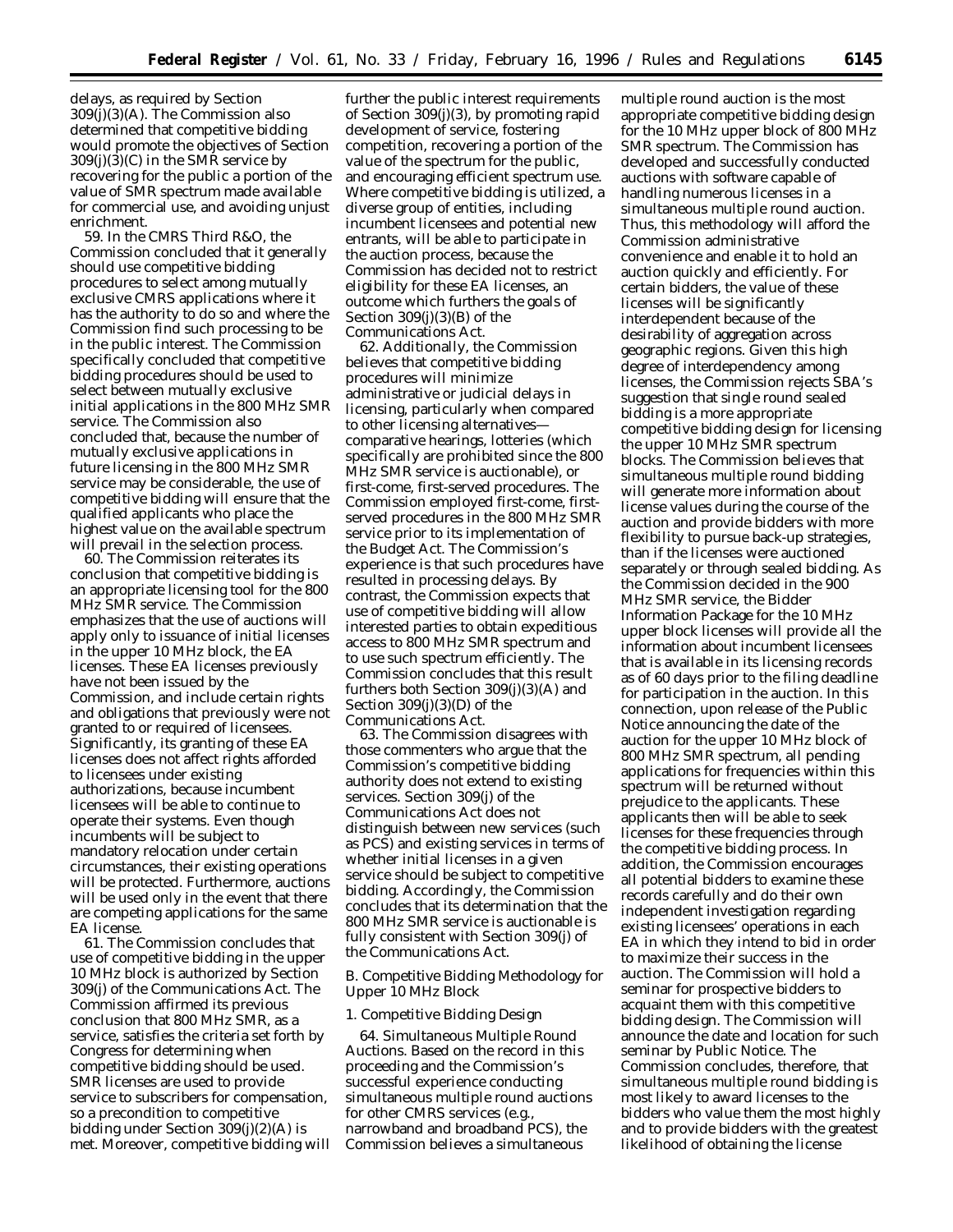combinations that best satisfy their service needs.

65. *Stopping Rules.* The Commission will adopt a simultaneous stopping rule for the upper 10 MHz block 800 MHz SMR auction. The simultaneous stopping rule is designed to allow bidders to decide how long the auction will run, based on bidding strategy and demand for each license. Under a simultaneous stopping rule, bidding will remain open on all licenses in an auction until bidding stops on every license. In this *Eighth R&O,* the Commission concludes that the substitutability between licenses within the same EA and the ability to pursue back-up strategies support the use of a simultaneous stopping rule.

66. As a result, the upper 10 MHz block 800 MHz SMR auction will close after one round passes in which no new valid bids or proactive activity rule waivers are submitted. The Commission retains the discretion to keep the auction open even if no new acceptable bids and no proactive waivers are submitted in a single round. In the event that the Commission exercise this discretion, the effect will be the same as if a bidder has submitted a proactive waiver. The Commission also retains the discretion to announce market-bymarket closings.

67. The Commission further retains the discretion to declare after 40 rounds that the auction will end after some specified number of additional rounds. Bids will be accepted only on licenses where the high bid has increased in the last three rounds. This will deter bidders from continuing to bid on a few low value licenses solely to delay the closing of the auction. It also will enable the Commission to end the auction when it determines that the benefits of terminating the auction and issuing licenses exceed the likely benefits of continuing to allow bidding. The Commission will announce by Public Notice the number of remaining rounds and other final bidding procedures. In this *Eighth R&O,* the Commission delegates authority to the Bureau to issue such Public Notices.

68. *Activity Rules.* In the *Further Notice,* the Commission proposed that if simultaneous multiple round auctions are used for the upper 10 MHz block, the Commission would use activity rules the same as or similar to those used in simultaneous multiple round bidding for MTA-based PCS licenses. The Commission has used the Milgrom-Wilson activity rule to award broadband and narrowband PCS licenses. In the *Competitive Bidding Fifth R&O,* the Commission permitted broadband PCS bidders one ''automatic'' waiver from

the activity rule during each stage of an auction. An automatic waiver is exercised by the Commission if a bidder fails to bid and fails to submit a ''proactive'' waiver, unless the bidder chooses to override the automatic waiver process to intentionally decrease eligibility: a ''proactive'' waiver is one which can be submitted by the bidder when it chooses not to bid in a round and wishes to maintain its current eligibility level. With respect to broadband PCS auctions, the Commission initially determined that only proactive waivers, and not automatic waivers, would keep an auction open. In that context, however, the Commission later modified the rule by retaining the discretion to keep an auction open even if no new acceptable bids and no proactive waivers are submitted in a single round. The Commission will employ the Milgrom-Wilson activity rule in conjunction with the simultaneous stopping rule. Under the Milgrom-Wilson approach, the minimum activity level, measured as a fraction of the bidder's eligibility in the current round, increases during the course of the auction. The three-stage Milgrom-Wilson approach encourages bidders to participate in early rounds by limiting their maximum participation to some multiple of their minimum participation level.

69. Absent waivers, a bidder's eligibility (in terms of activity units) in the current round is determined by the bidder's activity level and eligibility in the previous round. In the first round, however, eligibility is determined by the bidder's upfront payment and is equal to the upfront payment divided by \$0.02 per activity unit.

70. In each round of Stage I, a bidder who wishes to maintain its current eligibility must be active on licenses encompassing at least one-half (50 percent) of the activity units for which it currently is eligible. Failure to maintain the requisite activity level will result in a reduction in the amount of activity units upon which a bidder will be eligible to bid in the next round of bidding (unless an activity rule waiver is used). During Stage I, if bidding activity is below the required minimum level, eligibility in the next round will be calculated by multiplying the current round activity by two. Eligibility for each applicant in the first round of the auction is determined by the amount of the upfront payment received and the licenses identified in its auction application. In each round of Stage II, a bidder who wishes to maintain its current eligibility in the next round is required to be active on at least 75 percent of the activity units for which

it is eligible in the current round. During Stage II, if activity is below the required minimum level, eligibility in the next round will be calculated by multiplying the current round activity by four-thirds (4⁄3). In each round of Stage III, a bidder who wishes to maintain its current eligibility must be active on licenses encompassing at least 95 percent of the activity units for which it is eligible in the current round. In Stage III, if activity in the current round is below 95 percent of current eligibility, eligibility in the next round will be calculated by multiplying the current round activity by twenty nineteenths (20⁄19). The Commission reserve the discretion to set and, by announcement before or during the auction, vary the requisite minimum activity levels (and associated eligibility calculations) for each auction stage. Retaining this flexibility will improve the Commission's ability to control the pace of the auction and help ensure that the auction is completed within a reasonable period of time.

71. As in prior auctions, the Commission will determine the transition from one stage to the next in the 800 MHz SMR auction by the aggregate level of bidding activity, subject to its discretion. The transition rule also may be defined in terms of the ''auction activity level''—the sum of activity units of those licenses whose high bid increased in the current round, as a percentage of the total activity units of all licenses in that auction. The auction will start in Stage I and move to Stage II when the auction activity level is below ten percent for three consecutive rounds in Stage I. The auction will move from Stage II to Stage III when the auction activity level is below five percent for three consecutive rounds in Stage II. In no case can the auction revert to an earlier stage. The Commission retains the discretion, however, to determine and announce during the course of an auction when, and if, to move from one auction stage to the next. These determinations will be based on a variety of measures of bidder activity including, but not limited to, the auction activity level defined above, the percentage of licenses (measured in terms of activity units) on which there are new bids, the number of new bids, and the percentage increase in revenue.

72. To avoid the consequences of clerical errors and to compensate for unusual circumstances that might delay a bidder's bid preparation or submission on a particular day, the Commission will provide bidders with five activity rule waivers that may be used in any round during the course of the auction.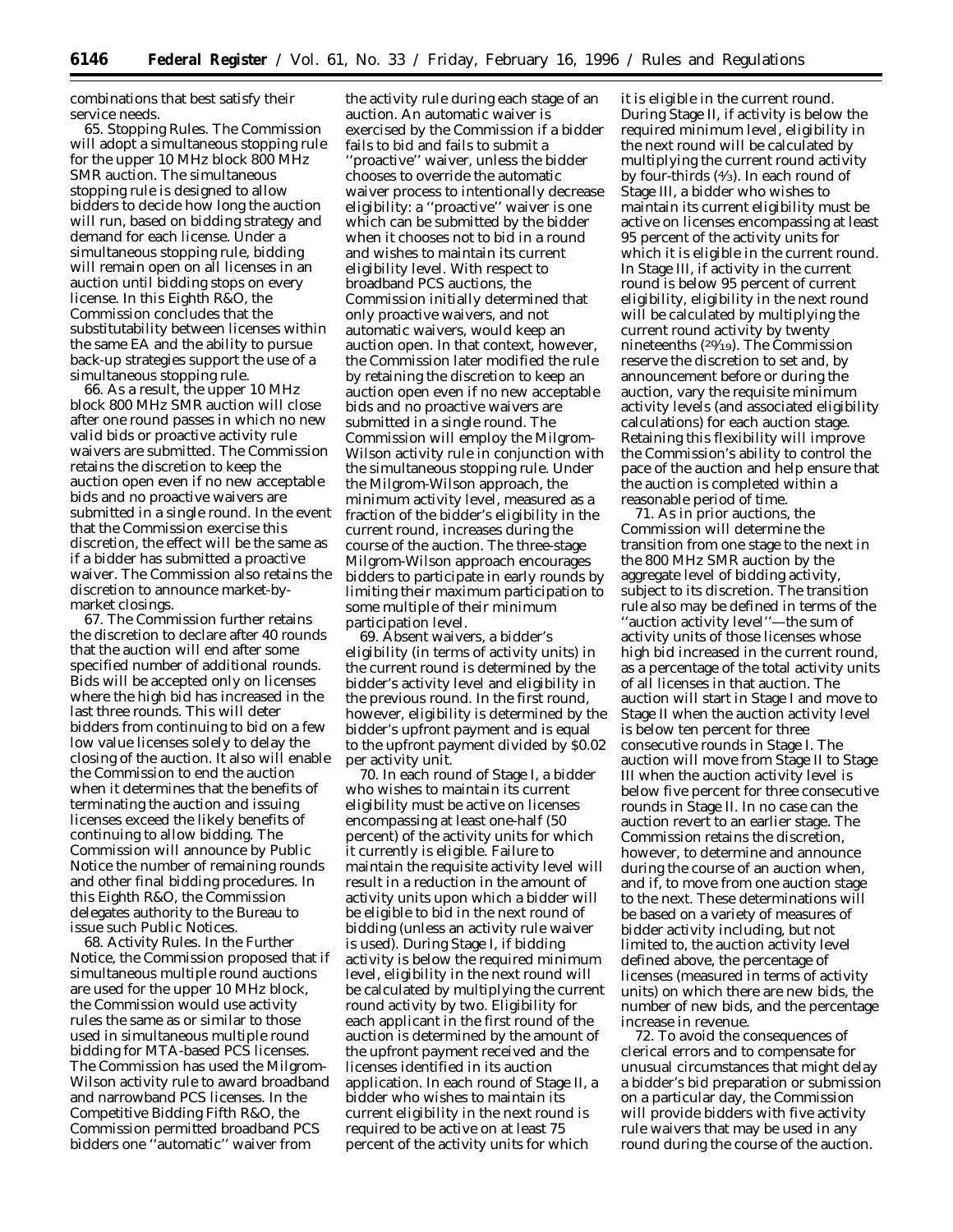If a bidder's activity level is below the required activity level a waiver automatically will be applied. That is, if a bidder fails to submit a bid in a round, and its activity level from any ''standing'' high bids (*i.e.,* high bids at the end of the bid withdrawal period in the previous round) falls below its required activity level, a waiver automatically will be applied. A waiver will preserve current eligibility in the next round, but cannot be used to correct an error in the bid amount. An activity rule waiver applies to an entire round of bidding and not to a particular EA service area.

73. Bidders will be afforded an opportunity to override the automatic waiver mechanism when they place a bid, if they wish to reduce their bidding eligibility and do not want to use a waiver to retain their eligibility at its current level. If a bidder overrides the automatic waiver mechanism, its eligibility permanently will be reduced, and it will not be permitted to regain its bidding eligibility from a previous round. An automatic waiver invoked in a round in which there are no valid bids will not keep the auction open. Bidders will have the option to enter a ''proactive'' waiver during the bid submission period. If a bidder submits a proactive waiver in a round in which no other bidding activity occurs, the auction will remain open.

74. The Commission retains the discretion to issue additional waivers during the course of an auction for circumstances beyond a bidder's control. The Commission also retains the flexibility to adjust, by Public Notice prior to an auction, the number of waivers permitted, or to institute a rule that allows one waiver during a specified number of bidding rounds or during specified stages of the auction. In this *Eighth Report and Order,* the Commission delegated to the Bureau the discretion to issue additional waivers or restrict the use of such waivers.

#### 2. License Grouping

75. In the *Further Notice,* the Commission tentatively concluded that if simultaneous multiple round auctions were used for the 800 MHz SMR widearea spectrum blocks, the wide-area licenses covering these spectrum blocks should be auctioned simultaneously, because of the relatively high value and significant interdependence of the licenses.

76. The Commission believes that the licenses for the upper 10 MHz band are significantly interdependent. The Commission believes that grouping interdependent licenses and putting them up for bid at the same time will

facilitate awarding licenses to bidders who value them most highly by providing bidders with information about the prices of complementary and substitutable licenses during the course of an auction. Because potential bidders may be interested in aggregating spectrum across geographic areas as well as across spectrum blocks, the Commission disagrees with Cellcall's suggestion to auction each geographic area individually. As a result, the Commission concludes that all EA licenses for the upper 10 MHz block should be auctioned simultaneously. The Commission further concludes that holding a single auction for all 176 EAs in the 800 MHz SMR band will be the fairest, fastest, and most efficient means of distributing these licenses.

# 3. Bidding Issues for Upper 10 MHz Block of 800 MHz SMR Spectrum

77. *Bidding Procedures.* In the *Further Notice,* the Commission proposed that if simultaneous multiple round auctions are used for wide-area SMR licenses, the Commission would use the same or similar bidding procedures to those used in simultaneous multiple round bidding for broadband PCS licenses. The Commission adopts the same bidding procedures used for MTA-based PCS licenses. Under these procedures, bidders will be able to submit bids via remote bidding, using special bidding software, or via telephone. The Commission has established a schedule of fees that participants in the competitive bidding process will be assessed for certain on-line computer services, bidding software, and for Bidder Information Packages. In addition, bidders will be permitted to bid electronically only if they have filed a short-form application electronically. Bidders who file their short-form manually may bid only telephonically. When submitting bids telephonically, bidders may utilize the Internet to learn the round-by-round results of the auction. Online services such as CompuServe, Prodigy, and America Online provide Internet access at a reasonable cost. Bidders also may, at negligible cost, use a computerized bulletin board service, accessible by telephone lines, from which auction results can be downloaded to a personal computer. The Commission intends to hold a seminar for prospective bidders to acquaint them with these bidding procedures.

78. *Bid Increments.* In the *Further Notice,* the Commission proposed that if simultaneous multiple round auctions are used for the upper 10 MHz block, the Commission would use the same or similar procedures for bid increments as those used in simultaneous multiple round bidding for MTA-based PCS licenses.

79. The Commission will announce, by Public Notice prior to the auction, the general guidelines for bid increments. The Commission retains the discretion to set and, by announcement before or during the auction, vary the minimum bid increments for individual licenses or groups of licenses over the course of the auction.

80. *Duration of Bidding Rounds.* In simultaneous multiple round auctions, the Commission recognize that bidders may need a significant amount of time to evaluate back-up strategies and develop their bidding plans. The Commission delegated to the Bureau the discretion to vary the duration of the bidding rounds or the interval at which bids are accepted (*e.g.,* to run more than one round per day) in order to move the auction to closure more quickly. The Bureau will announce any changes to the duration of and intervals between bidding rounds, either by Public Notice prior to the auction or by announcement during the auction.

#### 4. Procedural and Payment Issues

81. *Pre-Auction Application Procedures.* In the *Competitive Bidding Second R&O,* the Commission determined that it should require only a short-form application (FCC Form 175) prior to auction, and that only winning bidders should be required to submit a long-form license application (FCC Form 600) after the auction. In this connection, the Commission determined that such a procedure would fulfill the statutory requirements and objectives and adequately protect the public interest. In the *Further Notice,* the Commission proposed to treat all widearea applicants as initial applicants for public notice, application processing, and competitive bidding purposes, regardless of whether they already are incumbent licensees in the 800 MHz band. In addition in the *Further Notice,* the Commission proposed to require applicants for wide-area SMR licenses to file an initial ''short-form'' application in order to qualify for competitive bidding.

82. The Commission will extend the pre-auction application procedures established in the *Competitive Bidding Second R&O* to the competitive bidding process for the upper 10 MHz block. With respect to the definition of ''initial'' application in the upper 10 MHz block of 800 MHz SMR spectrum, the Commission believes that the most appropriate basis for this determination is an evaluation of the nature of the EA license. As EA licensees will gain use of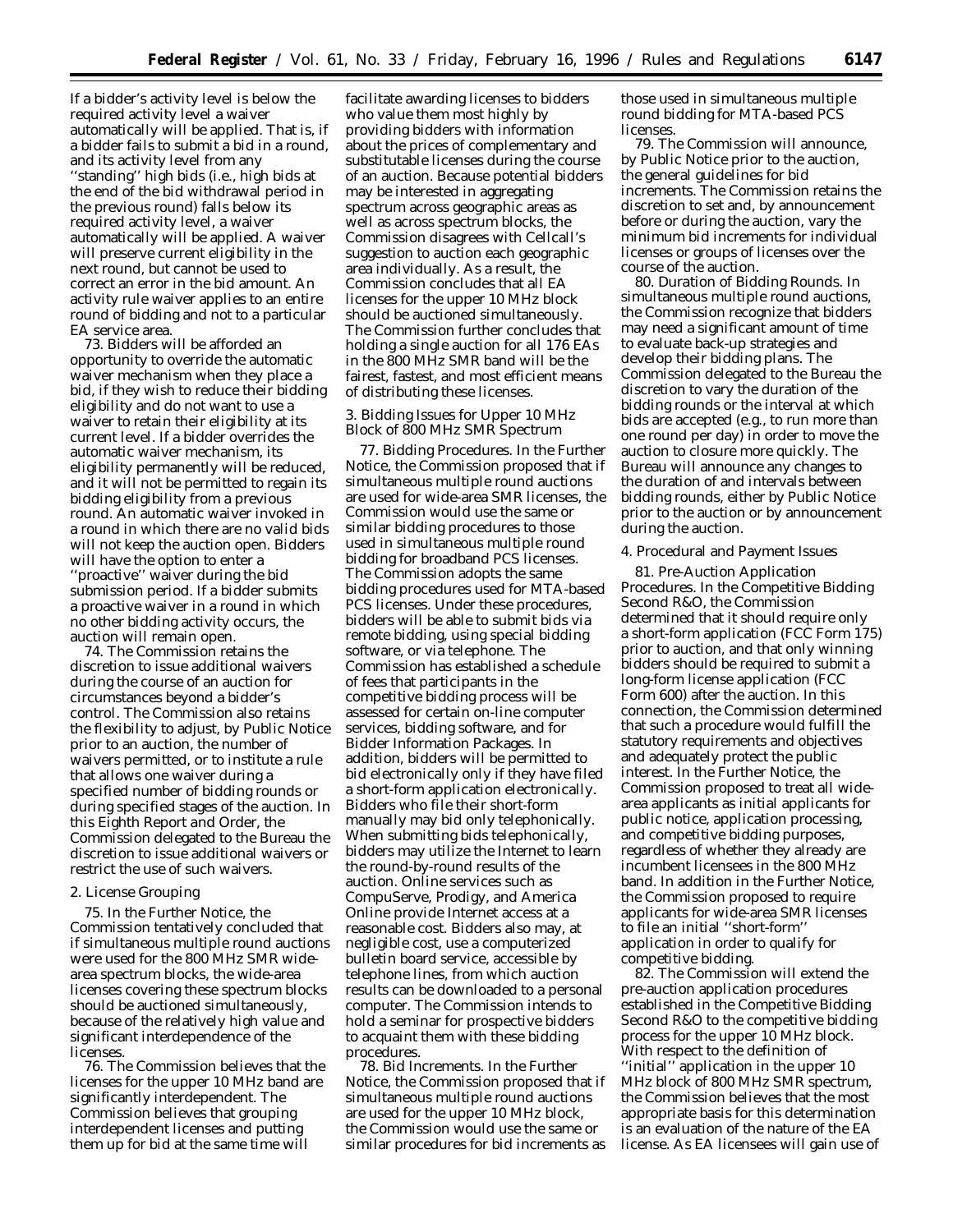a large geographic area and the freedom to locate base stations anywhere within that larger geographic region, they differ from the existing 800 MHz SMR licensees that essentially are confined to smaller geographic areas, are sitespecific, and do not encompass a large number of frequencies. Accordingly, the Commission will treat all EA applicants as initial applicants for public notice, application processing, and auction purposes, regardless of whether they already are incumbent operators.

83. Prior to the start of the 800 MHz SMR auction, the Commission will release an initial Public Notice announcing the auction. The initial Public Notice will specify the licenses to be auctioned and the time and place of the auction in the event that mutually exclusive applications are filed. The Public Notice will specify the method of competitive bidding to be used, applicable bid submission procedures, stopping rules, activity rules, the deadline by which short-form applications must be filed, and the amounts and deadlines for submitting upfront payments. The Commission will not accept applications filed before or after the dates specified in the Public Notice. Applications submitted before the release of the Public Notice will be returned as premature. Likewise, applications submitted after the deadline specified by the Public Notice will be dismissed, with prejudice, as untimely.

84. Soon after the release of the initial Public Notice, a Bidder Information Package will be made available to prospective bidders. The Bidder Information Package for the 800 MHz SMR service will contain information on the incumbents occupying blocks on which bidding will be available.

85. Section 309(j)(5) provides that no party may participate in an auction 'unless such bidder submits such information and assurances as the Commission may require to demonstrate that such bidder's application is acceptable for filing.'' Moreover, ''[n]o license shall be granted to an applicant selected pursuant to this subsection unless the Commission determines that the applicant is qualified pursuant to Section 309(a), Section 308(b), and Section 310'' of the Communications Act. As the legislative history of Section 309(j) makes clear, the Commission may require that bidders' applications contain all information and documentation sufficient to demonstrate that the application is not in violation of the Commission's rules, and the Commission will dismiss applications not meeting those requirements prior to the auction.

86. Thus, all bidders will be required to submit short-form applications on FCC Form 175 (and FCC Form 175–S, if applicable), by the date specified in the initial Public Notice. Applicants are encouraged to file FCC Form 175 electronically. Detailed instructions regarding electronic filing will be contained in the Bidder Information Package. Those applicants filing manually will be required to submit one paper original and one diskette original of their application, as well as two diskette copies. In addition, applicants filing manually will not be permitted to bid electronically. The short-form applications will require applicants to provide the information required by Section 1.2105(a)(2) of the Commission's rules. Specifically, each applicant will be required to specify on its FCC Form 175 application certain identifying information, including its status as a designated entity, its classification (*i.e.,* individual, corporation, partnership, trust, or other), the EAs and spectrum blocks for which it is applying, and, assuming that the licenses will be auctioned, the names of persons authorized to place or withdraw a bid on its behalf. The Commission requests applicants indicate their designated entity status in order to assist us in analyzing the applicant pool and the auction results to determine whether the Commission has accomplished substantial participation by minorities, women, small businesses, and rural telephone companies. In this connection, the Commission notes that Section 309(j) of the Communications Act requires us to prepare a report on the participation of designated entities in the auction and in the provision of spectrum-based services.

87. As the Commission indicated in the *Competitive Bidding Second R&O,* if it receives only one application that is acceptable for filing for a particular license, and thus there is no mutual exclusivity, the Commission will issue a Public Notice cancelling the auction for this license and establishing a date for the filing of a long-form application, the acceptance of which will trigger the procedures permitting petitions to deny. If no petitions to deny are filed, the application will be grantable after 30 days. By ensuring that bidders and license winners are serious, qualified applicants, these rules will minimize the need to re-auction licenses and will prevent delays in the provision of 800 MHz SMR service to the public. In response to those commenters concerned about the ability of unsuccessful bidders to participate in geographic-area licensing, the

Commission reiterated its decision in the *First R&O* that incumbents, postauction, will be able to trade-in their multiple licenses for a single authorization in a particular area, provided certain conditions are satisfied.

88. *Amendments and Modifications.* The Commission will adopt the following procedures for amendments to and modifications of short-form applications in the 800 MHz SMR service. Upon reviewing the short-form applications, the Commission will issue a Public Notice listing all defective applications, and applicants with minor defects will be given an opportunity to cure them and resubmit a corrected version. By the resubmission date, all applicants will be required to submit an upfront payment to the Commission, as discussed below, to the Commission's lock-box by the date specified in the Public Notice, which should be no later than 14 days before the scheduled auction. After the Commission receives from its lock-box bank the names of all applicants who have submitted timely upfront payments, the Commission will issue a second Public Notice announcing the names of all applicants that have been determined to be qualified to bid. An applicant who fails to submit a sufficient upfront payment to qualify it to bid on any license being auctioned will not be identified on this Public Notice as a qualified bidder. Each applicant listed on this Public Notice will be issued a bidder identification number and further information and instructions regarding auction procedures.

89. On the date set for submission of corrected applications, applicants that on their own have discovered minor errors in their applications (*e.g.,* typographical errors, incorrect license designations, *etc.*) will be permitted to file corrected applications. The Commission also will waive the *ex parte* rules as they apply to the submission of amended short-form applications for the 800 MHz SMR auctions, to maximize applicants' opportunities to seek Commission staff advice on making such amendments. Applicants will not be permitted to make any major modifications to their applications, including, but not limited to, changes in license areas and changes in control of the applicant, or additions of other bidders into the bidding consortia, until after the auction. Applicants also may modify their short-form applications to reflect formation of consortia or changes in ownership at any time before or during an auction, provided such changes will not result in a change in *de jure* or *de facto* control of the applicant,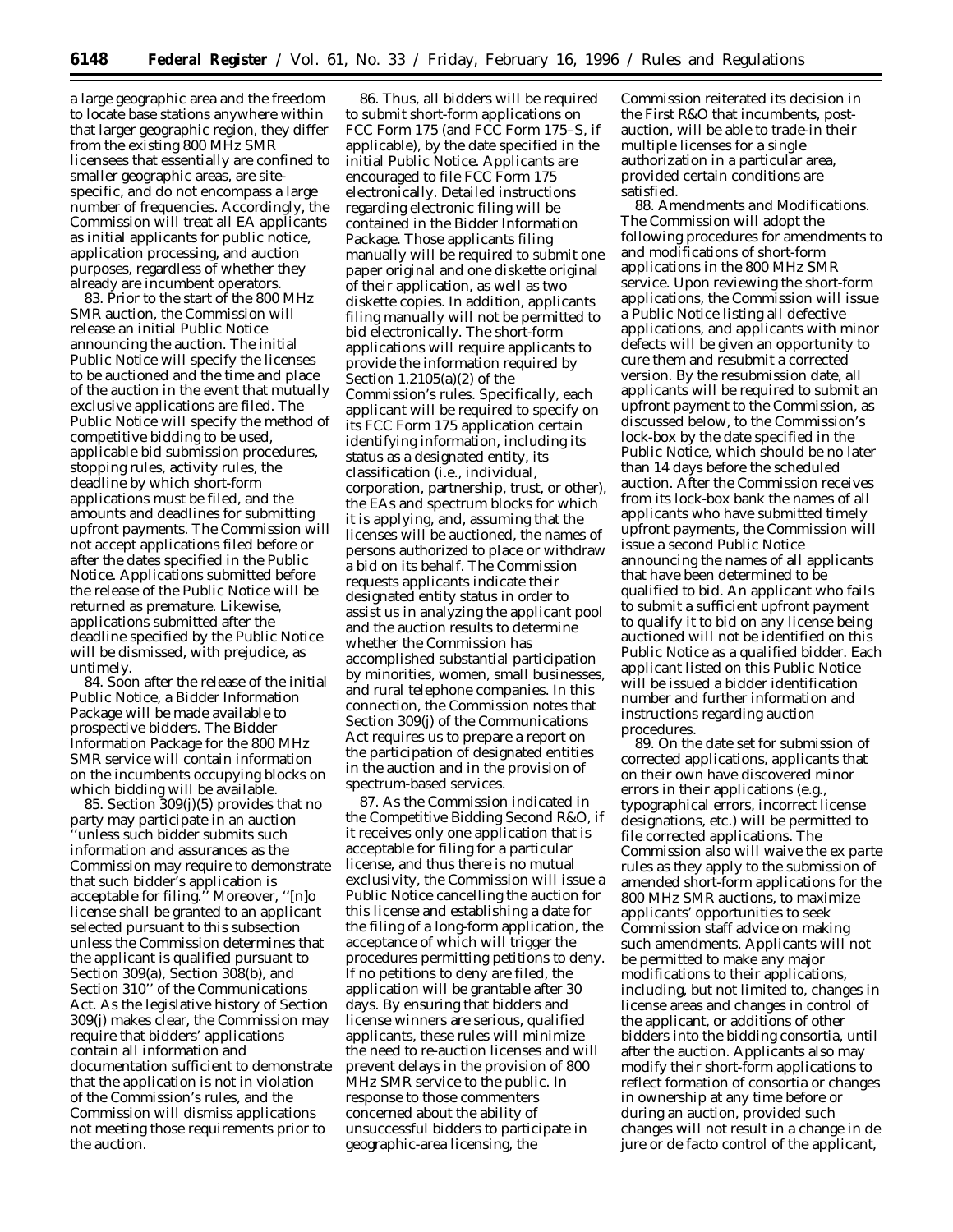and provided that the parties forming consortia or entering into ownership agreements have not applied for licenses in any of the same geographic license areas, *i.e.,* EAs. In addition, applications that are not signed will be dismissed as unacceptable for filing, as will applications in which no market designations are made.

90. In addition, a single member of a bidding consortium may withdraw from a consortium only in a particular EA(s), but otherwise remain in the consortium for purposes of bidding on all other markets specified on the short-form application. However, such arrangements to assign the member's interests in particular licenses to other consortium members after the auction must be disclosed on an original or amended short-form application, and a request to transfer or assign the license also must be filed in conjunction with the long-form application.

## 5. Upfront Payments

91. In the *Competitive Bidding Second R&O,* the Commission established a minimum upfront payment of \$2,500 and stated that this amount could be modified on a servicespecific basis. In the *Further Notice,* the Commission proposed to require 800 MHz SMR auction participants to tender in advance to the Commission a substantial upfront payment, \$0.02 per activity unit for the largest combination of activity units on which a bidder anticipates bidding in any round, as a condition of bidding in order to ensure that only serious, qualified bidders participate in auctions, and to ensure payment of the monetary assessment in the event of bid withdrawal or default. The Commission also sought comment on the upfront payment formula and minimum upfront payment most appropriate for the 800 MHz SMR service.

92. The Commission adopts the standard \$0.02 per activity unit formula to calculate the upfront payment. The Commission also adopts a minimum upfront payment of \$2,500 for the 800 MHz SMR service. In the initial Public Notice issued prior to the auction, the Commission will announce population information corresponding to each license and the upfront payment amount for each EA license. In general, population coverage for each channel block in each EA will be based on a formula that takes into account the presence of incumbent licensees.

93. Upfront payments will be due by a date specified by Public Notice, but generally no later than 14 days before a scheduled auction. Each qualified bidder will be issued a bidder

identification number and further information and instructions regarding the auction procedures. During the auction, bidders will be required to provide their bidding identification numbers when submitting bids.

## 6. Down Payments and Full Payments

94. *Down Payments.* In the *Competitive Bidding Second R&O,* the Commission generally required successful bidders to tender a 20 percent down payment on their bids to discourage default between the auction and licensing, and to ensure payment of the monetary assessment if such default occurs. In the *Further Notice,* the Commission proposed to require the winning bidders for 800 MHz SMR licenses to supplement their upfront payments with a down payment sufficient to bring their total deposits up to 20 percent of their winning bid(s).

95. The Commission concludes that winning bidders must supplement their upfront payments with a down payment sufficient to bring their total deposits up to 20 percent of their winning bid(s). If the upfront payment already tendered by a winning bidder, after deducting any bid withdrawal and default payments due, amounts to 20 percent or more of its winning bids, no additional deposit will be required. If the upfront payment amount on deposit is greater than 20 percent of the winning bid amount after deducting any bid withdrawal and default payments due, the additional monies will be refunded. If a bidder has withdrawn a bid or defaulted, but the amount of the payment cannot yet be determined, the bidder will be required to make a deposit of 20 percent of the amount bid on such licenses. When it becomes possible to calculate and assess the payment, any excess deposit will be refunded. Upfront payments will be applied to such deposits, and to bid withdrawal and default assessments due, before being applied toward the bidder's down payment on licenses the bidder has won and seeks to acquire.

96. The Commission also will require winning bidders to submit the required down payment by cashier's check or wire transfer to its lock-box bank by a date and time to be specified by Public Notice, generally within five business days following the close of bidding. The Commission will hold the down payment until the high bidder is awarded the license and has paid the remaining balance due on such license, or until the winning bidder is found unqualified to be a licensee or has defaulted, in which case it will be returned, less applicable monetary assessments. All auction winners

generally will be required to make full payment of the balance of their winning bids within five business days following Public Notice that the Commission is prepared to award the license. The Commission generally will grant uncontested licenses within ten business days after receiving full payment. During the period that deposits are held pending the ultimate award of the license, the interest that accrues, if any, will be retained by the U.S. Treasury.

97. *Long-Form Applications.* The Commission will follow these procedures if the winning bidder makes the down payment in a timely manner: A long-form application filed on FCC Form 600 must be filed by a date specified by Public Notice, generally within ten business days after the close of bidding. After the Commission receives the winning bidder's down payment and long-form application, the Commission will review the long-form application to determine if it is acceptable for filing. Upon acceptance for filing of the long-form application, the Commission will issue a Public Notice announcing this fact, triggering the filing window for petitions to deny. If the Commission denies all petitions to deny, and otherwise is satisfied that the applicant is qualified, the license(s) will be granted to the auction winner.

98. *Petitions to Deny and Limitations on Settlements.* A party filing a petition to deny against an 800 MHz SMR application will be required to demonstrate standing and meet all other applicable filing requirements. The restrictions in Section 90.162 were established to prevent the filing of speculative applications and pleadings (or threats of the same) designed to extract money from 800 MHz SMR applicants. Thus, the Commission will limit the consideration that an applicant or petitioner is permitted to receive for agreeing to withdraw an application or petition to deny to the legitimate and prudent expenses of the withdrawing applicant or petitioner.

99. With respect to petitions to deny, the Commission need not conduct a hearing before denying an application if it determines that an applicant is not qualified and no substantial and material issue of fact exists concerning that determination. In the event the Commission identifies substantial and material issues of fact, Section 309(i)(2) of the Communications Act permits the submission of all or part of evidence in written form in any hearing and allows employees other than administrative law judges to preside over the taking of written evidence.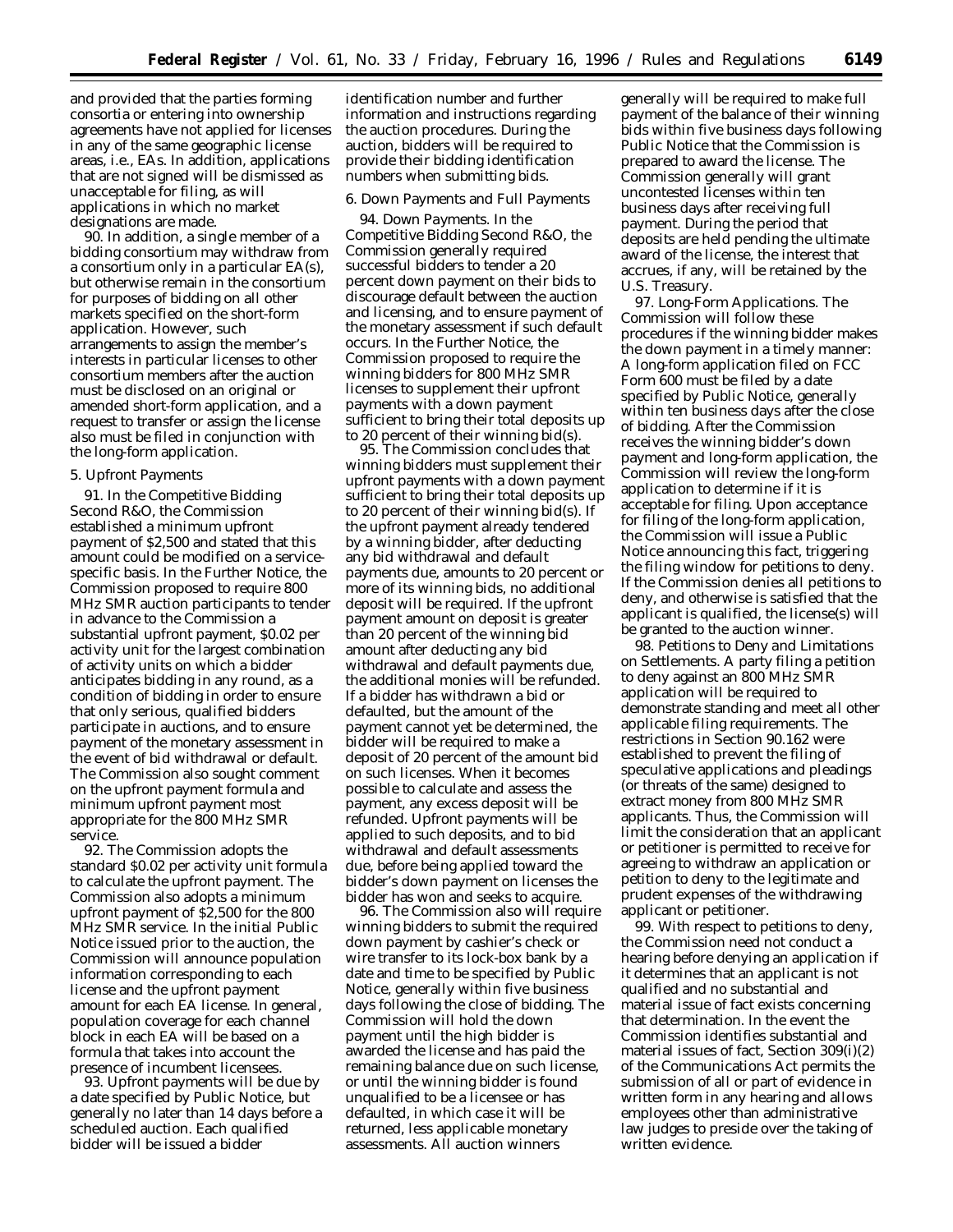100. *Bid Withdrawal, Default, and Disqualification.* In the *Further Notice,* the Commission proposed to adopt bid withdrawal, default, and disqualification rules for the 800 MHz SMR service, based on the procedures established in its general competitive bidding rules.

101. The Commission believes that forfeiture of the entire upfront payment is too extreme for the bidder who withdraws only one bid. Since commenters have not stated why the 800 MHz SMR service differs in this respect from the narrowband and broadband PCS services, there is no justification for departing from the already tested narrowband and broadband PCS withdrawal, default, and disqualification assessments. Therefore, the Commission believes applying Section 1.2104(g)(1) of its Rules to the 800 MHz SMR auction is more equitable and is consistent with its practice in prior auctions. Section  $1.2104(g)(1)$ provides that any bidder that withdraws a high bid during an auction before the Commission declares bidding closed will be required to reimburse the Commission in the amount of the difference between its high bid and the amount of the winning bid the next time the license is offered by the Commission, if this subsequent winning bid is lower than the withdrawn bid.

102. If a license is re-offered by auction, the ''winning bid'' refers to the high bid in the auction in which the license is re-offered. If a license is reoffered in the same auction, the winning bid refers to the high bid amount, made subsequent to the withdrawal, in that auction. If the subsequent high bidder also withdraws its bid, that bidder will be required to pay an assessment equal to the difference between its withdrawn bid and the amount of the subsequent winning bid the next time the license is offered by the Commission. If a license which is the subject of withdrawal or default is not re-auctioned, but instead is offered to the highest losing bidders in the initial auction, the ''winning bid'' refers to the bid of the highest bidder who accepts the offer. Losing bidders will not be required to accept the offer, *i.e.,* they may decline without penalty. The Commission wish to encourage losing bidders in simultaneous multiple round auctions to bid on other licenses, and therefore the Commission will not hold them to their losing bids on a license for which a bidder has withdrawn a bid or on which a bidder has defaulted.

103. After bidding closes, the Commission will apply Section  $1.2104(g)(2)$  of its Rules to assess a defaulting auction winner an additional

payment of three percent of the subsequent winning bid or three percent of the amount of the defaulting bid, whichever is less. The additional three percent payment is designed to encourage bidders who wish to withdraw their bids to do so before bidding ceases. The Commission will hold deposits made by defaulting or disqualified auction winners until full payment is made. In the unlikely event that there is more than one bid withdrawal on the same license, the Commission will hold each withdrawing bidder responsible for the difference between its withdrawn bid and the amount of the winning bid the next time the licenses are offered for auction by the Commission.

104. These payment requirements will discourage default and ensure that bidders meet all eligibility and qualification requirements. If a default or disqualification involves gross misconduct, misrepresentation or bad faith by an applicant, the Commission may declare the applicant and its principals ineligible to bid in future auctions, and may take any other action that it deems necessary, including institution of proceedings to revoke any existing licenses held by the applicant.

105. If the EA license winner defaults, is otherwise disqualified after having made the required down payment, or the license is terminated or revoked, then the Commission will re-auction the license. If the default occurs within five business days after the bidding has closed, the Commission retains the discretion to offer the license to the second highest bidder at its final bid level, or if that bidder declines the offer, to offer the license to other bidders (in descending order of their bid amounts) at the final bid levels. If only a short time has passed since the initial auction, the Commission may choose to offer the license to the highest losing bidders if the cost of running another auction exceeds the benefits.

## 7. Regulatory Safeguards

106. *Rules Prohibiting Collusion*. The Commission's rules prevent parties from agreeing in advance to bidding strategies that divide the market according to their strategic interests and/or disadvantage other bidders. Bidders will be required to (i) disclose all parties with whom they have entered into any agreement that relates to the competitive bidding process, and (ii) certify they have not entered into any explicit or implicit agreements, arrangements, or understandings with any parties, other than those identified, regarding the amount of their bid, bidding strategies,

particular properties on which they will or will not bid or any similar agreement.

107. The Commission will subject 800 MHz SMR licensees to the reporting requirements and rules prohibiting collusion embodied in Sections 1.2105 and 1.2107 of the Commission's rules. Bidders will be required by Section 1.2105(a)(2) to identify on their FCC Form 175 applications all parties with whom they have entered into any consortium arrangements, joint ventures, partnerships or other agreements or understandings which relate to the competitive bidding process. If parties agree in principle on all material terms, those parties must be identified on the short-form application, even if the agreement has not been reduced to writing. Only at such level of agreement can it be fairly stated that the parties have entered into a bidding consortium or other joint bidding arrangement. If the parties have not agreed in principle by the short-form filing deadline, an applicant would not include the names of those parties on its application, and may not continue negotiations with those parties. Bidders will be required to certify that they have not entered and will not enter into any explicit or implicit agreements, arrangements or understandings with any parties, other than those identified, regarding the amount of their bid, bidding strategies or the particular properties on which they will or will not bid. In this connection, any communications between EA bidders and incumbent licensees should take place prior to the deadline for filing FCC Form 175 applications.

108. After the FCC Form 175 filing deadline, applicants may not discuss the substance of their bids or bidding strategies with bidders, other than those identified on their FCC Form 175 application, that are bidding in the same license areas, *i.e.*, EAs. This prohibition on discussions extends to providing indirect information that affects bids or bidding strategy. For example two applicants not listed on each other's FCC Form 175 applications for the 800 MHz SMR auctions may not discuss bids or bidding strategies with each other if they are bidding for licenses in any of the same EAs, even if they are not bidding for the same spectrum blocks.

109. Section 1.2105(c) of the Commission's rules, however, provides certain exceptions to the rule prohibiting discussions with other applicants after the filing of the shortform application. First, applicants may make agreements to bid jointly for licenses, so long as the applicants have not applied for licenses in any of the same license areas. Second, an applicant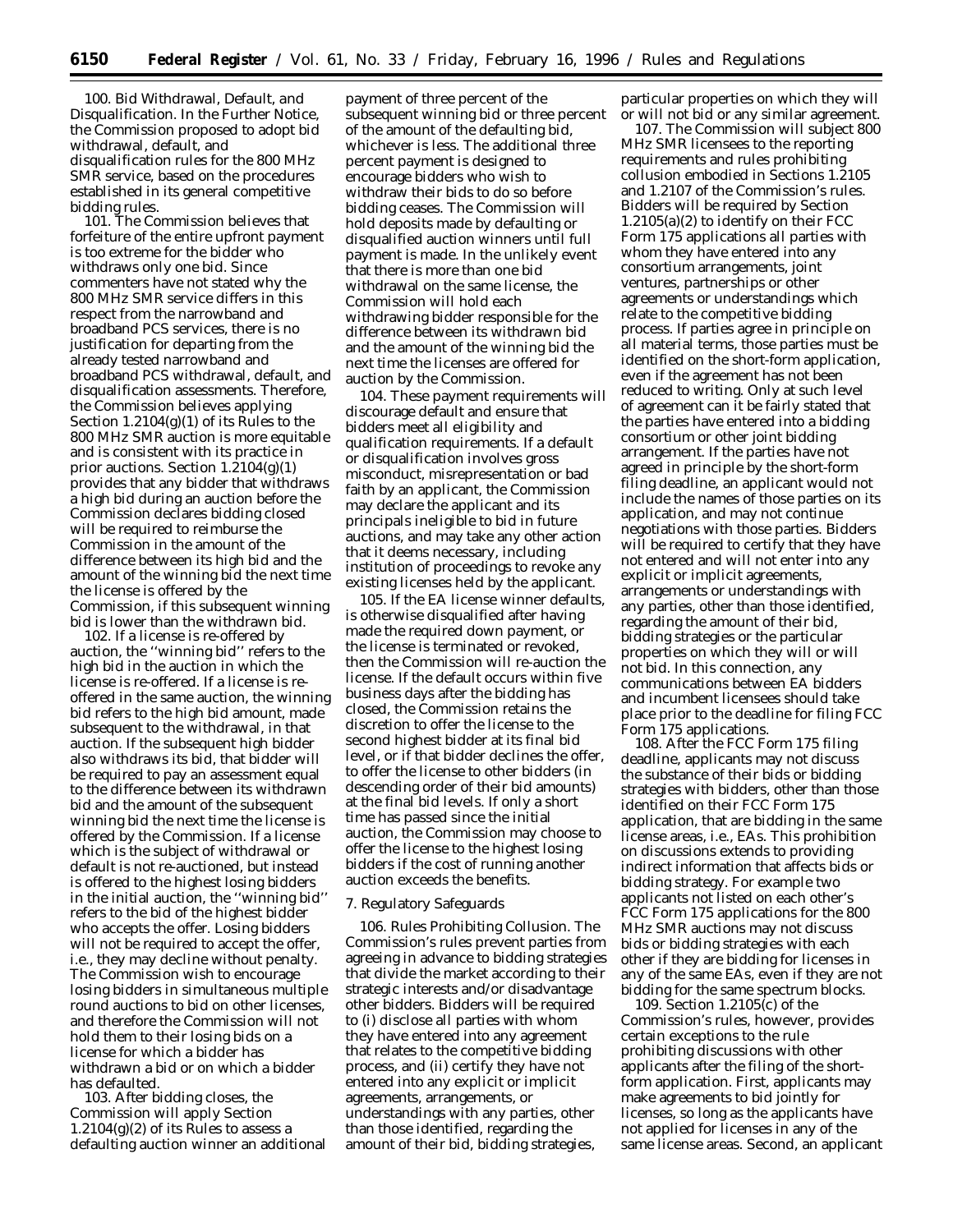may modify its short-form application to reflect formation of bidding agreements or changes in ownership at any time before or during the auction, as long as the changes do not result in change of *de jure* or *de facto* control of the applicant, and the parties forming the bidding agreement have not applied for licenses in any of the same license areas. Finally, a holder of a noncontrolling attributable interest in an applicant may acquire an ownership interest in, or enter into a bidding agreement with other applicants in the same license area, if (1) the owner of the attributable interest certifies that it has not communicated and will not communicate bids or bidding strategies of more than one of the applicants in which it holds an attributable interest or with which it has a bidding agreement; and (2) the arrangements do not result in any change of control of the applicant. However, once the short-form application has been filed, a party with an attributable interest in once bidder may not acquire a controlling interest in another bidder bidding for licenses in any of the same license areas.

110. Where the applicant does not meet one of these exceptions, it may not discuss matters relating to bidding with other applicants. Even when an applicant has withdrawn its application after the short-form filing deadline, the applicant may not enter into a bidding agreement with another applicant bidding on authorizations in the license areas from which the first applicant withdrew.

111. If an applicant has the high bid for a license, Section 1.2107(d) of the Commission's rules requires the applicant to include with its long-form application a detailed explanation of the terms and conditions and parties involved in any bidding consortia, joint venture, partnership or other agreement or arrangement it had entered into relating to the competitive bidding process prior to the time bidding was completed. Under the Commission's rules prohibiting collusion, the term ''applicant'' includes the entity submitting the application, owners of 5 percent or more of the entity, and all officers and directors of such entity.

112. The Commission noted that even where the applicant discloses parties with whom it has reached on agreement on the short-form application, thereby permitting discussions with those parties, the applicant nevertheless is subject to existing antitrust laws. As discussed in the *Competitive Bidding Fourth Memorandum Opinion & Order* in PP Docket No. 93–253, 59 FR 53364 (October 24, 1994) (*''Competitive Bidding MO&O''*), under the antitrust

laws, the parties to an agreement may not discuss bid prices if they have applied for licenses in the same license area. In addition, agreements between actual or potential competitors to submit collusive, non-competitive or rigged bids are *per se* violations of Section One of the Sherman Antitrust Act. Further, actual or potential competitors may not agree to divide territories horizontally in order to minimize competition, regardless of whether they split a license area in which they both do business, or whether they merely reserve one license area for one and another for the other.

113. The Commission noted that where specific instances of collusion in the competitive bidding process are alleged during the petition to deny process, the Commission may conduct an investigation or refer such complaints to the United States Department of Justice for investigation. Bidders who are found to have violated the antitrust laws, in addition to any penalties they incur under the antitrust laws, or who are found to have violated the Commission's rules in connection with their participation in the auction process may be subject to a variety of sanctions, including forfeiture of their down payment or their full bid amount, revocation of their license(s), and may be prohibited from participating in future auctions.

114. *Transfer Disclosure Requirements.* In Section 309(j)(4)(E) of the Communications Act, Congress directed the Commission to ''require such transfer disclosures and antitrafficking restrictions and payment schedules as may be necessary to prevent unjust enrichment as a result of the methods employed to issue licenses and permits.'' In the *Competitive Bidding Second R&O*, the Commission adopted safeguards designed to ensure that the requirements of Section 309(j)(4)(E) are satisfied. The Commission decided that it was important to monitor transfers of licenses awarded by competitive bidding to accumulate the necessary data to evaluate its auction designs and to judge whether ''licenses [have been] issued for bids that fall short of the true market value of the license.'' Therefore, the Commission imposed a transfer disclosure requirement on licenses obtained through the competitive bidding process, whether such licenses were held by a designated entity or not. The Commission proposed in the *Further Notice* to adopt the transfer disclosure requirements of Section 1.2111(a) of its Rules to all 800 MHz SMR licenses obtained through the competitive bidding process.

115. The Commission believes that a three-year holding period is unnecessary. In other auctionable services, the Commission has required holding periods only in limited circumstances. For example, the Commission's broadband PCS rules require those successful bidders benefitting from special provisions for designated entities to hold their licenses for a certain period of time and restrict the type of transfers and assignments of such licenses during that time. The Commission is not adopting special provisions for designated entities on the upper 10 MHz block of 800 MHz SMR spectrum. When the Commission has not established special provisions for designated entities in other auctionable services, the Commission generally has required only disclosure of certain information regarding transfers or assignments within the first three years after initial license grant. The Commission concludes that this is the most appropriate course of action here. Thus, the Commission will apply Section 1.2111(a) to all 800 MHz SMR licenses obtained through the competitive bidding process. Generally, licensees transferring their licenses within three years after the initial license grant will be required to file, together with their transfer applications, the associated contracts for sale, option agreements, management agreements, and all other documents disclosing the total consideration received in return for the transfer of their licenses. The Commission will give particular scrutiny to auction winners who have not yet begun commercial service and who seek approval for a transfer of control or assignment of their licenses within three years after the initial license grant, so that the Commission may determine if any unforeseen problems relating to unjust enrichment have arisen.

116. *Performance Requirements*. The Communications Act requires the Commission to ''include performance requirements, such as appropriate deadlines and penalties for performance failures, to ensure prompt delivery of service to rural areas, to prevent stockpiling or warehousing of spectrum by licensees or permittees, and to promote investment in and rapid deployment of new technologies and services.'' In the *Competitive Bidding Second R&O,* the Commission decided it was unnecessary and undesirable to impose additional performance requirements, beyond those already provided in the service rules, for all auctionable services. In the *Further Notice,* the Commission did not propose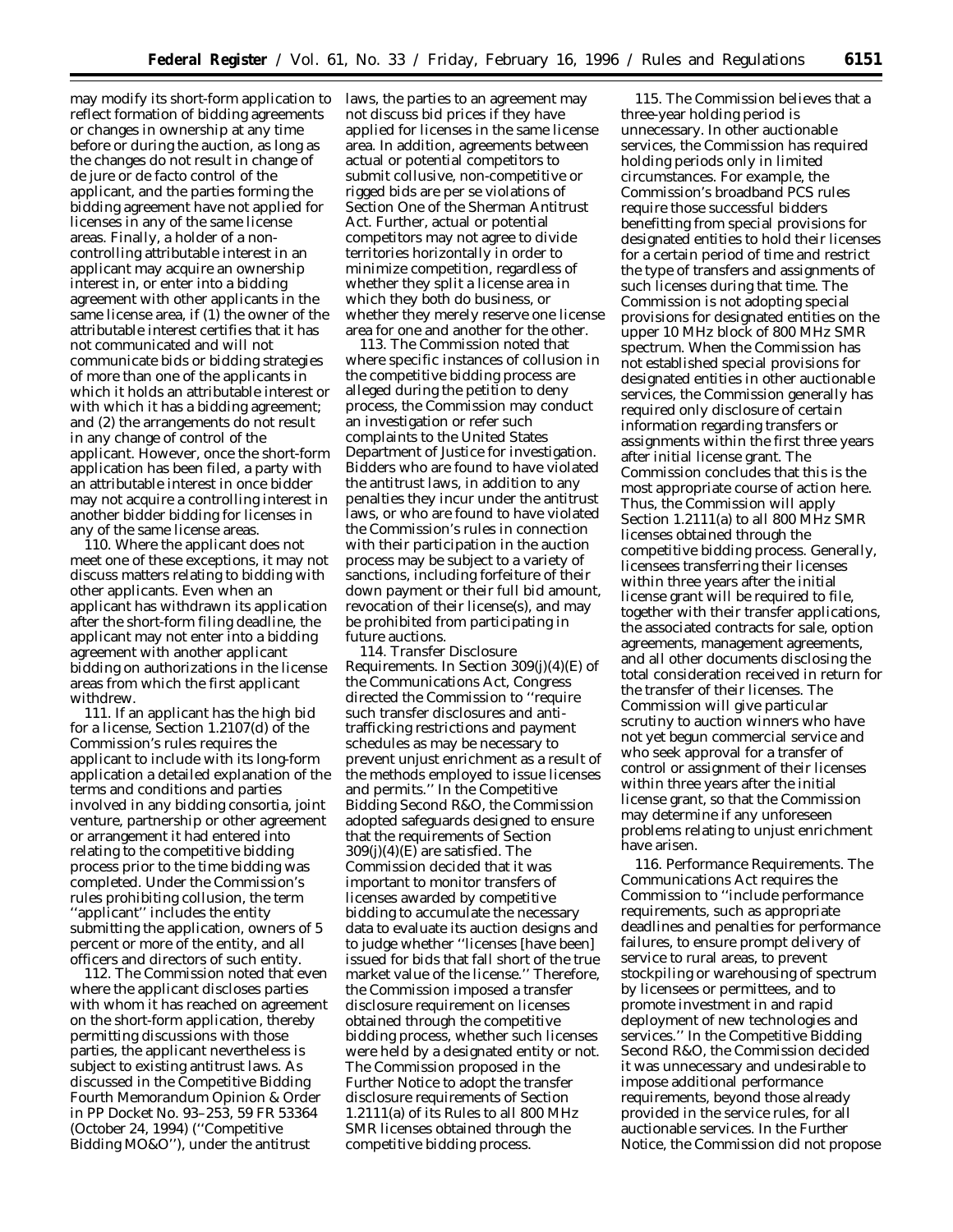to adopt any additional performance requirements for competitive bidding purposes.

117. The service rules for the upper 10 MHz block contain specific performance requirements, such as the requirement to construct within a specific period of time, channel construction requirements, and interim coverage requirements. Because the failure to meet these requirements will result in automatic cancellation of the EA license, the Commission believes this is a sufficient incentive to promote prompt service and prevent spectrum warehousing. Thus, the Commission will not adopt any performance requirements for the 800 MHz SMR service beyond those required by Section 90.685 of the Rules.

## 8. Treatment of Designated Entities

118. *Overview, Objectives, and the Impact of Adarand Constructors* v. *Peña*. The Communications Act provides that, in developing competitive bidding procedures, the Commission shall consider various statutory objectives and consider several alternative methods for achieving them. Specifically, the statute provides that in establishing eligibility criteria and bidding methodologies the Commission shall ''promot[e] economic opportunity and competition and ensur[e] that new and innovative technologies are readily accessible to the American people by avoiding excessive concentration of licenses and by disseminating licenses among a wide variety of applicants, including small businesses, rural telephone companies, and businesses owned by members of minority groups and women.'' Small businesses, rural telephone companies and businesses owned by minorities and/or women are collectively referred to as ''designated entities.'' Section 309(j)(4)(A) provides that in order to promote the Communications Act's objectives, the Commission shall ''consider alternative payment schedules and methods of calculation, including lump sums or guaranteed installment payments, with or without royalty payments, or other schedules or methods \* \* \* and combinations of such schedules and methods.'' The Communications Act also requires the Commission to ''ensure that small businesses, rural telephone companies, and businesses owned by members of minority groups and women are given the opportunity to participate in the provision of spectrum-based services.'

119. To meet the statutory objectives of providing opportunities for designated entities, the Commission has employed a wide range of special

provisions and eligibility criteria in other spectrum-based services. The measures adopted thus far for each service were established after closely examining the specific characteristics of the service and determining whether any particular barriers to accessing capital impeded opportunities for designated entities. After examining the record in the Competitive Bidding proceeding in PP Docket 93–253, the Commission established provisions to enable designated entities to overcome the barriers to accessing capital in each particular service. Moreover, these provisions were designed to increase the likelihood that designated entities who win licenses in the auctions become strong competitors in the provision of wireless services.

120. *Impact of Adarand Constructors, Inc.* v. *Peña.* In the broadband PCS docket, the Commission determined that, on separate entrepreneurs' blocks, the bidding credits would vary according to the type of designated entity that applied (*i.e.,* a small business would receive a 10 percent bidding credit, a business owned by minorities or women would receive a 15 percent bidding credit, and a small business owned by women or minorities would receive an aggregated bidding credit of 25 percent), and all entrepreneurs' block licensees would be eligible for varying degrees of installment payments. The Commission adopted special provisions for businesses owned by members of minority groups or women and analyzed their constitutionality using the ''intermediate scrutiny'' standard of review articulated in *Metro Broadcasting* v. *FCC*, because, as in *Metro Broadcasting*, the proposed provisions involved Congressionallymandated benign race- and genderconscious measures.

121. After the release of the *Further Notice*, the Supreme Court decided *Adarand Constructors, Inc.* v. *Pen˜ a,* which overruled *Metro Broadcasting* ''to the extent that *Metro Broadcasting* is inconsistent with'' the holding in *Adarand* that ''all racial classifications . . . must be analyzed by a reviewing court under strict scrutiny.'' As a result of the *Adarand* decision, the constitutionality of any federal program that makes distinctions on the basis of race must serve a compelling governmental interest and must be narrowly tailored to serve that interest. In this connection, the Bureau issued a Public Notice requesting further comment on the effect of the decision in *Adarand* on the proposals made in the *Further Notice* in order to supplement the record in the 800 MHz SMR proceeding.

122. *Special Provisions for Designated Entities.* In instructing the Commission to ensure the opportunity for designated entities to participate in auctions and provision of spectrum-based services, Congress was well aware of the problems that designated entities would have in competing against large, wellcapitalized companies in auctions and the difficulties these bidders encounter in accessing capital. For example, the legislative history accompanying Congress's grant of auction authority states generally that the Commission's regulations ''must promote economic opportunity and competition,'' and ''[t]he Commission will realize these goals by avoiding excessive concentration of licenses and by disseminating licenses among a wide variety of applicants, including small businesses and businesses owned by members of minority groups and women.'' The House Report states that the House Committee was concerned that, ''unless the Commission is sensitive to the need to maintain opportunities for small businesses, competitive bidding could result in a significant increase in concentration in the telecommunications industries.'' More specifically, the House Committee was concerned that adoption of competitive bidding should not have the effect of ''excluding'' small businesses from the Commission's licensing procedures, and anticipated that the Commission would adopt regulations to ensure that small businesses would ''continue to have opportunities to become licensees.''

123. Consistent with Congress's concern that auctions not operate to exclude small businesses, the provisions relating to installment payments clearly were intended to assist small businesses. The House Report states that these related provisions were drafted to ''ensure that all small businesses will be covered by the Commission's regulations, including those owned by members of minority groups and women.'' It also states that the provisions in Section 309(j)(4)(A) relating to installment payments were intended to promote economic opportunity by ensuring that competitive bidding does not inadvertently favor incumbents with deep pockets ''over new companies or start-ups.''

124. In addition, with regard to access to capital, Congress previously made specific findings in the Small Business Credit and Business Opportunity Enhancement Act of 1992, that ''small business concerns, which represent higher degrees of risk in financial markets than do large businesses, are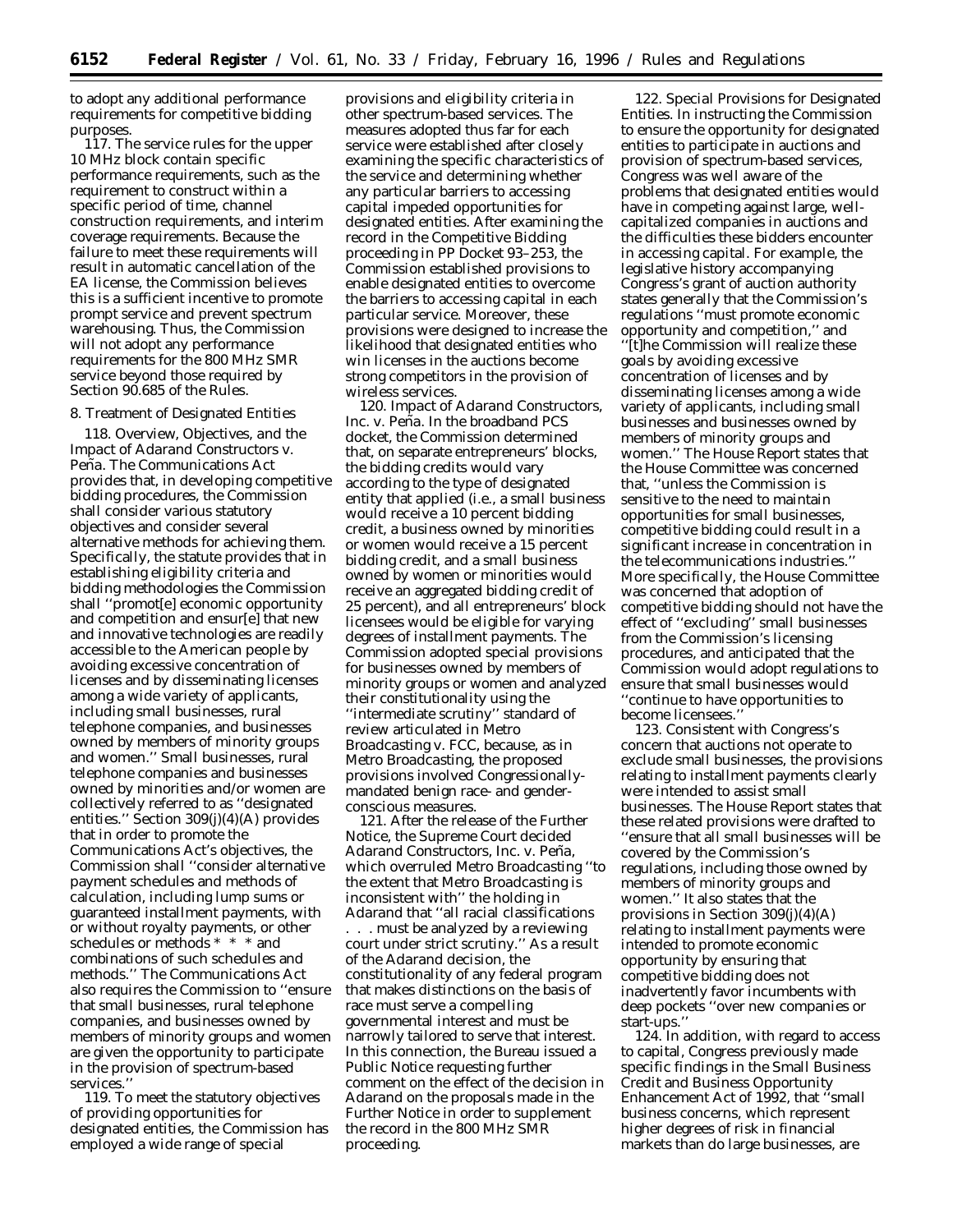experiencing increased difficulties in obtaining credit.'' As a result of these difficulties, Congress resolved to consider carefully legislation and regulations ''to ensure that small business concerns are not negatively impacted'' and to give priority to passage of ''legislation and regulations that enhance the viability of small business concerns.

125. In the 800 MHz SMR service, as in other auctionable services, the Commission is committed to meeting the statutory objectives of promoting economic opportunity and competition, of avoiding excessive concentration of licenses, and of ensuring access to new and innovative technologies by disseminating licenses among a wide variety of applicants, including small businesses, rural telephone companies, and businesses owned by members of minority groups and women. Accordingly, in balancing the objectives set forth in the Communications Act, the *Further Notice* proposed bidding credits and a tax certificate program for businesses owned by women and minorities and installment payments for small businesses on all 800 MHz SMR channel blocks in each MTA.

126. The Commission concludes that special provisions for small businesses are appropriate for the 800 MHz SMR service because build-out of an EA license may require a significant amount of capital. Although the Commission believes that the 800 MHz SMR service is less capital intensive than PCS, the Commission also believes that it is more capital-intensive than the 900 MHz SMR service. The Commission further believes that small entities may be disadvantaged in their efforts of acquiring 800 MHz SMR licenses if required to bid against existing large companies. For instance, if one or more of these big firms targets a market for strategic reasons, there is almost no likelihood that it could be outbid by a small business. The Commission will address this potential outcome in two ways. First, for the upper 10 MHz block, the Commission will adopt the same ''tiered'' installment payments approach adopted in the 900 MHz SMR service. Specifically, licensees who qualify for installment payments will be entitled to pay their winning bid amount in quarterly installments over the term of the license, with interest charges to be fixed at the time of licensing at a rate equal to the rate for ten-year U.S. Treasury obligations plus 2.5 percent. Small businesses with gross revenues less than \$15 million will be required to pay interest only for the first two years of the license term at the same interest rate as set forth above. Interest will

accrue at the Treasury note rate plus 2.5 percent. Small businesses with gross revenues less that \$3 million will be able to make interest-only payments for five years. Interest will accrue at the Treasury note rate without the additional 2.5 percent. Timely payment of all quarterly installments will be a condition of the license grant, and failure to make such timely payment will be grounds for revocation of the license. As the Commission have noted previously, allowing installment payments reduces the amount of private financing needed by prospective small business licensees and therefore mitigates the effect of limited access to capital by small businesses. In determining eligibility for these installment payment plans, the Commission will not attribute gross revenues of investors that hold less than a 20 percent interest in the applicant, but the Commission will include the gross revenues of the applicant's affiliates and investors with ownership interests of 20 percent or more in the applicant. As has been the case in prior auctions where special provisions for small businesses have been made, it also is the Commission's expectation that a qualifying small business or principals of a qualifying small business will retain *de facto* and *de jure* control of the applicant. In determining attribution when 800 MHz SMR licensees are held indirectly through intervening corporate entities, the Commission will use the same multiplier employed for the 900 MHz SMR service.

127. Second, the Commission has proposed additional special provisions for small businesses seeking licenses for the lower 80 and General Category channels in the *Second Further Notice of Proposed Rule Making* in PR Docket No. 93–144, because the Commission believes that most, if not all, of the incumbent licensees relocated will qualify as small businesses under its proposed definition, and the lower 80 and General Category channels will be the spectrum to which they most likely will be relocated. This approach is consistent with the Commission's approach in the broadband PCS context in which the Commission designated certain frequency blocks as ''entrepreneurs' blocks'' and restricted eligibility based on size limitations. The Commission also believes that the service areas and spectrum blocks for the upper 10 MHz block the Commission adopted in the *First R&O* will permit operators of smaller SMR systems to participate in the upper 10 MHz block auction.

128. At this time the Commission concludes that there is an insufficient record to support the adoption of special provisions solely benefitting minority- and women-owned businesses (regardless of size) for the upper 10 MHz block auction. The Commission notes, however, that in the *Second Further Notice of Proposed Rule Making,* the Commission is seeking comment on this issue with respect to the lower 80 and General Category channels. Moreover, the Commission believes that most minority- and women-owned businesses will be able to take advantage of the installment plan described above. The Commission expects that the vast majority of minority- and womenowned businesses will be able to qualify as small businesses under any definition the Commission adopts.

129. *Partitioning*. In the *Further Notice,* the Commission did not propose any special provisions for rural telephone companies, on the basis that: (1) they, like other wireline carriers, then were ineligible to hold SMR licenses; (2) even if wireline entry into SMR was permitted, the Commission questioned whether special bidding provisions would be necessary to ensure the participation of rural telephone companies in the provision of SMR service given the relatively modest build-out costs involved to serve rural areas; and (3) in view of the fact that rural telephone companies may use their existing infrastructure to support integrated 800 MHz SMR service in their rural service areas, the Commission anticipated that they would have ample opportunity to participate in 800 MHz SMR.

130. Since adoption of the *Further Notice,* rural telephone companies have gained eligibility to hold SMR licenses. Thus, the Commission concludes that rural telephone companies will be permitted to acquire partitioned EA licenses in either of two ways: (1) They may form bidding consortia to participate in auctions, and then partition the licenses won among consortia participants; and (2) they may acquire partitioned 800 MHz SMR licenses from other licensees through private negotiation and agreement either before or after the auction. Each member of a consortium will be required to file a long-form application, following the auction, for its respective mutually agreed-upon geographic area. Partitioned areas must conform to established geo-political boundaries (such as county lines), and each area must include all portions of the wireline service area of the rural telephone company applicant that lie within the EA service area. The Commission also will use the definition for rural telephone companies used in its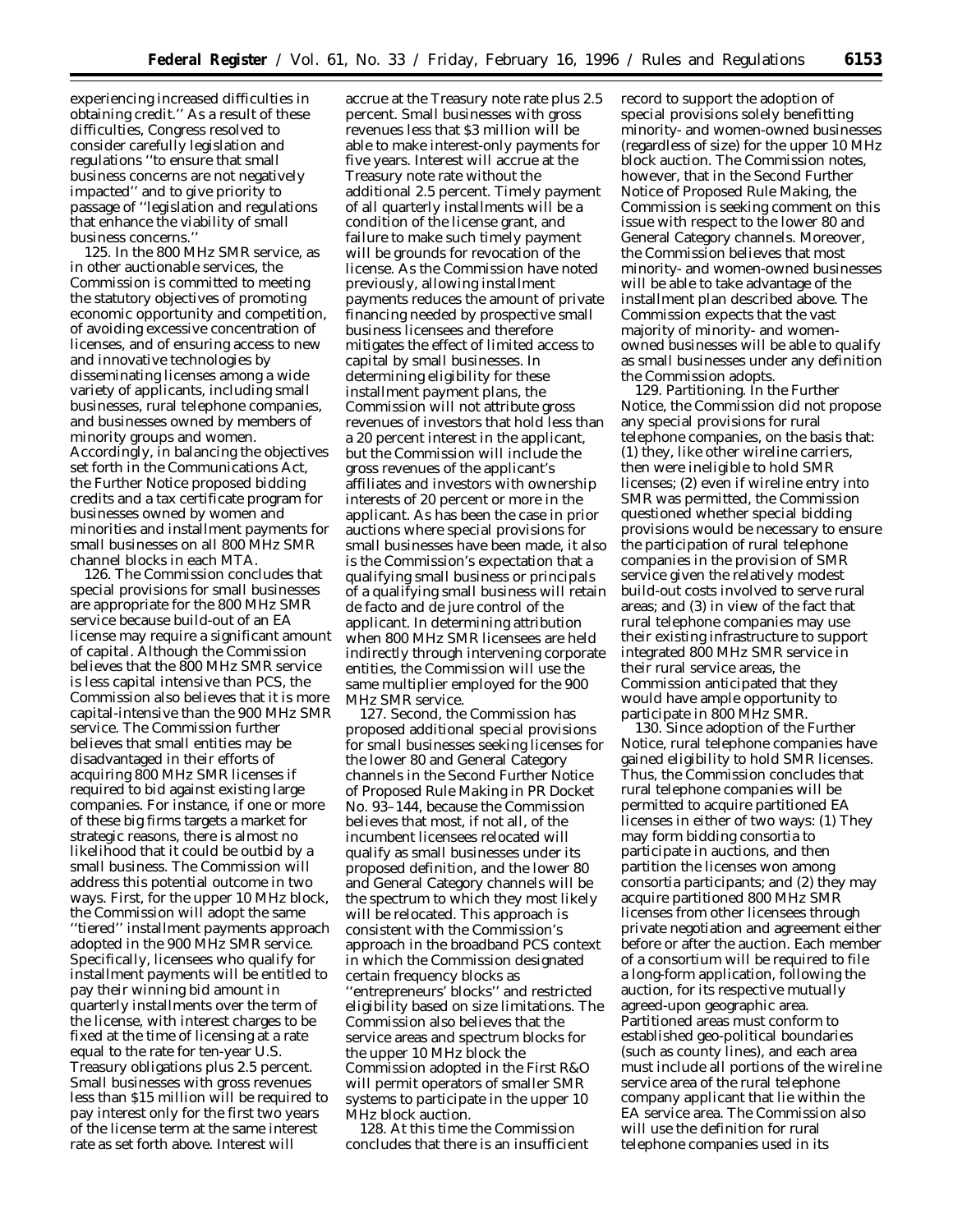broadband PCS and 900 MHz SMR rules. Thus, rural telephone companies will be defined as ''local exchange carriers having 100,000 or fewer access lines, including all affiliates.'' In the *Second Further Notice of Proposed Rule Making,* the Commission seeks comment on its proposal to extend the partitioning option to SMR licensees generally.

131. *Set-Aside Spectrum*. In the *Further Notice,* the Commission expressed its concern, based on its experience with PCS, that designated entities may have difficulties competing for 800 MHz SMR licenses against large firms with significant financial resources. The Commission tentatively concluded, however, that it would not be feasible to designate a wide-area spectrum block as an entrepreneurs' block because the large number of incumbents already licensed throughout the spectrum designated for wide-area licensing make it virtually impossible to identify a suitable block.

132. The Commission does not adopt an entrepreneurs' block in the upper 10 MHz block of 800 MHz SMR spectrum. The Commission concluded that an entrepreneur's block in this portion of 800 MHz SMR spectrum is not feasible, given the substantial number of licensees already licensed on such spectrum. However, the Commission is interested in ensuring that small businesses have a meaningful opportunity to continue to participate in the provision of 800 MHz SMR service. Thus, in the *Second Further Notice of Proposed Rule Making* the Commission seeks additional comment on whether designation of an entrepreneurs' block for other 800 MHz spectrum would be feasible.

**IV. Procedural Matters and Ordering Clauses**

# *A. Final Regulatory Flexibility Analysis*

133. With respect to this *First Report and Order* and *Eighth Report and Order,* pursuant to the Regulatory Flexibility Act of 1980, an Initial Regulatory Flexibility Analysis (IRFA) was incorporated in the *Further Notice of Proposed Rule Making* in PR Docket No. 93–144. Written comments on the IRFA were requested. The Commission's final analysis is as follows:

*Need for and purpose of the action*. The rule making proceeding has implemented Sections 332 and 3(n), respectively, of the Communications Act of 1934, as amended. The rules adopted herein will carry out Congress's intent to establish a consistent framework for all commercial mobile radio services (CMRS).

*Issues raised in response to the IRFA*. No comments were submitted in response to the IRFA.

*Significant alternatives considered and rejected*. All significant alternatives have been addressed in the *First Report and Order* in PR Docket No. 93–144, the *Third Report and Order* in GN Docket No. 93–252, and the *Eighth Report and Order* in PP Docket No. 93–253.

# *B. Paperwork Reduction Act*

**SUMMARY:** The Federal Communications Commission, as part of its continuing effort to reduce paperwork burden, invites the general public and other Federal agencies to take this opportunity to comment on the following proposed and/or continuing information collections, as required by the Paperwork Reduction Act of 1995, Public Law 104–13. Comments are requested concerning (a) whether the proposed collection of information is necessary for the proper performance of the functions of the Commission, including whether the information shall have practical utility; (b) the accuracy of the Commission's burden estimates; (c) ways to enhance the quality, utility, and clarity of the information collected; and (d) ways to minimize the burden of the collection of information on the respondents, including the use of automated collection techniques or other forms of information technology. **DATES:** Written comments should be

submitted on or before April 16, 1996. If you anticipate that you will be submitting comments but find it difficult to do so within the period of time allowed by this notice, you should advise the contact listed below as soon as possible.

**ADDRESSES:** Direct all comments to Dorothy Conway, Federal Communications Commission, Room 234, 1919 M St., NW., Washington, DC 20554, or via Internet to dconway@fcc.gov; and Timothy Fain, OMB Desk Officer, 10236 NEOB, 725 17th St., NW., Washington, DC 20503, or via Internet to fain\_t@al.eop.gov. **FOR FURTHER INFORMATION CONTACT:** Dorothy Conway, (202) 418–0217, or via Internet at dconway@fcc.gov.

#### **SUPPLEMENTARY INFORMATION:**

*Title:* Amendment to the Commission's Rules to Facilitate Future Development of SMR Systems in the 800 MHz Frequency Band.

*Type of Review:* Revised collection. *Respondents:* Individuals or households; Business or other for-profit; Not-for-profit institutions; State, Local or Tribal Government.

*Number of Respondents:* 9,570.

*Estimated Time Per Response:* Approximately 2 hours.

*Total Annual Burden:* Approximately 17,254 hours.

*Total Annual Cost:* \$6,468,260 this includes the costs for filing the information electronically or mailing submissions and hiring consultants that may be necessary to respond the requests.

*Needs and Uses:* The information will be used by the Commission for the following purposes: (a) To determine if the grant or retention of an extended implementation schedule is warranted; (b) to update the Commission's licensing database and thereby facilitate the successful coexistence of EA licensees and incumbents in the upper 10 MHz block of 800 MHz SMR spectrum; (c) to ensure that incumbents are timely notified of possible relocation thus allowing relocation to occur in an orderly, efficient, and expedient manner; and (d) to determine whether an applicant is eligible for special provisions for small businesses provided for applicants in the 800 MHz SMR service.

# *C. Ex Parte Rules—Non-Restricted Proceeding*

This is a non-restricted notice and comment rulemaking proceeding. *Ex parte* presentations are permitted except during the Sunshine Agenda period, provided they are disclosed as provided in the Commission's rules, 47 CFR §§ 1.1202, 1.1203, 1.1206(a).

#### *D. Authority*

The legal authority for this proposed information collection includes 47 U.S.C. Sections 154(i), 303(c), 303(f), 303(g), 303(r), 309(j) and 332 47 U.S.C. §§ 154(i), 303(c), 303(f), 303(g), 303(r), 309(j), 332, as amended. The information collection would not affect any FCC forms. The proposed collection would increase minimally the burden on 800 MHz SMR service applicants.

#### *E. Ordering Clauses*

It is ordered that the rule changes made herein will become effective March 18, 1996. This action is taken pursuant to Sections 4(i), 303(r), and 309(j) of the Communications Act of 1934, as amended, 47 U.S.C. §§ 154(i), 303(r), and 309(j).

It is further ordered that all requests for extended implementation authority for the 800 MHz SMR service filed pursuant to Section 90.629 of the Commission's rules and currently pending before the Commission are denied.

It is further ordered that the Secretary shall send a copy of this *First Report*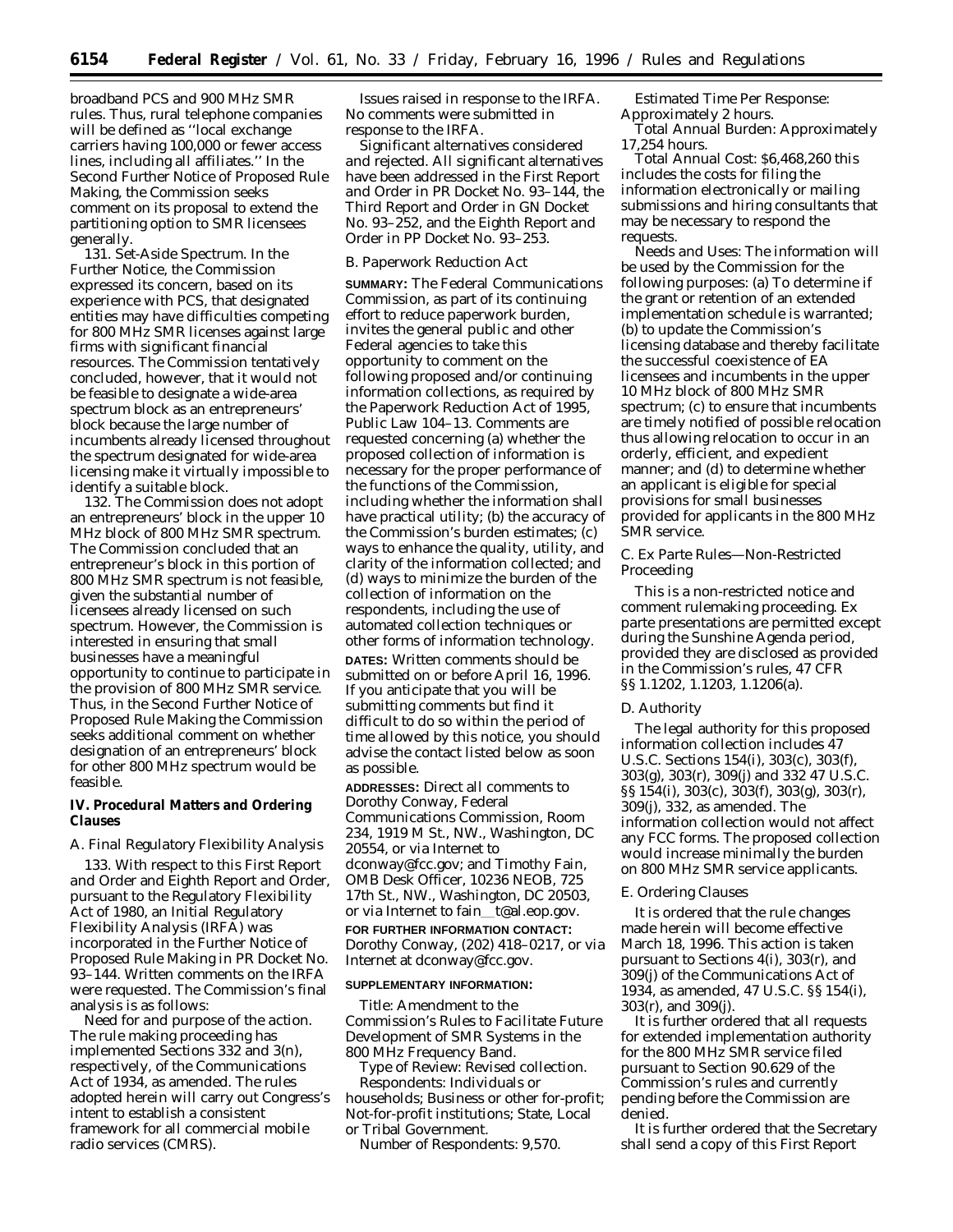*and Order* and *Eighth Report and Order* to the Chief Counsel for Advocacy of the Small Business Administration.

**List of Subjects in 47 CFR Part 90**

Common carriers, Radio, Reporting and recordkeeping requirements.

Federal Communications Commission.

**William F. Caton,**

*Acting Secretary.*

**Rule Changes**

Part 90 of Chapter I of Title 47 of the Code of Federal Regulations is amended as follows:

# **PART 90—PRIVATE LAND MOBILE RADIO SERVICES**

The authority citation for Part 90 is revised to read as follows:

**Authority:** 47 U.S.C. §§ 154, 303, and 332, unless otherwise noted.

Section 90.7 is amended by adding the definitions for ''EA-based or EA license'' and ''Economic Areas (EAs)'' in alphabetical order to read as follows:

**§ 90.7 Definitions.**

\* \* \* \* \* *EA-based or EA license.* A license authorizing the right to use a specified block of SMR spectrum within one of the 175 Economic Areas (EAs) as defined by the Department of Commerce Bureau of Economic Analysis. The EA Listings and the EA Map are available for public inspection at the Wireless Telecommunications Bureau's public reference room, Room 5608, 2025 M St. NW, Washington, DC 20554 and Office of Operations—Gettysburg, 1270 Fairfield Road, Gettysburg, PA 17325.

*Economic Areas (EAs).* A total of 175 licensing regions based on the United States Department of Commerce Bureau of Economic Analysis Economic Areas available from the Bureau of Economic Analysis at (202–606–3700) defined as of February 1995, with the following exceptions:

(1) Guam and Northern Mariana Islands are licensed as a single EA-like area

(2) Puerto Rico and the U.S. Virgin Islands are licensed as a single EA-like area

(3) American Samoa is licensed as a single EA-like area

\* \* \* \* \* 3. Section 90.155 is amended by revising paragraph (a) to read as follows:

## **§ 90.155 Time in which station must be placed in operation.**

(a) All stations authorized under this part, except as provided in paragraphs (b) and (d) of this section and in §§ 90.629, 90.631(f), 90.665, and 90.685, must be placed in operation within eight (8) months from the date of grant or the authorization cancels automatically and must be returned to the Commission.

\* \* \* \* \*

4. Section 90.173 is amended by revising paragraph (k) and adding a new paragraph (n) to read as follows:

#### **§ 90.173 Policies governing the assignment of frequencies.**

\* \* \* \* \*

(k) Notwithstanding any other provisions of this part, any eligible person may seek a dispositive preference for a channel assignment on an exclusive basis in the 220–222 MHz, 470–512 MHz, and 800/900 MHz (except on frequencies designated exclusively for SMR service) bands by submitting information that leads to the recovery of channels in these bands. Recovery of such channels must result from information provided regarding the failure of existing licensees to comply with the provisions of §§ 90.155, 90.157, 90.629, 90.631 (e) or (f), or 90.633 (c) or (d). Any recovered channels in the 900 MHz SMR service will revert automatically to the MTA licensee.

\* \* \* \* \*

(n) Any recovered channels in the 800 MHz SMR service will revert automatically to the holder of the EA license within which such channels are included. If there is no EA licensee for recovered channels, such channels will be retained by the Commission for future licensing.

Section 90.210 is amended by adding a new footnote 3 to the entry for ''806– 821/851–866'' in the introductory paragraph table to read as follows:

# **§ 90.210 Emission masks.**

\* \* \* \* \*

# APPLICABLE EMISSION MASKS

| Frequency<br>Band MHz.     |   | Mask for equip-<br>ment with<br>audio low<br>path filter.                                                                                                                                                                                                                                                                       |         | Mask for equip-<br>ment without<br>audio low<br>path filter. |
|----------------------------|---|---------------------------------------------------------------------------------------------------------------------------------------------------------------------------------------------------------------------------------------------------------------------------------------------------------------------------------|---------|--------------------------------------------------------------|
| ÷                          | ÷ | ÷                                                                                                                                                                                                                                                                                                                               | $\star$ | $\star$                                                      |
| $806 - 821/851 -$<br>8663. |   | $\mathsf B$ and $\mathsf B$ and $\mathsf B$ and $\mathsf B$ and $\mathsf B$ and $\mathsf B$ and $\mathsf B$ and $\mathsf B$ and $\mathsf B$ and $\mathsf B$ and $\mathsf B$ and $\mathsf B$ and $\mathsf B$ and $\mathsf B$ and $\mathsf B$ and $\mathsf B$ and $\mathsf B$ and $\mathsf B$ and $\mathsf B$ and $\mathsf B$ and | G       |                                                              |
|                            |   |                                                                                                                                                                                                                                                                                                                                 |         |                                                              |

<sup>3</sup> Equipment used in this band licensed to EA systems shall comply with the emission mask provisions of § 90.691.

\* \* \* \* \*

6. Section 90.609 is amended by revising paragraphs (c) and (d) introductory text to read as follows: **§ 90.609 Special limitations on amendment of applications for assignment or transfer of authorizations for radio systems above 800 MHz.**

\* \* \* \* \*

(c) Licensees of constructed systems in any category other than Spectrum Block D frequencies in the 800 MHz SMR service (formerly General Category) are permitted to make partial assignments of an authorized grant to an applicant proposing to create a new system or to an existing licensee that has loaded its system to 70 mobiles per channel and is expanding that system. An applicant authorized to expand an existing system or to create a new system with frequencies from any category other than Spectrum Block D frequencies in the 800 MHz SMR service obtained through partial assignment will receive the assignor's existing license expiration date and loading deadline for the frequencies that are assigned. A licensee that makes a partial assignment of a station's frequencies will not be authorized to obtain additional frequencies for that station for a period of one year from the date of the partial assignment.

(d) A constructed system originally licensed in the General Category that is authorized to operate in the conventional mode may be combined with an existing SMR system above 800 MHz authorized to operate in the trunked mode by assignment of an authorized grant of the General Category station to the SMR station.

7. Section 90.611 is amended by revising paragraphs (a) and (c) and by removing and reserving paragraph (d) to read as follows:

# **§ 90.611 Processing of applications.**

\* \* \* \* \*

\* \* \* \* \*

follows:

(a) All applications will first be considered to determine whether they are substantially complete and acceptable for filing. If so, except as otherwise specifically provided for in this subpart, they will be assigned a file number and put in pending status. If not, they will be returned to the applicant.

\* \* \* \* \*

(c) Each application will be reviewed to determine whether it can be granted. Applicants must specify the intended frequency (or frequencies) of operation.

\* \* \* \* \* 8. Section 90.615 is revised to read as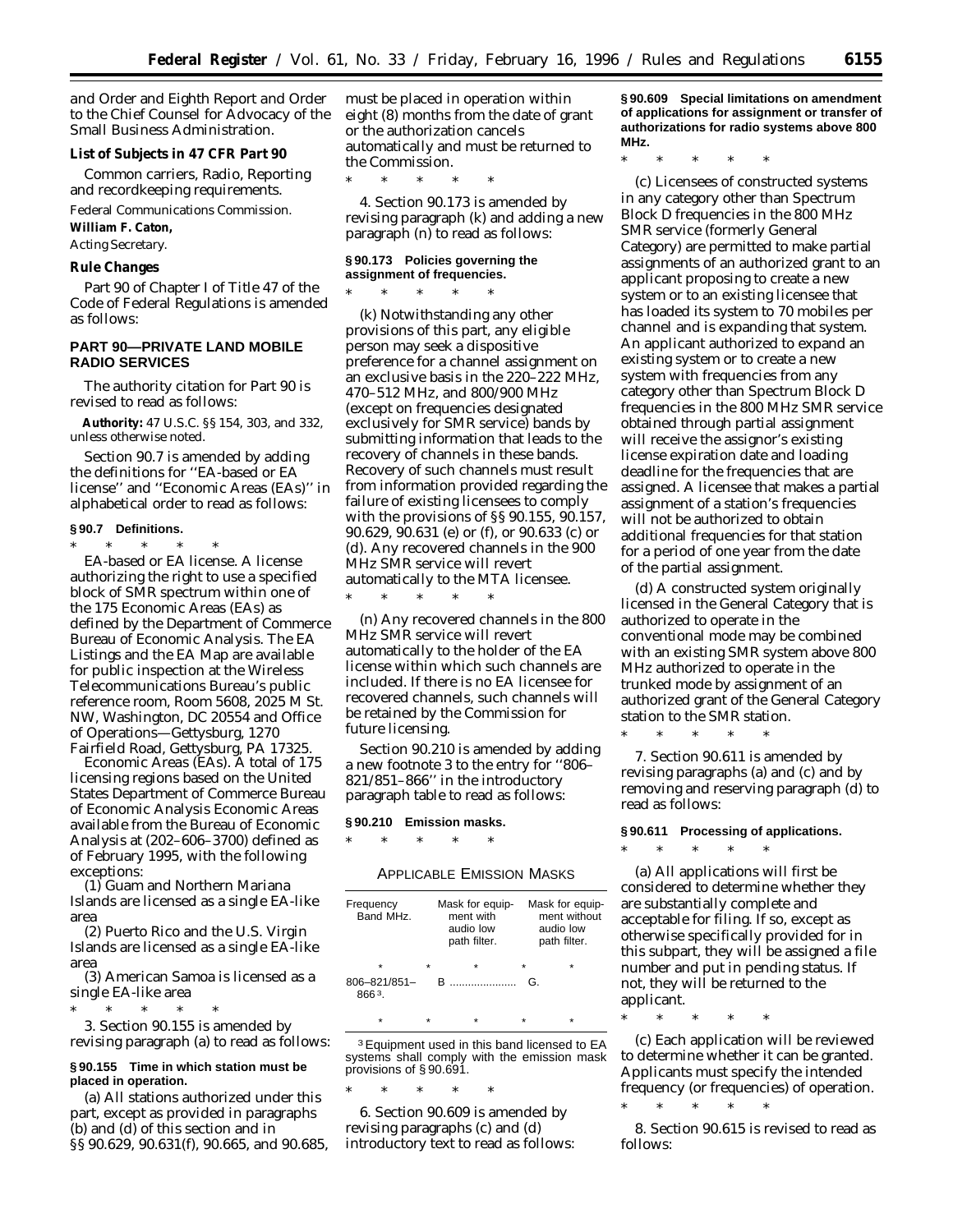#### **§ 90.615 Frequencies available in Spectrum Block D in the 800 MHz SMR service (formerly General Category).**

(a) Except as indicated in § 90.619, as of March 18, 1996, frequencies in the 800 MHz Spectrum Block D (Channels 1–150) previously designated as General Category channels are re-allocated for use exclusively by the SMR service for either trunked or conventional operations. The frequencies are available to SMR licensees in areas farther than 110 km (68.4 miles) from the U.S./Mexico border and farther than 140 km (87 miles) from the U.S./Canada border.

(b) Non-SMR stations that were authorized to transmit on these frequencies prior to March 18, 1996 and have remained so authorized continuously since that time may continue to operate in accordance with their current authorizations. Such authorizations may be renewed unchanged or with minor modifications as described in § 90.693.

9. Section 90.617 is amended by revising introductory paragraphs (b) and (c) (the Tables remain unchanged), paragraph (d) and Table 4A of paragraph (d) to read as follows:

## **§ 90.617 Frequencies in the 809.750–824/ 854.750–869 MHz, and 896–901/935–940 MHz bands available for trunked or conventional system use in non-border areas.**

\* \* \* \* \*

(b) The channels listed in Table 2A are available to eligible applicants in the Industrial/Land Transportation Category (consisting of the Power, Petroleum, Forest Products, Film and Video Production, Relay Press, Special Industrial, Manufacturers, Telephone Maintenance, Motor Carrier, Railroad, Taxicab and Automobile Emergency Radio Services). These frequencies are available in areas farther than 110 km (68.4 miles) from the U.S./Mexico border and farther than 140 km (87.0 miles) from the U.S./Canada border. Specialized Mobile Radio (SMR) systems will not be authorized on these frequencies. These channels are available for inter-category sharing as indicated in  $\S 90.621(g)$ .

\* \* \* \* \* (c) The channels listed in Table 3A are available to eligible applicants in the Business Radio Category. This category does not include Specialized Mobile Radio Systems as defined in § 90.7. These frequencies are available in areas farther than 110 km (68.4 miles) from the U.S./Mexico border and farther than 140 km (87.0 miles) from the U.S./ Canada border. Specialized Mobile Radio Systems will not be authorized on these frequencies. These channels are available for inter-category sharing as indicated in  $\S 90.621(g)$ .

\* \* \* \* \* (d) The channels listed in Tables 4A and 4B are available only to eligibles in the SMR category which consists of Specialized Mobile Radio (SMR) stations and eligible end users. The frequencies listed in Table 4A are available to SMR eligibles desiring to be authorized for EA-based service areas in accordance with § 90.681. SMR licensees licensed on Channels 401–600 on or before March 18, 1996 may continue to utilize these frequencies within their existing service areas, subject to the mandatory relocation provisions of § 90.699. Systems licensed on the channels listed in Table 4A as Spectrum Block D or E Channels will be licensed on a site-specific basis. This paragraph deals with the assignment of frequencies only in areas farther than 110 km (68.4 miles) from the U.S./ Mexico border and farther than 140 km (87) miles from the U.S./Canada border. See § 90.619 for the assignment of SMR frequencies in these border areas. For stations located within 113 km (70 miles) of Chicago, channels 401–600 will be assigned in blocks as outlined in Table 4C.

TABLE 4A.—SMR CATEGORY 806– 821/851–866 MHZ BAND CHANNELS

| Spectrum block                                                                                                        | Channel No.                                                                                                          |
|-----------------------------------------------------------------------------------------------------------------------|----------------------------------------------------------------------------------------------------------------------|
| <b>EA-Based SMR Cat-</b><br>egory Systems<br>(200 channels):<br>R<br>.<br>С<br><b>SMR Category (230</b><br>channels): | $401 - 420.$<br>421–480.<br>$481 - 600.$                                                                             |
|                                                                                                                       | $1 - 150$ .<br>201-208, 221-228.<br>241-248, 261-268.<br>281-288, 301-308,<br>321-328, 341-348.<br>361-368, 381-388. |

\* \* \* \* \* 10. Section 90.619 is amended by revising introductory paragraph (a)(3), the introductory text of paragraph (a)(5) and Table 4A of paragraph (a)(5), Table 12 in paragraph (b)(8), Table 16 in paragraph (b)(9), Table 20 in paragraph (b)(10), and Table 24 in paragraph

## **§ 90.619 Frequencies available for use in the U.S./Mexico and U.S./Canada border areas.**

(b)(11) to read as follows:

(a)  $* * * *$ 

(3) Tables 2A and 2B list the channels that are available for assignment to

eligible applicants in the Industrial/ Land Transportation Category (consisting of the Power, Petroleum, Forest Products, Video Production, Relay Press, Special Industrial, Manufacturers, Telephone Maintenance, Motor Carrier, Railroad, Taxicab and Automobile Emergency Radio Services). New applications for Specialized Mobile Radio systems will not be accepted for these channels after March 18, 1996.

(5) Tables 4A and 4B list the channels that are available for assignment for the SMR Category (consisting of Specialized Mobile Radio systems as defined in § 90.7). These channels are not available for inter-category sharing.

\* \* \* \* \*

# TABLE 4A.—UNITED STATES-MEXICO BORDER AREA, SMR CATEGORY 806–821/851–866 MHZ BAND (95 CHANNELS)

| Spectrum<br>block                                                                                          | Offset channel No.                                                                                                                                                               |
|------------------------------------------------------------------------------------------------------------|----------------------------------------------------------------------------------------------------------------------------------------------------------------------------------|
| EA-Based<br><b>SMR Cat-</b><br>egory (30<br>Channels):<br>$\mathsf{A}$ . The same set of $\mathsf{A}$<br>B | None.<br>429, 431, 433, 435, 437, 439,<br>469, 471, 473, 475, 477,<br>479.<br>509, 511, 513, 515, 517,<br>519, 549, 551, 553, 555,<br>557, 559, 589, 591, 593,<br>595, 597, 599. |
| <b>SMR Category</b><br>(65 Chan-<br>nels):<br>D<br>E<br>Other $\ldots$                                     | None.<br>None.<br>228-240, 268-280, 308-<br>320, 348-360, 388-400.                                                                                                               |
| *<br>$\ast$<br>*                                                                                           | *<br>ж                                                                                                                                                                           |
| *<br>(b)<br>$\ast$<br>ж<br>(8                                                                              |                                                                                                                                                                                  |

# TABLE 12.—SMR CATEGORY—95 **CHANNELS**

[Regions 1, 4, 5, 6]

| Spectrum<br>block                                                                                           | Channel No.                                                  |
|-------------------------------------------------------------------------------------------------------------|--------------------------------------------------------------|
| FA-Based<br>SMR Cat-<br>egory (90<br>Channels):<br>А<br>R<br>C<br><b>SMR Category</b><br>(5 Chan-<br>nels): | None.<br>463-480.<br>493-510, 523-540, 553-<br>570. 583-600. |
|                                                                                                             |                                                              |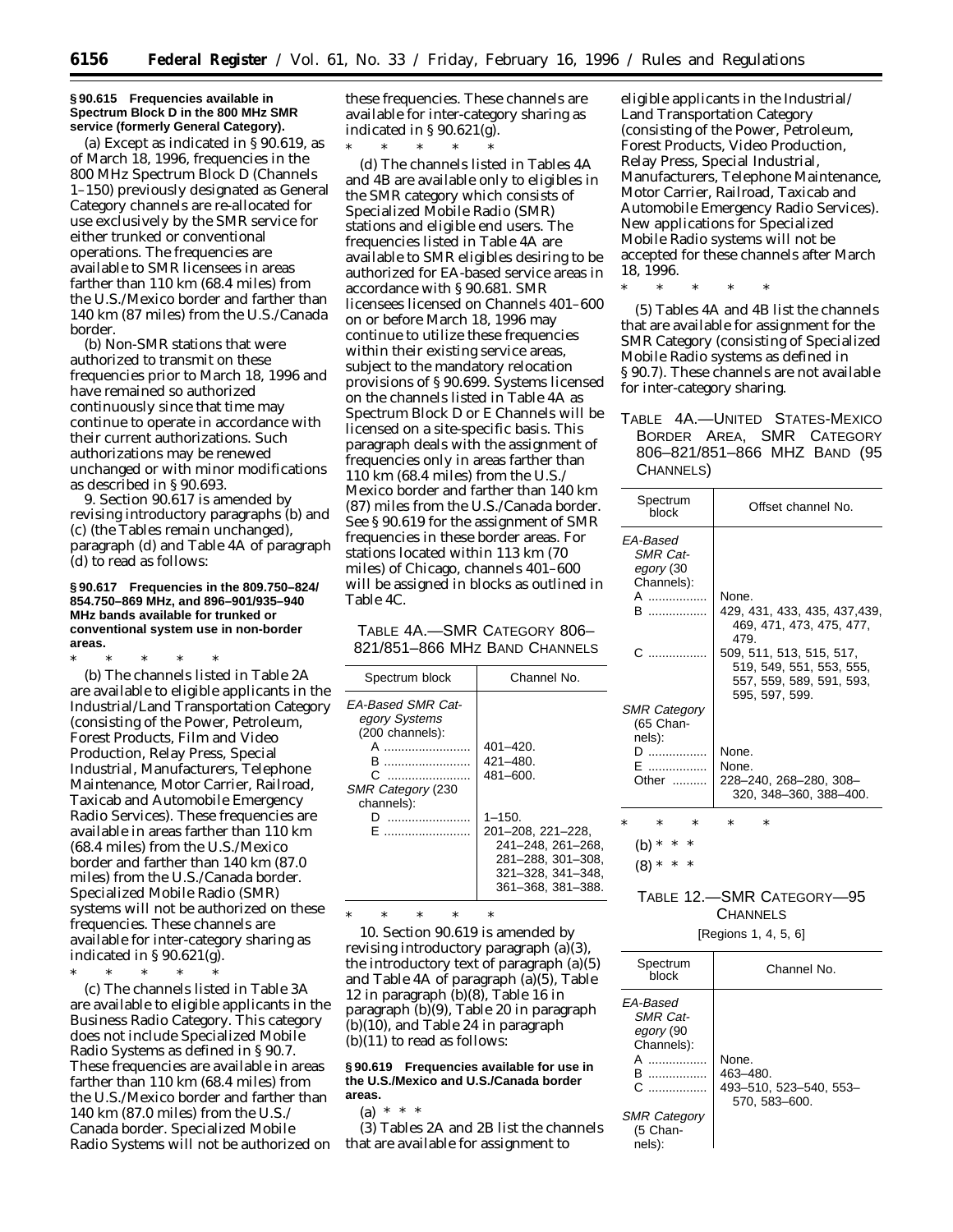TABLE 12.—SMR CATEGORY—95 CHANNELS—Continued

[Regions 1, 4, 5, 6]

| Spectrum<br>block | Channel No.                    |  |
|-------------------|--------------------------------|--|
|                   | 30, 60, 90, 120, 150.<br>None. |  |

 $(9) * * * *$ 

# TABLE 16.—SMR CATEGORY—60 **CHANNELS**

| [Region 2] |  |
|------------|--|
|            |  |

| Spectrum<br>block                                                          | Channel No.                                                        |
|----------------------------------------------------------------------------|--------------------------------------------------------------------|
| EA-Based<br><b>SMR Cat-</b><br>egory (55<br>Channels):<br>А<br>B<br>.<br>C | None.<br>None.<br>518-528, 536-546, 554-<br>564. 572-582. 590-600. |
| <b>SMR Category</b><br>(5 Chan-<br>nels):<br>n.                            | 18, 36, 54, 72, 90.<br>None.                                       |

 $(10) * * * *$ 

TABLE 20.—SMR CATEGORY—135 **CHANNELS** [Region 3]

| Spectrum<br>block                                                                           | Channel No.                                                     |
|---------------------------------------------------------------------------------------------|-----------------------------------------------------------------|
| <i><b>FA-Based</b></i><br><b>SMR Cat-</b><br>egory (120<br>Channels):<br>A<br>B ………………<br>C | 417–420.<br>421-440, 457-480.<br>497-520, 537-560, 577-<br>600. |
| <b>SMR Category</b><br>(15 Chan-<br>nels):                                                  |                                                                 |
| ח                                                                                           | 38, 39, 40, 78, 79, 80, 118,<br>119, 120.                       |
| .<br>Other                                                                                  | None.<br>158, 159, 160, 198, 199,<br>200.                       |

 $(11) * * * *$ 

TABLE 24.—(REGIONS 7, 8) SMR CATEGORY—190 CHANNELS

| Spectrum<br>hlock                                      | Channel No.                |
|--------------------------------------------------------|----------------------------|
| EA-Based<br><b>SMR Cat-</b><br>egory (80<br>Channels): | None.<br>425-440, 465-480. |

TABLE 24.—(REGIONS 7, 8) SMR CATEGORY—190 CHANNELS—Continued

| Spectrum<br>block   | Channel No.                    |
|---------------------|--------------------------------|
| C.                  | 505-520, 545-560, 585-<br>600. |
| <b>SMR Category</b> |                                |
| (110 Chan-          |                                |
| nels):              |                                |
| .                   | 35-40, 75-80, 115-120.         |
| F                   | 225-228, 265-268, 305-         |
|                     | 308. 345-348. 385-388.         |
| Other               | 155-160, 195-200, 229-         |
|                     | 240. 269-280. 309-320.         |
|                     | 349-360, 389-400.              |
|                     |                                |

\* \* \* \* \* 11. Section 90.621 is amended by revising paragraphs (a) introductory text,  $(a)(1)(iii)$ ,  $(b)$  introductory text,  $(c)$ ,

and (e) introductory text, removing paragraph (a)(1)(iv), and removing and reserving paragraphs (e)(2), (e)(3), and (e)(4) to read as follows:

# **§ 90.621 Selection and assignment of frequencies.**

(a) Applicants for frequencies in the Public Safety, Industrial/Land Transportation, and Business Categories must specify on the application the frequencies on which the proposed system will operate pursuant to a recommendation by the applicable frequency coordinator. Applicants for frequencies in the SMR Category must request specific frequencies by including in their applications the frequencies requested.  $(1) *$ 

(iii) There are no limitations on the number of frequencies that may be trunked. Authorizations for non-SMR stations may be granted for up to 20 trunked frequency pairs at a time in accordance with the frequencies listed in §§ 90.615, 90.617, and 90.619.

\* \* \* \* \* (b) Stations authorized on frequencies listed in this subpart, except for those stations authorized pursuant to paragraph (g) of this section and EAbased and MTA-based SMR systems, will be afforded protection solely on the basis of fixed distance separation criteria. The separation between cochannel systems will be a minimum of 113 km (70 mi) with the following exceptions:

\* \* \* \* \* (c) Conventional systems authorized on frequencies in the Public Safety (except for those systems that have participated in a formal regional planning process as described in § 90.16), Industrial/Land Transportation, Business, and Spectrum Block D frequencies in the 800 MHz SMR service (formerly General) Categories which have not met the loading levels necessary for channel exclusivity will not be afforded cochannel protection.

\* \* \* \* \* (e) Frequencies in the 806–821/851– 866 MHz bands listed as available for eligibles in the Public Safety, Industrial/ Land Transportation, and Business Categories are available for intercategory sharing under the following conditions:

\* \* \* \* \* 12. Section 90.629 is amended by adding a new paragraph (e) to read as follows:

# **§ 90.629 Extended implementation period.**

\* \* \* \* \* (e) As of March 18, 1996, Specialized Mobile Radio systems are not eligible for extended implementation periods under this section. Additionally, all 800 MHz SMR licensees that are operating under extended implementation authority as of March 18, 1996 must, by May 16, 1996, demonstrate that continuing to allow them to have an extended period of time to construct their facilities is warranted and furthers the public interest. If a licensee's extended implementation authority showing is approved by the Bureau, such licensee will be afforded an extended implementation of two years or the remainder of its current extended implementation period, whichever is shorter. Upon the termination of this period, the authorizations for those facilities that remain unconstructed will terminate automatically. If a licensee with a current extended implementation period fails to submit the showing mentioned above within the designated timeframe or submits an insufficient or incomplete showing, such licensee will have six months from the last day on which it could timely file such a showing or from the disapproval of its request to construct the remaining facilities covered under its implementation plan to construct any unconstructed facilities for which it is authorized. The authorizations for those facilities remaining unconstructed after this six-month period will terminate automatically.

13. Section 90.631(b) is amended by removing the words ''General Category'' and adding in their place ''Spectrum Block D frequencies in the 800 MHz SMR service (formerly General Category)''.

14. Subpart S is amended by adding a new centered heading following Section 90.671 to read as follows: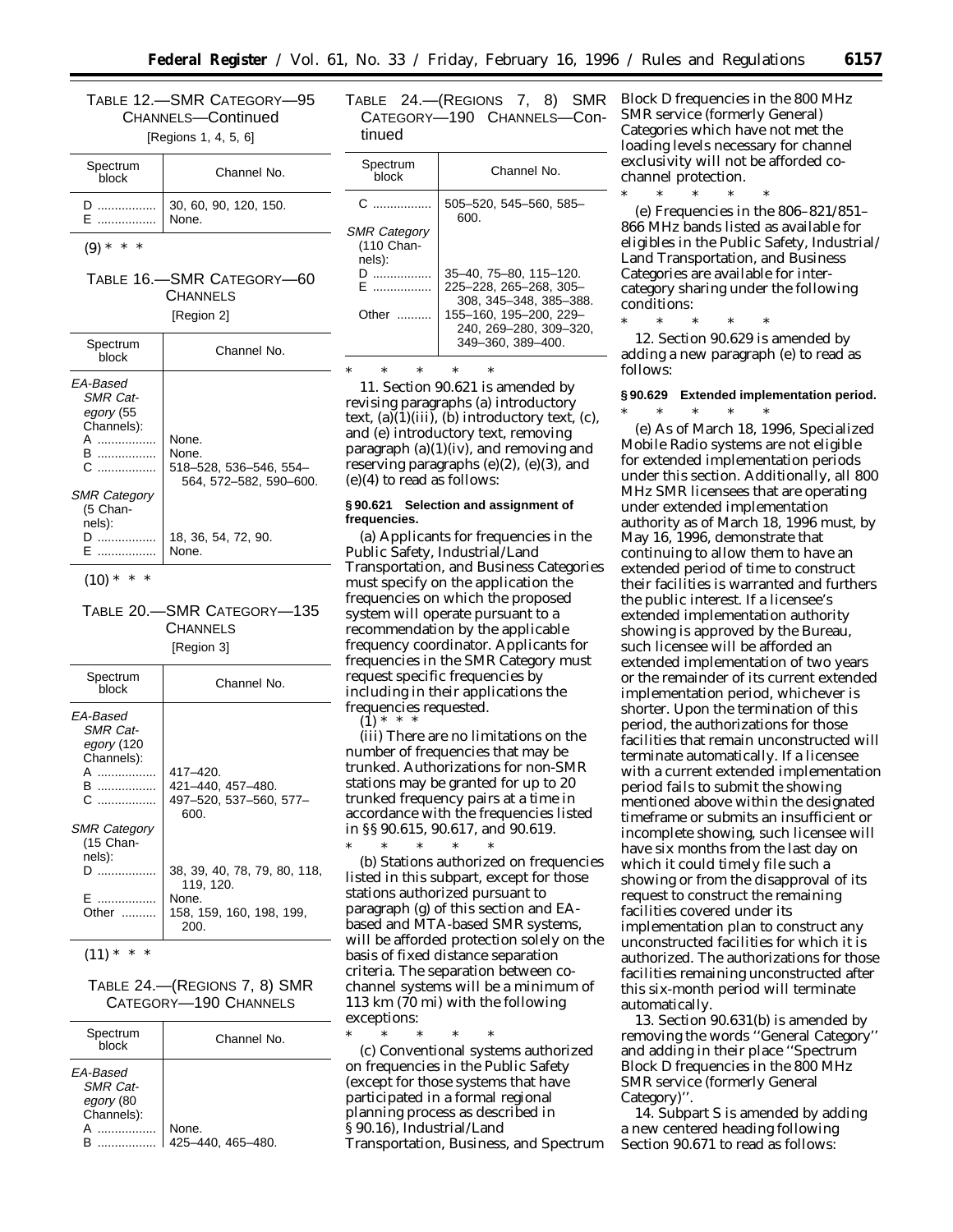**Policies Governing the Licensing and Use of EA-Based SMR Systems in the 816–821/861–866 Band**

15. A new § 90.681 is added to Subpart S to read as follows:

## **§ 90.681 EA-based SMR service areas.**

EA licenses for SMR spectrum blocks in the 816–821/861–866 band listed in Table 4A of § 90.617(d) are available in 175 Economic Areas (EAs) as defined in § 90.7.

16. A new § 90.683 is added to Subpart S to read as follows:

#### **§ 90.683 EA-Based SMR system operations.**

(a) EA-based licensees authorized in the 816–821/861–866 MHz band pursuant to § 90.681 may construct and operate base stations using any of the base station frequencies identified in their spectrum block anywhere within their authorized EA, provided that:

(1) The EA licensee affords protection, in accordance with § 90.621(b), to all previously authorized co-channel stations that are not associated with another EA license;

(2) The EA licensee complies with any rules and international agreements that restrict use of frequencies identified in their spectrum block, including the provisions of §90.619 relating to U.S./ Canadian and U.S./Mexican border areas;

(3) The EA licensee limits the field strength of its base stations at any location on the border of the EA service area in accordance with § 90.689;

(4) The EA licensee notifies the Commission within 30 days of the completion of the addition, removal, relocation or modification of any of its facilities within the EA. Such notification must be made by submitting an FCC Form 600 and must include the appropriate filing fee, if any; and

(5) For any construction or alteration that would exceed the requirements of § 17.7 of this chapter, licensees must notify the appropriate Regional Office of the Federal Aviation Administration (FAA Form 7460–1) and file a request for antenna height clearance and obstruction marking and lighting specifications (FCC Form 854) with the FCC, WTB, Support Services Branch, Gettysburg, PA 17325.

(6) Any additional transmitters placed in operation must not have a significant environmental effect as defined by §§ 1.1301 through 1.1319 of this chapter.

(b) In the event that the authorization for a previously authorized co-channel station within the EA licensee's spectrum block is terminated or revoked, the EA licensee's co-channel

obligations to such station will cease upon deletion of the facility from the Commission's official licensing records, and the EA licensee then will be able to construct and operate without regard to that previous authorization.

17. A new § 90.685 is added to Subpart S to read as follows:

# **§ 90.685 Authorization, construction and implementation of EA licenses.**

(a) EA licenses in the 816–821/861– 866 MHz band will be issued for a term not to exceed ten years. Additionally, EA licensees generally will be afforded a renewal expectancy only for those stations put into service after August 10, 1996.

(b) EA licensees in the 816–821/861– 866 band will be permitted five years to construct their stations. This five-year period will commence with the issuance of the EA-based license and will apply to all of the licensee's stations within the EA spectrum block, including any stations that may have been subject to an earlier construction deadline arising from a pre-existing authorization.

(c) EA licensees in the 816–821/861– 866 MHz band must, within three years, construct and place into operation a sufficient number of base stations to provide coverage to at least one-third of the population of its EA-based service area. Further, each EA licensee must provide coverage to at least two-thirds of the population of the EA-based service area within five years.

(d) *Channel use requirement.* In addition to the population coverage requirements described in this section, we will require EA licensees to construct 50 percent of the total channels included in their spectrum block in at least one location in their respective EA-based service area within three years of initial license grant and to retain such channel usage for the remainder of the construction period.

(e) An EA licensee's failure to meet the population coverage requirements of paragraphs (c) and (d) of this section, will result in forfeiture of the entire EA license. Forfeiture of the EA license, however, would not result in the loss of any constructed facilities authorized to the licensee prior to the date of the commencement of the auction for the EA licenses.

18. A new § 90.687 is added to Subpart S to read as follows:

## **§ 90.687 Special provisions regarding assignments and transfers of authorizations for incumbent SMR licensees in the 816–821/861–866 MHz band.**

An SMR licensee initially authorized on any of the channels listed in Table 4A of § 90.617 may transfer or assign its

channel(s) to another entity subject to the provisions of §§ 90.153 and 90.609(b). If the proposed transferee or assignee is the EA licensee for the spectrum block to which the channel is allocated, such transfer or assignment presumptively will be deemed to be in the public interest. However, such presumption will be rebuttable.

19. A new § 90.689 is added to Subpart S to read as follows:

#### **§ 90.689 Field strength limits.**

(a) For purposes of implementing §§ 90.689 through 90.699, predicted 40 dBuV/m contours shall be calculated using Figure 10 of § 73.699 of this chapter with a correction factor of  $-9$ dB, and predicted 22 dBuV/m contours shall be calculated using Figure 10a of § 73.699 of this chapter with a correction factor of  $-9$  dB.

(b) The predicted or measured field strength at any location on the border of the EA-based service area for EA licensees must not exceed 40 dBuV/m unless all bordering EA licensees agree to a higher field strength. In the event that this standard conflicts with the EA licensee's obligation to provide cochannel protection to incumbent licensees pursuant to § 90.621(b), the requirements of § 90.621(b) shall prevail.

20. A new § 90.691 is added to Subpart S to read as follows:

## **§ 90.691 Emission mask requirements for EA-based systems.**

(a) Out-of-band emission requirement shall apply only to the ''outer'' channels included in an EA license and to spectrum adjacent to interior channels used by incumbent licensees. The emission limits are as follows:

(1) For any frequency removed from the EA licensee's frequency block by up to and including 37.5 kHz, the power of any emission shall be attenuated below the transmitter power (P) in watts by at least 116 Log<sub>10</sub>(f/6.1) decibels or  $50 + 10$  $Log<sub>10</sub>(P)$  decibels or 80 decibels, whichever is the lesser attenuation, where f is the frequency removed from the center of the outer channel in the block in kilohertz and where f is greater than 12.5 kHz.

(2) For any frequency removed from the EA licensee's frequency block greater than 37.5 kHz, the power of any emission shall be attenuated below the transmitter power (P) in watts by at least  $43 + 10\text{Log}_{10}(P)$  decibels or 80 decibels, whichever is the lesser attenuation, where f is the frequency removed from the center of the outer channel in the block in kilohertz and where f is greater than 37.5 kHz.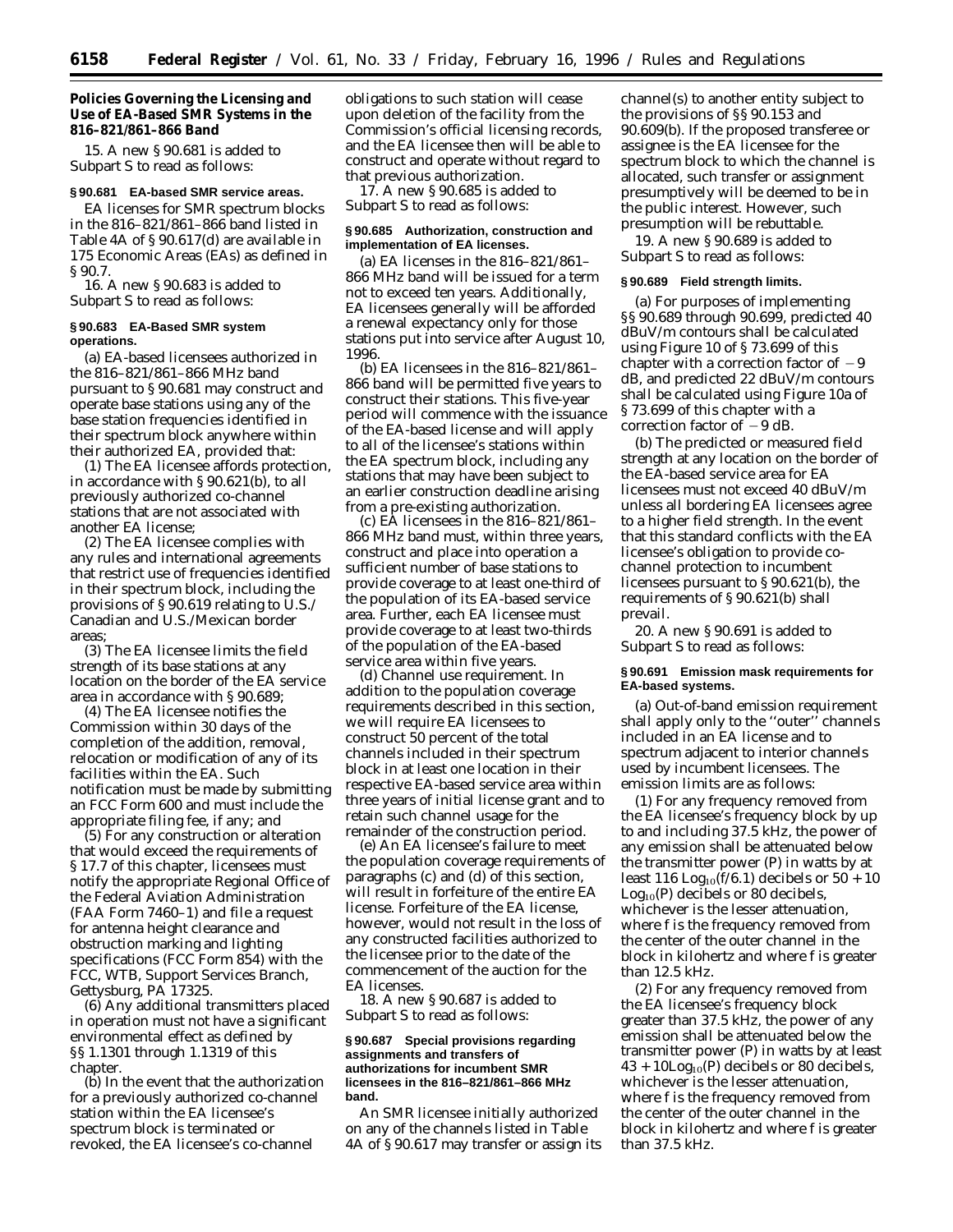(b) When an emission outside of the authorized bandwidth causes harmful interference, the Commission may, at its discretion, require greater attenuation than specified in this section.

21. A new § 90.693 is added to Subpart S to read as follows:

#### **§ 90.693 Grandfathering provisions for incumbent licensees in spectrum blocks A, B, and C.**

(a) These provisions apply to ''incumbent licensees'', all 800 MHz SMR licensees who obtained licenses or filed applications on or before December 15, 1995. An incumbent licensee's service area shall be defined by its originally-licensed 40 dBu field strength contour and its interference contour shall be defined as its originallylicensed 22 dBu field strength contour. Incumbent licensees are permitted to add, remove or modify transmitter sites within this existing service area without prior notification to the Commission so long as their original 22 dBu field strength contour is not expanded and the station complies with the Commission's short-spacing criteria in §§ 90.621(b)(4) through 90.621(b)(6). The incumbent licensee must, however, notify the Commission within 30 days of the completion of any changes in technical parameters or additional stations constructed through a minor modification of their license. Such notification must be made by submitting an FCC Form 600 and must include the appropriate filing fee, if any. These minor modification applications are not subject to public notice and petition to deny requirements or mutually exclusive applications.

(b) Incumbent licensees operating at multiple sites may, after grant of EA licenses has been completed, exchange multiple site licenses for a single license, authorizing operations throughout the contiguous and overlapping 40 dBu field strength contours of the multiple sites. Incumbents exercising this license exchange option must submit specific information for each of their external base sites after the close of the 800 MHz SMR auction.

22. A new § 90.699 is added to Subpart S to read as follows:

#### **§ 90.699 Transition of the upper 200 channels in the 800 MHz band to EA licensing.**

In order to facilitate provision of service throughout an EA, an EA licensee may relocate incumbent licensees in its EA by providing ''comparable facilities'' on other frequencies in the 800 MHz band. Such relocation is subject to the following provisions:

(a) EA licensees may negotiate with incumbent licensees as defined in § 90.693 operating on frequencies in Spectrum Blocks A, B, and C for the purpose of agreeing to terms under which the incumbents would relocate their operations to other channels in the 800 MHz band, or alternatively, would accept a sharing arrangement with the EA licensee that may result in an otherwise impermissible level of interference to the incumbent licensee's operations. EA licensees may also negotiate agreements for relocation of the incumbents' facilities within Spectrum Blocks A, B or C in which all interested parties agree to the relocation of the incumbent's facilities elsewhere within these bands. ''All interested parties'' includes the incumbent licensee, the EA licensee requesting and paying for the relocation, and any EA licensee of the spectrum to which the incumbent's facilities are to be relocated.

(b) The relocation mechanism consists of two phases that must be completed before an EA licensee may proceed to request the involuntary relocation of an incumbent licensee.

(1) *Voluntary period.* There is a one year voluntary period during which an EA licensee and an incumbent may negotiate any mutually agreeable relocation agreement. The Commission will announce the commencement of the first phase voluntary period by Public Notice. EA licensees must notify incumbents operating on frequencies included in their spectrum block of their intention to relocate such incumbents within 90 days of the release of the Public Notice that commences the voluntary negotiation period. Failure on the part of the EA licensee to notify the incumbent licensee during this 90 period of its intention to relocate the incumbent will result in the forfeiture of the EA licensee's right to request involuntary relocation of the incumbent at any time in the future.

(2) *Mandatory period.* If no agreement is reached by the end of the voluntary period, a two-year mandatory period will begin during which both the EA licensee and the incumbent must negotiate in ''good faith''. Failure on the part of the EA licensee to negotiate in good faith during this mandatory period will result in the forfeiture of the EA licensee's right to request involuntary relocation of the incumbent at any time in the future.

(c) If no agreement is reached during either the voluntary or mandatory negotiating periods, the EA licensee may request involuntary relocation of

the incumbent's system. In such a situation, the EA licensee must:

(1) Guarantee payment of all costs of relocating the incumbent to a comparable facility;

(2) Complete all activities necessary for placing the new facilities into operation; and

(3) Build and test the new system.

(d) If an EA licensee cannot provide comparable facilities to an incumbent licensee as defined in this section, the incumbent licensee may continue to operate its system on a primary basis in accordance with the provisions of this part.

23. A new Subpart V, Sections 90.901 through 90.913, is added to read as follows:

# **Subpart V—Competitive Bidding Procedures for 800 MHz Specialized Mobile Radio Service**

- § 90.901 800 MHz SMR spectrum subject to competitive bidding.
- § 90.902 Competitive bidding design for 800 MHz SMR licensing.
- § 90.903 Competitive bidding mechanisms.
- § 90.904 Aggregation of EA licenses for
- spectrum blocks A, B, and C. § 90.905 Withdrawal, default and disqualification payments.
- § 90.906 Bidding application (FCC Form 175 and 175–S Short-form).
- § 90.907 Submission of upfront payments and down payments.
- § 90.908 Long-form applications.
- § 90.909 License grant, denial, default, and disqualification for spectrum blocks A, B, and C.
- § 90.910 Installment payments for licenses for spectrum blocks A, B, and C.
- § 90.911 Procedures for partitioned licenses in spectrum blocks A, B, and C.
- § 90.912 Definitions for spectrum blocks A, B, and C.
- § 90.913 Eligibility for small business status for spectrum blocks A, B, and C.

## **§ 90.901. 800 MHz SMR spectrum subject to competitive bidding.**

Mutually exclusive initial applications for Spectrum Blocks A, B, and C in the 800 MHz band are subject to competitive bidding procedures. The general competitive bidding procedures provided in part 1, subpart Q of this chapter will apply unless otherwise indicated in this subpart.

#### **§ 90.902 Competitive bidding design for 800 MHz SMR licensing.**

The Commission will employ a simultaneous multiple round auction design when selecting from among mutually exclusive initial applications for EA licenses for Spectrum Blocks A, B, and C in the 800 MHz band, unless otherwise specified by the Wireless Telecommunications Bureau before the auction.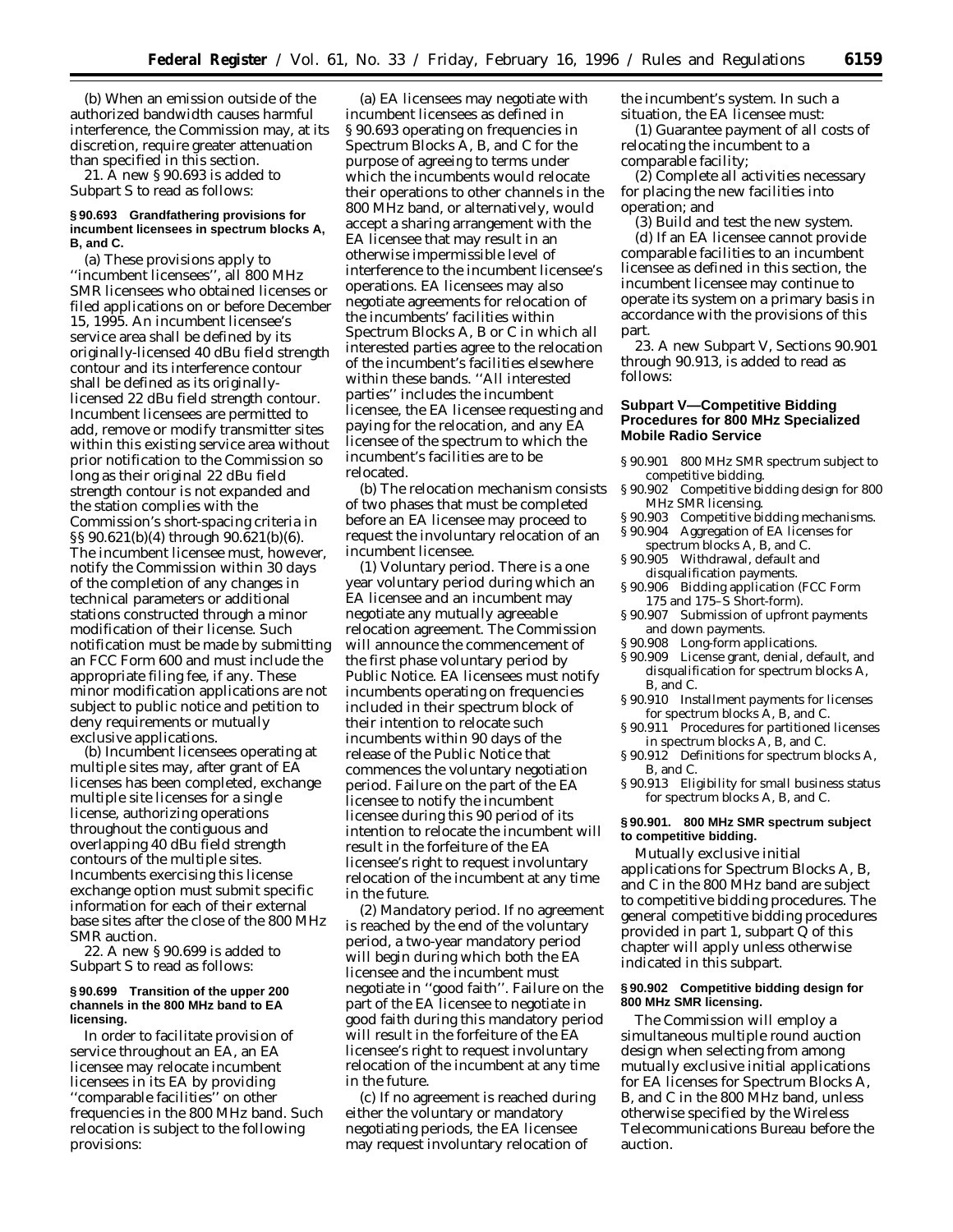# **§ 90.903 Competitive bidding mechanisms.**

(a) *Sequencing.* The Wireless Telecommunications Bureau will establish and may vary the sequence in which 800 MHz SMR licenses for Spectrum Blocks A, B, and C will be auctioned.

(b) *Grouping.* All EA licenses for Spectrum Blocks A, B, and C will be auctioned simultaneously, unless the Wireless Telecommunications Bureau announces, by Public Notice prior to the auction, an alternative competitive bidding design.

(c) *Minimum Bid Increments.* The Wireless Telecommunications Bureau will, by announcement before or during an auction, require minimum bid increments in dollar or percentage terms.

(d) *Stopping Rules.* The Wireless Telecommunications Bureau will establish stopping rules before or during the multiple round auctions in order to terminate an auction within a reasonable time.

(e) *Activity Rules.* The Wireless Telecommunications Bureau will establish activity rules which require a minimum amount of bidding activity. In the event that the Commission establishes an activity rule in connection with a simultaneous multiple round auction, each bidder will be entitled to request and will be automatically granted a certain number of waivers of such rule during the auction.

# **§ 90.904 Aggregation of EA licenses for spectrum blocks A, B, and C.**

The Commission will license each Spectrum Block A, B, and C in the 800 MHz band separately. Applicants may aggregate across spectrum blocks within the limitations specified in § 20.6 of this chapter.

# **§ 90.905 Withdrawal, default and disqualification payments.**

(a) During the course of an auction conducted pursuant to § 90.902, the Commission will impose payments on bidders who withdraw high bids during the course of an auction, who default on payments due after an auction closes, or who are disqualified.

(b) *Bid withdrawal prior to close of auction.* A bidder who withdraws a high bid during the course of an auction will be subject to a payment equal to the difference between the amount bid and the amount of the winning bid the next time the license is offered by the Commission. No withdrawal payment would be assessed if the subsequent winning bid exceeds the withdrawn bid. This payment amount will be deducted from any upfront payments or down

payments that the withdrawing bidder has deposited with the Commission.

(c) *Default or disqualification after close of auction.* If a high bidder defaults or is disqualified after the close of such an auction, the defaulting bidder will be subject to the payment in paragraph (b) of this section plus an additional monetary asssessment equal to three (3) percent of the subsequent winning bid. If the subsequent winning bid exceeds the defaulting bidder's bid amount, the 3 percent payment will be calculated based on the defaulting bidder's bid amount. These amounts will be deducted from any upfront payments or down payments that the defaulting or disqualified bidder has deposited with the Commission. If the default occurs within five (5) business days after the bidding has closed, the Commission retains the discretion to offer the license to the second highest bidder at its final bid level, or if that bidder declines the offer, to offer the license to other bidders (in descending order of their bid amounts) at the final bid levels.

#### **§ 90.906 Bidding application (FCC Form 175 and 175–S Short-form).**

All applicants to participate in competitive bidding for 800 MHz SMR licenses in Spectrum Blocks A, B, and C must submit applications on FCC Forms 175 and 175–S pursuant to the provisions of § 1.2105 of this chapter. The Wireless Telecommunications Bureau will issue a Public Notice announcing the availability of these 800 MHz SMR licenses and, in the event that mutually exclusive applications are filed, the date of the auction for those licenses. This Public Notice also will specify the date on or before which applicants intending to participate in a 800 MHz SMR auction must file their applications in order to be eligible for that auction, and it will contain information necessary for completion of the application as well as other important information such as the materials which must accompany the Forms, any filing fee that must accompany the application or any upfront payment that will need to be submitted, and the location where the application must be filed. In addition to identifying its status as a small business or rural telephone company, each applicant must indicate whether it is a minority-owned entity and/or a womenowned entity, as defined in § 90.912(e).

# **§ 90.907 Submission of upfront payments and down payments.**

(a) Bidders in the 800 MHz SMR auction for Spectrum Blocks A, B, and C will be required to submit an upfront payment of \$0.02 per activity unit, in accordance with § 1.2106 of this chapter.

(b) Winning bidders in a 800 MHz SMR auction for Spectrum Blocks A, B, and C must submit a down payment to the Commission in an amount sufficient to bring their total deposits up to 20 percent of their winning bids within five (5) business days after the auction closes, and the remaining balance due on the license shall be paid within five (5) business days after Public Notice announcing that the Commission is prepared to award the license.

#### **§ 90.908 Long-form applications.**

Each winning bidder will be required to submit a long-form application on FCC Form 600 within ten (10) business days after being notified by Public Notice that it is the winning bidder. Applications on FCC Form 600 shall be submitted pursuant to the procedures set forth in § 90.119 of this part and any associated Public Notices. Only auction winners (and rural telephone companies seeking partitioned licenses pursuant to agreements with auction winners under § 90.911) will be eligible to file applications on FCC Form 600 for initial 800 MHz SMR licenses in the event of mutual exclusivity between applicants filing FCC Form 175.

#### **§ 90.909 License grant, denial, default, and disqualification for spectrum blocks A, B, and C.**

(a) Except with respect to entities eligible for installment payments (*see* § 90.912) each winning bidder will be required to pay the balance of its winning bid in a lump sum payment within five (5) business days following Public Notice that the license is ready for grant. The Commission will grant the license within ten (10) business days after receipt of full and timely payment of the winning bid amount.

(b) A bidder who withdraws its bid subsequent to the close of bidding, defaults on a payment due, or is disqualified, will be subject to the payments specified in § 90.905 or § 1.2109 of this chapter, as applicable.

(c) EA licenses pursued through competitive bidding procedures will be granted pursuant to the requirements specified in § 90.166.

#### **§ 90.910 Installment payments for licenses for spectrum blocks A, B, and C.**

(a) Each licensee for Spectrum Blocks A, B, and C that qualifies as a small business may pay the remaining 90 percent of the net auction price for the license in quarterly installment payments pursuant to § 1.2110(e) of this chapter. Licensees who qualify for installment payments are entitled to pay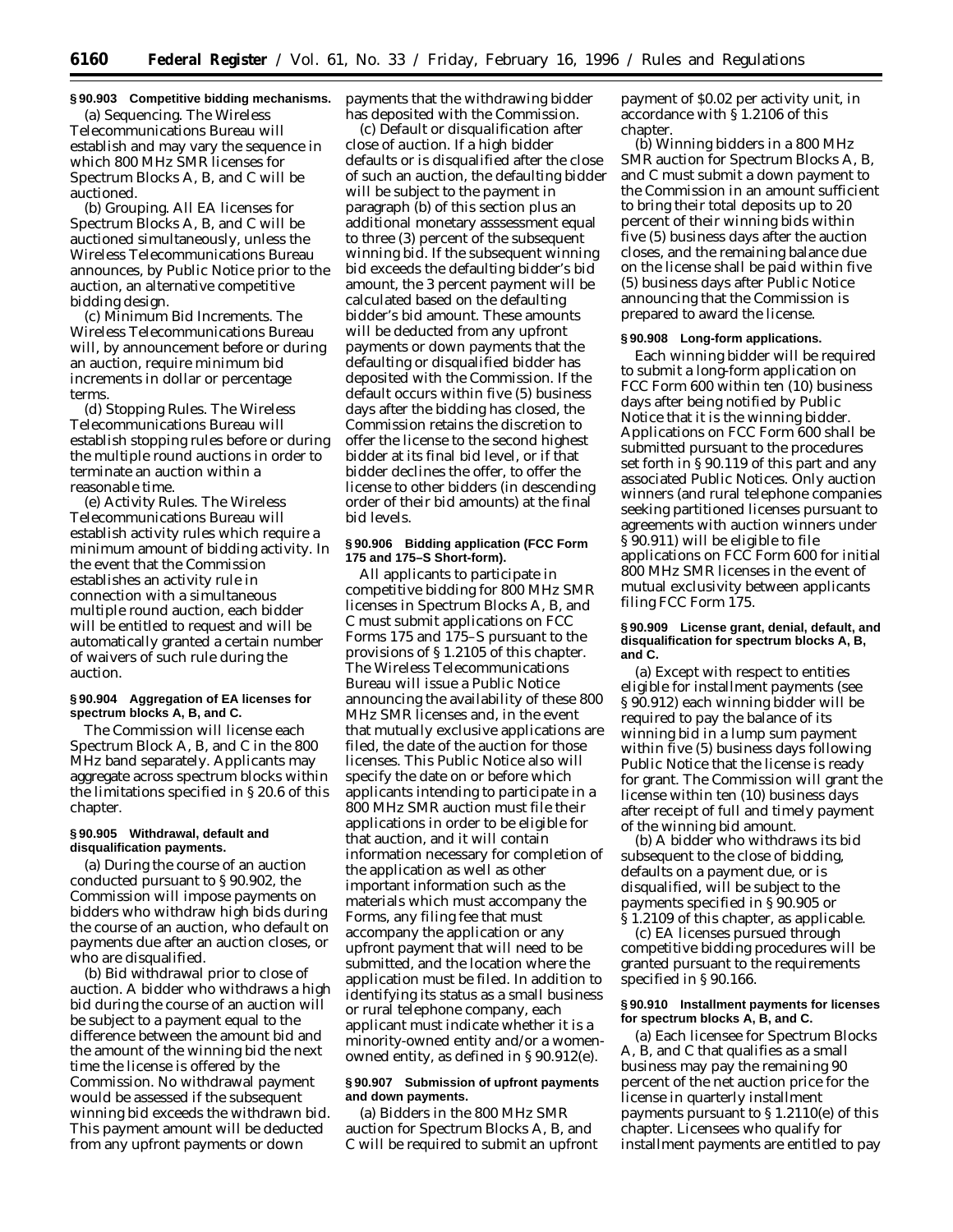their winning bid amount in installments over the term of the license, with interest charges to be fixed at the time of licensing at a rate equal to the rate for ten-year U.S. Treasury obligations plus 2.5 percent. Payments shall include both principal and interest amortized over the term of the license. An EA license issued to an eligible small business that elects installment payments will be conditioned on the full and timely performance of the license holder's quarterly payments. The additional following terms apply:

(1) An eligible licensee qualifying as a small business under § 90.912(b)(1)(i) may make interest-only payments for five years. Interest will accrue at the Treasury note rate. Payments of interest and principal shall be amortized over the remaining five years of the license term.

(2) An eligible licensee qualifying as a small business under § 90.912(b)(1)(ii) may make interest-only payments for the first two years of the license term. Interest will accrue at the Treasury note rate plus an additional 2.5 percent. Payments of interest and principal shall be amortized over the remaining eight years of the license term.

(b) *Unjust enrichment.* (1) If a licensee that utilizes installment financing under this section seeks to assign or transfer control of its license to an entity not meeting the eligibility standards for installment payments, the licensee must make full payment of the remaining unpaid principal and any unpaid interest accrued through the date of assignment or transfer as a condition of approval.

(2) If a licensee that utilizes installment financing under this section seeks to make any change in ownership structure that would result in the licensee losing eligibility for installment payments, the licensee shall first seek Commission approval and must make full payment of the remaining unpaid principal and any unpaid interest accrued through the date of such change as a condition of approval.

(3) If a licensee that utilizes installment financing under this section seeks to assign or transfer control of a license to an entity that does not qualify for as favorable an installment payment plan, the installment payment plan for which the acquiring entity qualifies will become effective immediately upon transfer.

# **§ 90.911 Procedures for partitioned licenses in spectrum blocks A, B, and C.**

(a) Notwithstanding § 90.661, a rural telephone company, as defined in § 90.912, may be granted a 800 MHz SMR license that is geographically

partitioned from a separately licensed EA, so long as the EA applicant or licensee has voluntarily agreed (in writing) to partition a portion of the license to the rural telephone company.

(b) If partitioned licenses are being applied for in conjunction with a license(s) to be awarded through competitive bidding procedures—

(1) The applicable procedures for filing short-form applications and for submitting upfront payments and down payments contained in this part and part 1 of this chapter shall be followed by the applicant, who must disclose as part of its short-form application all parties to agreement(s) with or among other entities to partition the license pursuant to this section, if won at auction (see  $\S 1.2105(a)(2)(viii)$  of this chapter);

(2) Each rural telephone company that is a party to an agreement to partition the license shall file a long-form application for its respective, mutually agreed-upon geographic area together with the application for the remainder of the EA filed by the auction winner.

(c) If the partitioned license is being applied for as a partial assignment of the EA license following grant of the initial license, request for authorization for partial assignment of a license shall be made pursuant to § 90.153.

(d) Each application for a partitioned area (long-form initial application or partial assignment application) shall contain a partitioning plan that must propose to establish a partitioned area to be licensed that meets the following criteria:

(1) Conforms to established geopolitical boundaries (such as county lines);

(2) Includes the wireline service area of the rural telephone company applicant; and

(3) Is reasonably related to the rural telephone company's wireline service area.

Note to paragraph (d)(3): A partitioned service area will be presumed to be reasonably related to the rural telephone company's wireline service area if the partitioned service area contains no more than twice the population overlap between the rural telephone company's wireline service area and the partitioned area.

(e) Each licensee in each partitioned area will be responsible for meeting the construction requirements in its area set forth in § 90.685.

# **§ 90.912 Definitions for spectrum blocks A, B, and C.**

(a) *Scope.* The definitions in this section apply to §§ 90.910 and 90.911, unless otherwise specified in those sections.

(b) *Small business: Consortium of small businesses.*

(1) A small business is an entity that either:

(i) Together with its affiliates, persons or entities that hold attributable interests in such entity, and their affiliates, has average gross revenues that are not more than \$3 million for the three preceding years; or

(ii) Together with its affiliates, persons, or entities that hold attributable interests in such entity, and their affiliates, has average gross revenues that are not more than \$15 million for the preceding three years.

(2) For purposes of determining whether an entity meets the \$3 million or \$15 million average annual gross revenues size standard set forth in paragraph (b)(1) of this section, the gross revenues of the entity, its affiliates, persons, or entities holding interests in the entity and their affiliates shall be considered on a cumulative basis and aggregated, subject to the exceptions set forth in § 90.912(h).

(3) A small business consortium is conglomerate organization formed as a joint venture between or among mutually-independent business firms, each of which individually satisfies the definition of a small business in paragraphs  $(b)(1)$  and  $(b)(2)$  of this section. In a consortium of small businesses, each individual member must establish its eligibility as a small business, as defined in this section.

(c) *Rural telephone company.* A *rural telephone company* is a local exchange carrier having 100,000 or fewer access lines, including all *affiliates.*

(d) *Gross revenues.* For applications filed after December 31, 1994, gross revenues shall be evidenced by audited financial statements for the preceding relevant number of calendar or fiscal years. If an entity was not in existence for all or part of the relevant period, gross revenues shall be evidenced by the audited financial statements of the entity's predecessor-in-interest or, if there is no identifiable predecessor-ininterest, unaudited financial statements certified by the applicant as accurate.

(e) *Businesses owned by members of minority groups and/or women.* A business owned by members of minority groups and/or women is one in which minorities and/or women who are U.S. citizens control the applicant, have at least 50.1 percent equity ownership and, in the case of a corporate applicant, a 50.1 percent voting interest. For applicants that are partnerships, every general partner either must be a minority and/or woman (or minorities and/or women) who are U.S. citizens and who individually or together own at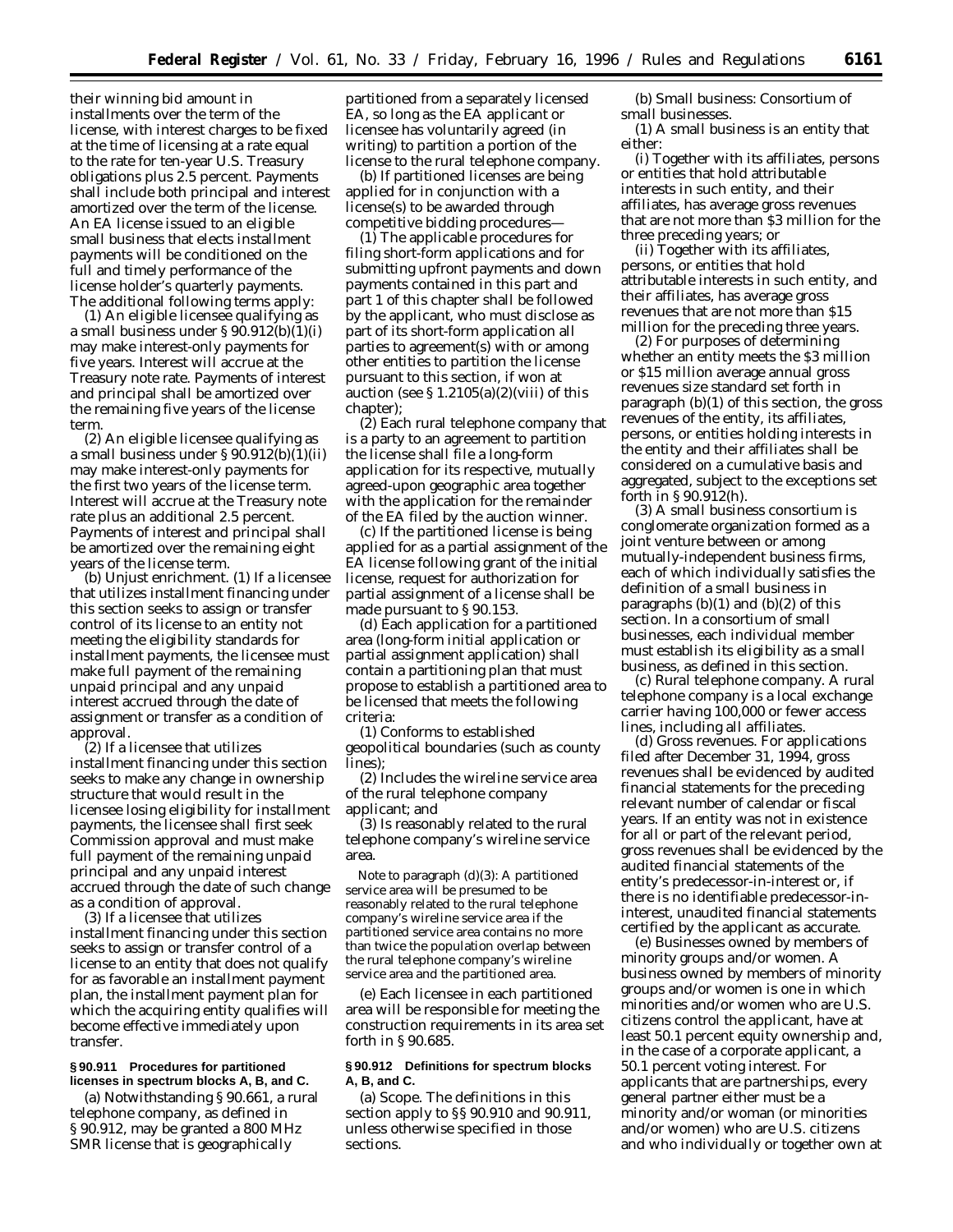least 50.1 percent of the partnership equity, or an entity that is 100 percent owned and controlled by minorities and/or women who are U.S. citizens. The interests of minorities and women are to be calculated on a fully-diluted basis; agreements such as stock options and convertible debentures shall be considered to have a present effect on the power to control an entity and shall be treated as if the rights thereunder already have been fully exercised. However, upon a demonstration that options or conversion rights held by non-controlling principals will not deprive the minority and female principals of a substantial financial stake in the venture or impair their rights to control the designated entity, a designated entity may seek a waiver of the requirement that the equity of the minority and female principals must be calculated on a fully-diluted basis.

(f) *Members of minority groups.* Members of minority groups includes Blacks, Hispanics, American Indians, Alaskan Natives, Asians, and Pacific Islanders.

(g) *Attributable interests.* Partnership and other ownership interests and any stock interest amounting to 20 percent or more of the equity, or outstanding stock, or outstanding voting stock of a licensee or applicant will be attributable.

Note to paragraph (g): Ownership interests that are held indirectly by any party through one or more intervening corporations will be determined by successive multiplication of the ownership percentages for each link in the vertical ownership chain and application of the relevant attribution benchmark to the resulting product, except that if the ownership percentages for an interest in any link in the chain exceeds 50 percent or represents actual control, it shall be treated as if it were a 100 percent interest.

(h) *Affiliate.* (1) *Basis for affiliation.* An individual or entity is an affiliate of an applicant or of a person holding an attributable interest in an applicant (both referred to herein as ''the applicant'') if such individual or entity:

(i) Directly or indirectly controls or has the power to control the applicant;

(ii) Is directly or indirectly controlled by the applicant;

(iii) Is directly or indirectly controlled by a third party or parties that also controls or has the power to control the applicant; or

(iv) Has an ''identity of interest'' with the applicant.

(2) *Nature of control in determining affiliation.* (i) Every business concern is considered to have one or more parties who directly or indirectly control or have the power to control it. Control may be affirmative or negative and it is

immaterial whether it is exercised so long as the power to control exists.

Example for paragraph (h)(2)(i). An applicant owning 50 percent of the voting stock of another concern would have negative power to control such concern since such party can block any action of the other stockholders. Also, the bylaws of a corporation may permit a stockholder with less than 50 percent of the voting to block any actions taken by the other stockholders in the other entity. Affiliation exists when the applicant has the power to control a concern while at the same time another person, or persons, are in control of the concern at the will of the party or parties with the power of control.

(ii) Control can arise through stock ownership; occupancy of director, officer or key employee positions; contractual or other business relations; or combinations of these and other factors. A key employee is an employee who, because of his/her position in the concern, has a critical influence in or substantive control over the operations or management of the concern.

(iii) Control can arise through management positions where a concern's voting stock is so widely distributed that no effective control can be established.

Example for paragraph (h)(2)(iii). In a corporation where the officers and directors own various size blocks of stock totaling 40 percent of the corporation's voting stock, but no officer or director has a block sufficient to give him or her control or the power to control and the remaining 60 percent is widely distributed with no individual stockholder having a stock interest greater than 10 percent, management has the power to control. If persons with such management control of the other entity are persons with attributable interests in the applicant, the other entity will be deemed an affiliate of the applicant.

(3) *Identity of interest between and among persons.* Affiliation can arise between or among two or more persons with an identity of interest, such as members of the same family or persons with common investments. In determining if the applicant controls or is controlled by a concern, persons with an identity of interest will be treated as though they were one person.

Example 1. Two shareholders in Corporation Y each have attributable interests in the same SMR application. While neither shareholder has enough shares to individually control Corporation Y, together they have the power to control Corporation Y. The two shareholders with these common investments (or identity of interest) are treated as though they are one person and Corporation Y would be deemed an affiliate of the applicant.

Example 2. One shareholder in Corporation Y, shareholder A, has an attributable interest in a SMR application. Another shareholder in

Corporation Y, shareholder B, has a nonattributable interest in the same SMR application. While neither shareholder has enough shares to individually control Corporation Y, together they have the power to control Corporation Y. Through the common investment of shareholders A and B in the SMR application, Corporation Y would still be deemed an affiliate of the applicant.

(i) *Spousal affiliation.* Both spouses are deemed to own or control or have the power to control interests owned or controlled by either of them, unless they are subject to a legal separation recognized by a court of competent jurisdiction in the United States.

(ii) *Kinship affiliation.* Immediate family members will be presumed to own or control or have the power to control interests owned or controlled by other immediate family members. In this context ''immediate family member'' means father, mother, husband, wife, son, daughter, brother, sister, father- or mother-in-law, son- or daughter-in-law, brother- or sister-inlaw, step-father, or -mother, stepbrother, or -sister, step-son, or -daughter, half brother or sister. This presumption may be rebutted by showing that

(A) The family members are estranged,

(B) The family ties are remote, or (C) The family members are not closely involved with each other in business matters.

Example for paragraph (h)(3)(ii). A owns a controlling interest in Corporation X. A's sister-in-law, B, has an attributable interest in an SMR application. Because A and B have a presumptive kinship affiliation, A's interest in Corporation X is attributable to B, and thus to the applicant, unless B rebuts the presumption with the necessary showing.

(4) *Affiliation through stock ownership.* (i) An applicant is presumed to control or have the power to control a concern if he or she owns or controls or has the power to control 50 percent or more of its voting stock.

(ii) An applicant is presumed to control or have the power to control a concern even though he or she owns, controls or has the power to control less than 50 percent of the concern's voting stock, if the block of stock he or she owns, controls or has the power to control is large as compared with any other outstanding block of stock.

(iii) If two or more persons each owns, controls or has the power to control less than 50 percent of the voting stock of a concern, such minority holdings are equal or approximately equal in size, and the aggregate of these minority holdings is large as compared with any other stock holding, the presumption arises that each one of these persons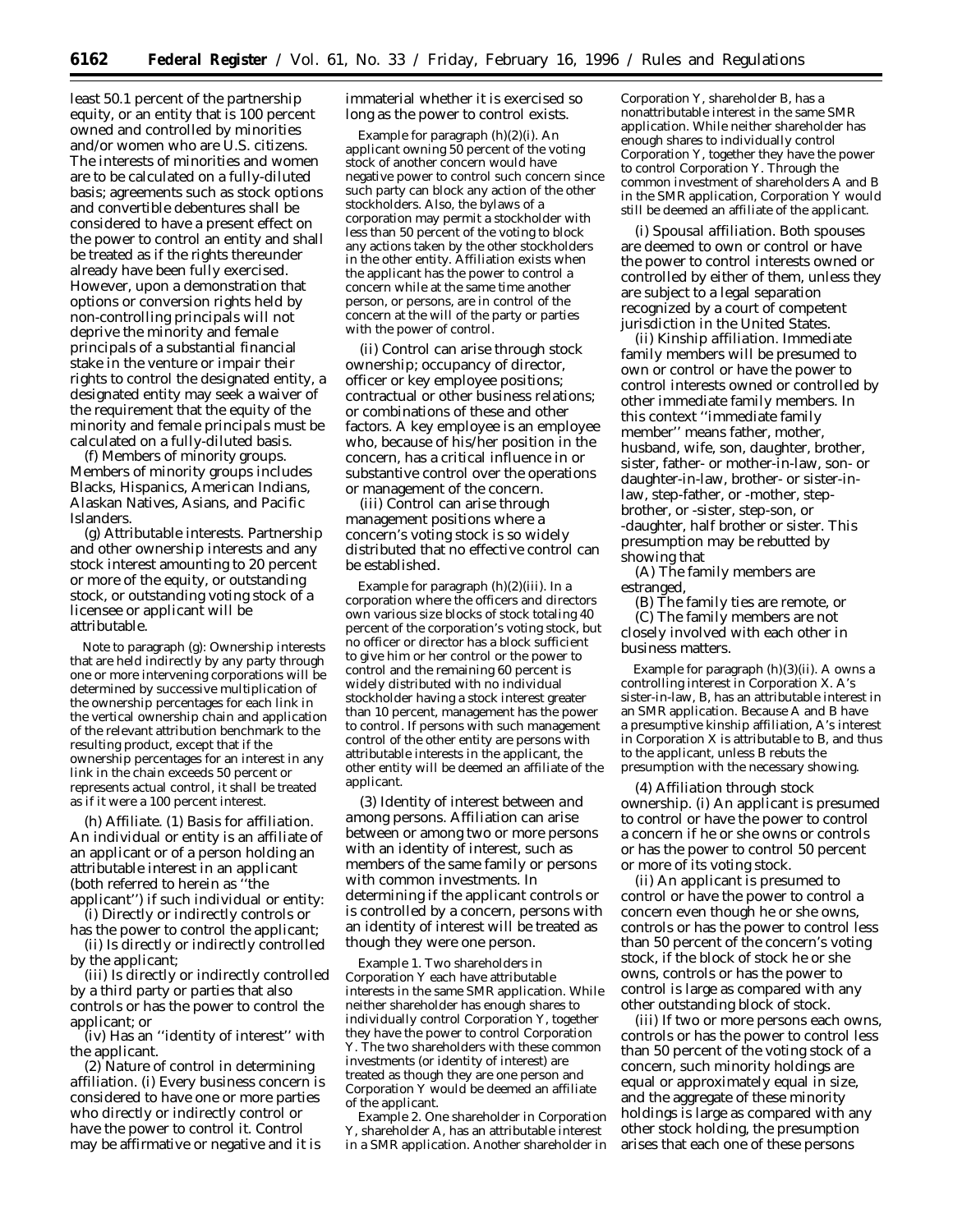individually controls or has the power to control the concern; however, such presumption may be rebutted by a showing that such control or power to control, in fact, does not exist.

(5) *Affiliation arising under stock options, convertible debentures, and agreements to merge.* Stock options, convertible debentures, and agreements to merge (including agreements in principle) are generally considered to have a present effect on the power to control the concern. Therefore, in making a size determination, such options, debentures, and agreements will generally be treated as though the rights held thereunder had been exercised. However, neither an affiliate nor an applicant can use such options and debentures to appear to terminate its control over another concern before it actually does so.

Example 1 for paragraph (h)(5). If company B holds an option to purchase a controlling interest in company A, who holds an attributable interest in an SMR application, the situation is treated as though company B had exercised its rights and had become owner of a controlling interest in company A. The gross revenues of company B must be taken into account in determining the size of the applicant.

Example 2 for paragraph (h)(5). If a large company, BigCo, holds 70% (70 of 100 outstanding shares) of the voting stock of company A, who holds an attributable interest in an SMR application, and gives a third party, SmallCo, an option to purchase 50 of the 70 shares owned by BigCo, BigCo will be deemed to be an affiliate of company, and thus the applicant, until SmallCo actually exercises its options to purchase such shares. In order to prevent BigCo from circumventing the intent of the rule which requires such options to be considered on a fully diluted basis, the option is not considered to have present effect in this case.

Example 3 for paragraph (h)(5). If company A has entered into an agreement to merge with company B in the future, the situation is treated as though the merger has taken place.

(6) *Affiliation under voting trusts.* (i) Stock interests held in trust shall be deemed controlled by any person who holds or shares the power to vote such stock, to any person who has the sole power to sell such stock, and to any person who has the right to revoke the trust at will or to replace the trustee at will.

(ii) If a trustee has a familial, personal or extra-trust business relationship to the grantor or the beneficiary, the stock interests held in trust will be deemed controlled by the grantor or beneficiary, as appropriate.

(iii) If the primary purpose of a voting trust, or similar agreement, is to separate voting power from beneficial ownership of voting stock for the purpose of

shifting control of or the power to control a concern in order that such concern or another concern may meet the Commission's size standards, such voting trust shall not be considered valid for this purpose regardless of whether it is or is not recognized within the appropriate jurisdiction.

(7) *Affiliation through common management.* Affiliation generally arises where officers, directors, or key employees serve as the majority or otherwise as the controlling element of the board of directors and/or the management of another entity.

(8) *Affiliation through common facilities.* Affiliation generally arises where one concern shares office space and/or employees and/or other facilities with another concern, particularly where such concerns are in the same or related industry or field of operations, or where such concerns were formerly affiliated, and through these sharing arrangements one concern has control, or potential control, of the other concern.

(9) *Affiliation through contractual relationships.* Affiliation generally arises where one concern is dependent upon another concern for contracts and business to such a degree that one concern has control, or potential control, of the other concern.

(10) *Affiliation under joint venture arrangements.* (i) A joint venture for size determination purposes is an association of concerns and/or individuals, with interests in any degree or proportion, formed by contract, express or implied, to engage in and carry out a single, specific business venture for joint profit for which purpose they combine their efforts, property, money, skill and knowledge, but not on a continuing or permanent basis for conducting business generally. The determination whether an entity is a joint venture is based upon the facts of the business operation, regardless of how the business operation may be designated by the parties involved. An agreement to share profits/losses proportionate to each party's contribution to the business operation is a significant factor in determining whether the business operation is a joint venture.

(ii) The parties to a joint venture are considered to be affiliated with each other.

# **§ 90.913 Eligibility for small business status for spectrum blocks A, B, and C.**

(a) *Short-form applications: Certifications and disclosure.* Each applicant for an EA license for Spectrum Blocks A, B, or C which qualifies as a small business or

consortium of small businesses shall append the following information as an exhibit to its short-form application (FCC Form 175):

(1) The identity of the applicant's affiliates, persons or entities that hold attributable interests in such entity, and their affiliates, and, if a consortium of small businesses, the members of the joint venture; and

(2) The applicant's gross revenues, computed in accordance with § 90.912.

(b) *Long-form applications: Certifications and disclosure.* In addition to the requirements in this subpart, each applicant submitting a long-form application for license(s) for Spectrum Blocks A, B, or C and qualifying as a small business shall, in an exhibit to its long-form application:

(1) Disclose separately and in the aggregate the gross revenues, computed in accordance with § 90.912, for each of the following: the applicant, the applicant's affiliates, the applicant's attributable investors, affiliates of its attributable investors, and, if a consortium of small businesses, the members of the joint venture;

(2) List and summarize all agreements or other instruments (with appropriate references to specific provisions in the text of such agreements and instruments) that support the applicant's eligibility as a small business under §§ 90.910 and 90.911, including the establishment of de facto and de jure control; such agreements and instruments include articles of incorporation and bylaws, shareholder agreements, voting or other trust agreements, franchise agreements, and any other relevant agreements (including letters of intent), oral or written; and

(3) List and summarize any investor protection agreements, including rights of first refusal, supermajority clauses, options, veto rights, and rights to hire and fire employees and to appoint members to boards of directors or management committees.

(c) *Records maintenance.* All winning bidders qualifying as small businesses, shall maintain at their principal place of business an updated file of ownership, revenue and asset information, including any document necessary to establish eligibility as a small business and/or consortium of small businesses under § 90.912. Licensees (and their successors in interest) shall maintain such files for the term of the license.

(d) *Audits.* (1) Applicants and licensees claiming eligibility as a small business and/or consortium of small businesses under §§ 90.910 and 90.911 shall be subject to audits by the Commission, using in-house and